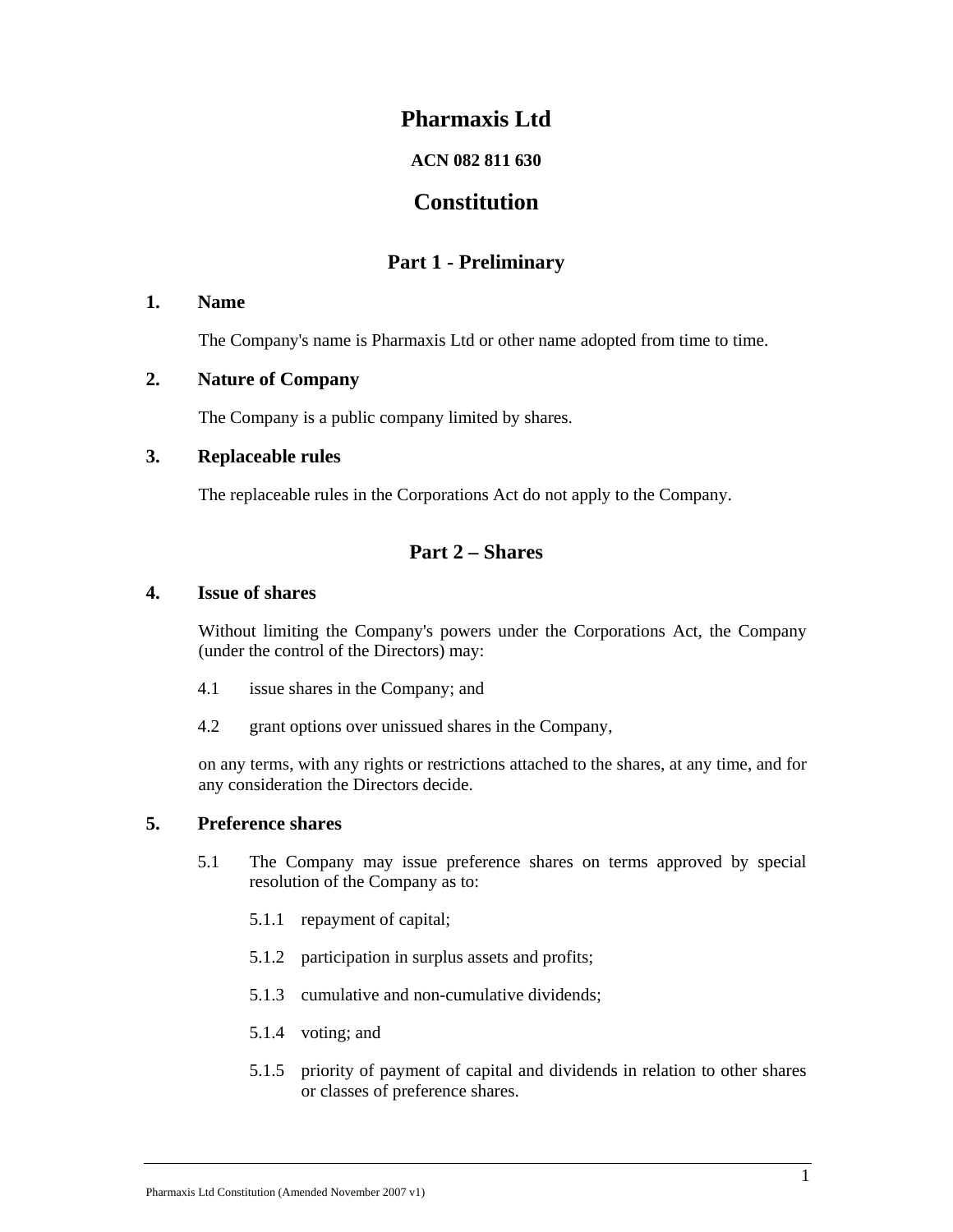- 5.2 The Company may issue new preference shares that rank equally with existing preference shares. A new issue is taken not to vary the rights attached to the existing preference shares.
- 5.3 The Company may only redeem redeemable preference shares according to their terms of issue.

## **6. Variation of classes and class rights**

- 6.1 Subject to the Corporations Act, the Company may:
	- 6.1.1 vary or cancel rights attached to shares in a class of shares; and
	- 6.1.2 convert shares from one class to another by:
		- (a) special resolution of the Company; and
		- (b) approval of the holders of shares in that class by:
			- (i) special resolution passed at a meeting of the holders of shares in that class; or
			- (ii) the written consent of shareholders with at least 75% of the votes in that class.
- 6.2 Part 5 of this constitution (with the necessary changes) applies to meetings of holders of a class of shares.
- 6.3 The Company may issue new shares that rank equally with existing shares. The new issue is taken not to vary the rights attached to the existing shares.

## **7. Alteration of share capital**

The Company in general meeting may convert its shares into a larger or smaller number of shares.

#### **8. Reduction of capital and buy-backs**

Subject to the Corporations Act and the Listing Rules if the Company is listed, the Company may:

- 8.1 reduce its share capital; and
- 8.2 buy-back shares in itself.

#### **9. Brokerage**

The Company may pay brokerage or commission if a person takes up securities in the Company.

#### **10. Joint holders**

10.1 Two or more persons may hold a share only as joint tenants.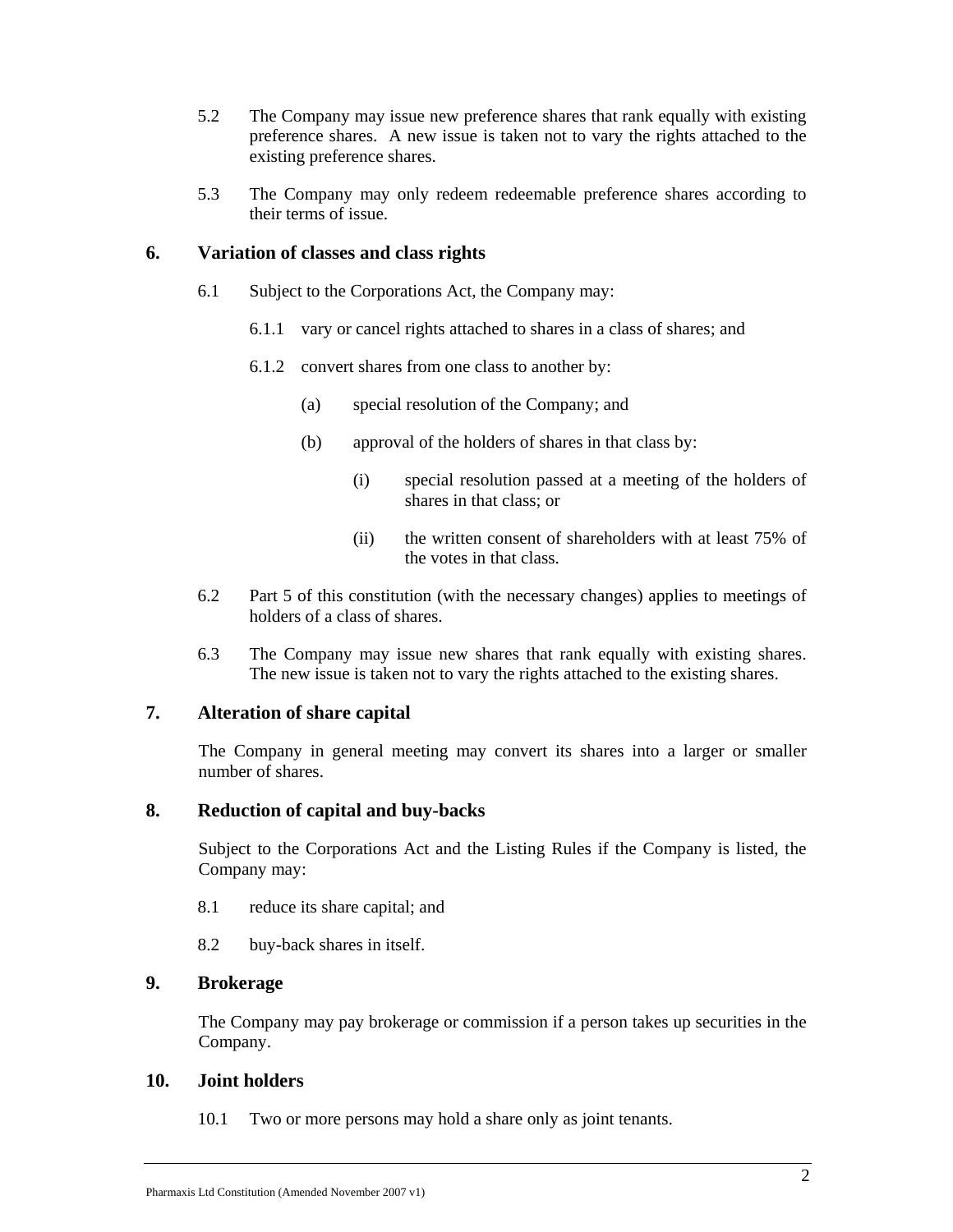10.2 Subject to the Corporations Act and the Listing Rules if the Company is listed, the Company need not register more than three persons as joint holders of a share.

## **11. Trust not recognised**

Except as required by law or this constitution, the Company need not recognise:

- 11.1 that a person holds a share on trust; or
- 11.2 any interest in a share except the registered holder's absolute ownership of the whole share.

## **12. Share and option certificates and statements**

- 12.1 When the Company registers securities of any class to a shareholder or option holder, the Company must issue to the shareholder or option holder, without charge, in the discretion of the Directors:
	- 12.1.1 one or more certificates for those securities;
	- 12.1.2 if the Company is bound by the operating rules of a prescribed CS facility in relation to those securities, a statement of holdings or similar required by the operating rules; or
	- 12.1.3 any other document that confirms ownership of the securities as the Directors decide.
- 12.2 If the Corporations Act so permits, the Company:
	- 12.2.1 need not issue a certificate for the securities; and
	- 12.2.2 may cancel a certificate and not issue a replacement.
- 12.3 The Company must comply with the Corporations Act, the Listing Rules if the Company is listed, and the operating rules of a prescribed CS facility if the Company is bound by those rules, in issuing those certificates, statements of holdings or other documents.
- 12.4 If required to issue a certificate, the Company need issue only one certificate for securities registered in more than one name. The Company must deliver that certificate to any one of the registered holders.
- 12.5 Subject to the Corporations Act, the Listing Rules if the Company is listed, and the operating rules of a prescribed CS facility if the Company is bound by those rules, the Company must issue a replacement certificate for a defaced, worn out, lost or destroyed certificate.

## **13. Restricted securities**

13.1 If the Company is listed on ASX, then despite any other provision in this constitution: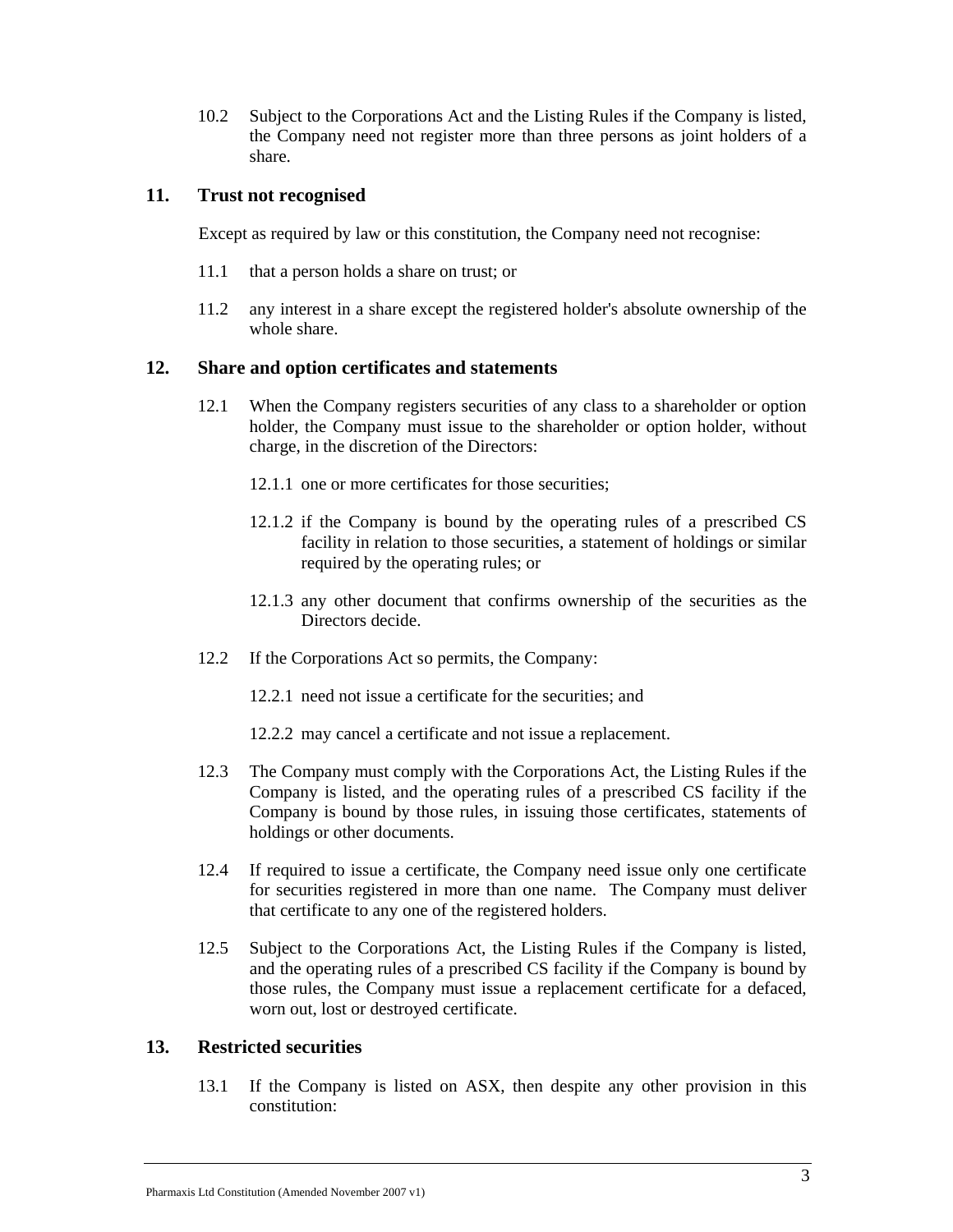- 13.1.1 restricted securities cannot be disposed of during the escrow period except as permitted by the Listing Rules or ASX;
- 13.1.2 the Company may ask ASTC to apply a holding lock to prevent a transfer;
- 13.1.3 the Company must refuse to acknowledge a disposal (including registering a transfer) of restricted securities during the escrow period except as permitted by the Listing Rules or ASX; and
- 13.1.4 during a breach of the Listing Rules relating to restricted securities, or a breach of a Restriction Agreement, the holder of the restricted securities is not entitled to any Dividend or distribution, or voting rights, in respect of the restricted securities.
- 13.2 In this clause:
	- 13.2.1 **dispose** has the same meaning as in the Listing Rules; and
	- 13.2.2 **restricted securities** has the same meaning as in the Listing Rules.

## **Part 3 - Calls, liens and forfeiture**

#### **14. Calls**

- 14.1 Subject to the Listing Rules if the Company is listed, and subject to the terms of issue, the Directors may make calls on the holder of a share for any unpaid portion of the issue price of that share at any time.
- 14.2 The Directors may make a call payable by instalments.
- 14.3 While the Company is listed on ASX, the Directors must give to the shareholder:
	- 14.3.1 the period of notice of the call required by the Listing Rules; and
	- 14.3.2 a call notice containing the information required by the Listing Rules.

While the Company is not listed on ASX, the Company must give to the shareholder at least 14 days' notice of a call, specifying the amount payable, and the time and place of payment.

- 14.4 A call is made when the Directors resolve to make the call.
- 14.5 The Directors may revoke or postpone a call or extend the time for payment.
- 14.6 A call is still valid if either or both:
	- 14.6.1 a shareholder does not receive notice of the call; or
	- 14.6.2 the Company accidentally does not give notice of the call to a shareholder.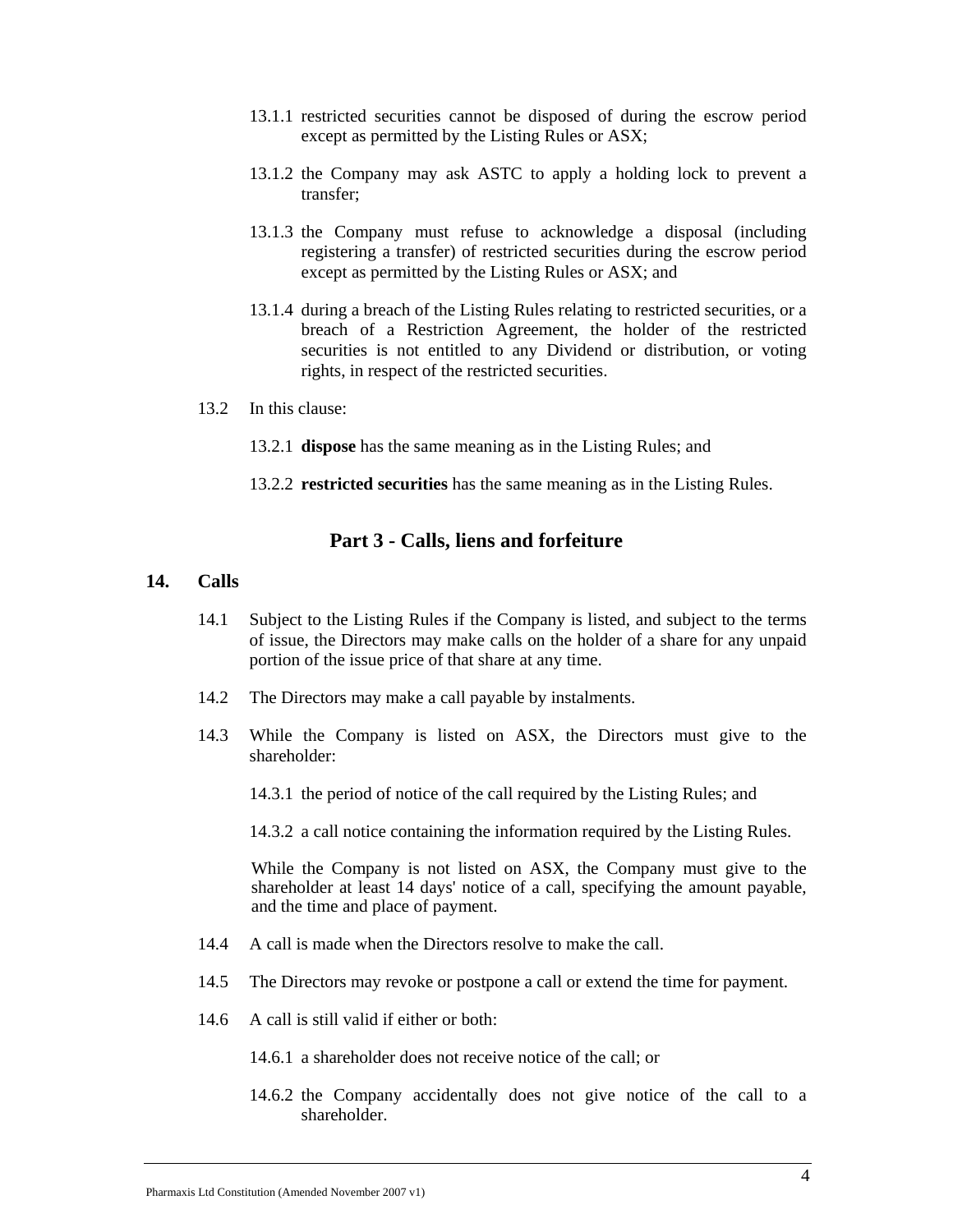- 14.7 A shareholder must pay to the Company:
	- 14.7.1 the amount called, by the time and at the place specified;
	- 14.7.2 if the amount called is not paid by that time, interest at the rate fixed in this Part on an unpaid call (or instalment) from the date the call (or instalment) becomes presently payable until and including the date of payment; and
	- 14.7.3 costs incurred by the Company in respect of the non-payment or late payment of the call.
- 14.8 Joint holders of a share and their respective personal representatives are all jointly and severally liable to pay all calls on the share.
- 14.9 If, by the terms of issue of a share, an amount is payable on issue or at a fixed date, the Company is taken to have properly called that amount and given proper notice of it.
- 14.10 The Directors may waive all or any part of an amount payable under this clause or the terms of issue of a share.
- 14.11 The Directors may recover an amount presently payable under this clause from a shareholder in all or any of the following ways:
	- 14.11.1by suing the shareholder for debt;
	- 14.11.2by enforcing the lien on the share; or
	- 14.11.3by declaring forfeit the share.
- 14.12 A debt is sufficiently proved by evidence that:
	- 14.12.1the shareholder is registered as a holder or a joint holder of the share; and
	- 14.12.2the resolution for the call is recorded in the minute book.
- 14.13 The Directors may authorise the Company:
	- 14.13.1to accept from a shareholder an amount paid before call;
	- 14.13.2to pay interest on the amount paid before call, at any rate the Directors decide, from the date of payment until and including the date the call becomes presently payable; and
	- 14.13.3to repay the amount to the shareholder.
- 14.14 An amount paid before call is ignored in determining a Dividend or surplus in a winding up.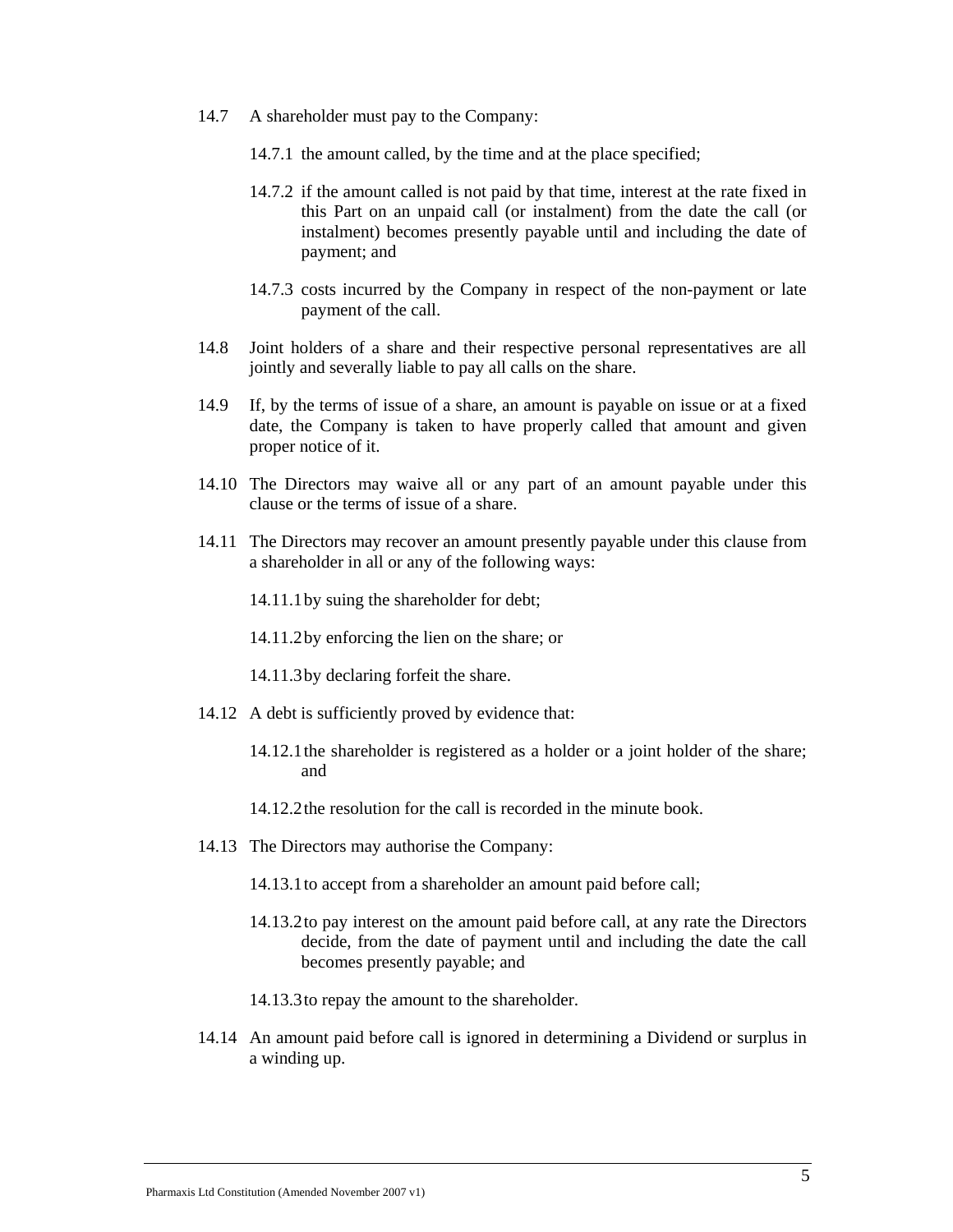## **15. Indemnity from taxation**

- 15.1 If the Company is required by law to pay an amount (including a tax) in respect of a shareholder or a share held by that shareholder or a Dividend in respect of a share held by that shareholder:
	- 15.1.1 the shareholder or the shareholder's personal representative must:
		- (a) indemnify the Company against that liability; and
		- (b) on demand, reimburse the Company for any payment by the Company, and pay to the Company interest on it at the rate fixed under this Part from the date of payment by the Company until and including the date the shareholder reimburses the Company and pays any costs incurred by the Company because of the payment; and
	- 15.1.2 subject to clause 24, the Company may refuse to register a transfer of any shares by or to the shareholder or the shareholder's personal representative until payment of all amounts presently payable under this clause.
- 15.2 The Directors may waive any of the Company's rights under this clause.
- 15.3 The Directors may recover an amount presently payable under this clause from a shareholder in both or either of the following ways:
	- 15.3.1 by suing the shareholder for debt; or
	- 15.3.2 by enforcing the lien on the share.

## **16. Forfeiture**

- 16.1 The Directors may resolve that a shareholder's share is forfeited if:
	- 16.1.1 the shareholder does not pay a call or instalment on the share when presently payable;
	- 16.1.2 the Company gives the shareholder notice:
		- (a) requiring payment of that call or instalment, any interest on it and any costs incurred by the Company because of the non-payment; and
		- (b) stating that the share will be forfeited if the shareholder does not pay to the Company, at the place named, the total amount within 14 days (or any longer period stated) after the notice is given; and
	- 16.1.3 the shareholder does not pay the total amount within that period.
- 16.2 When a share is forfeited, the Company must: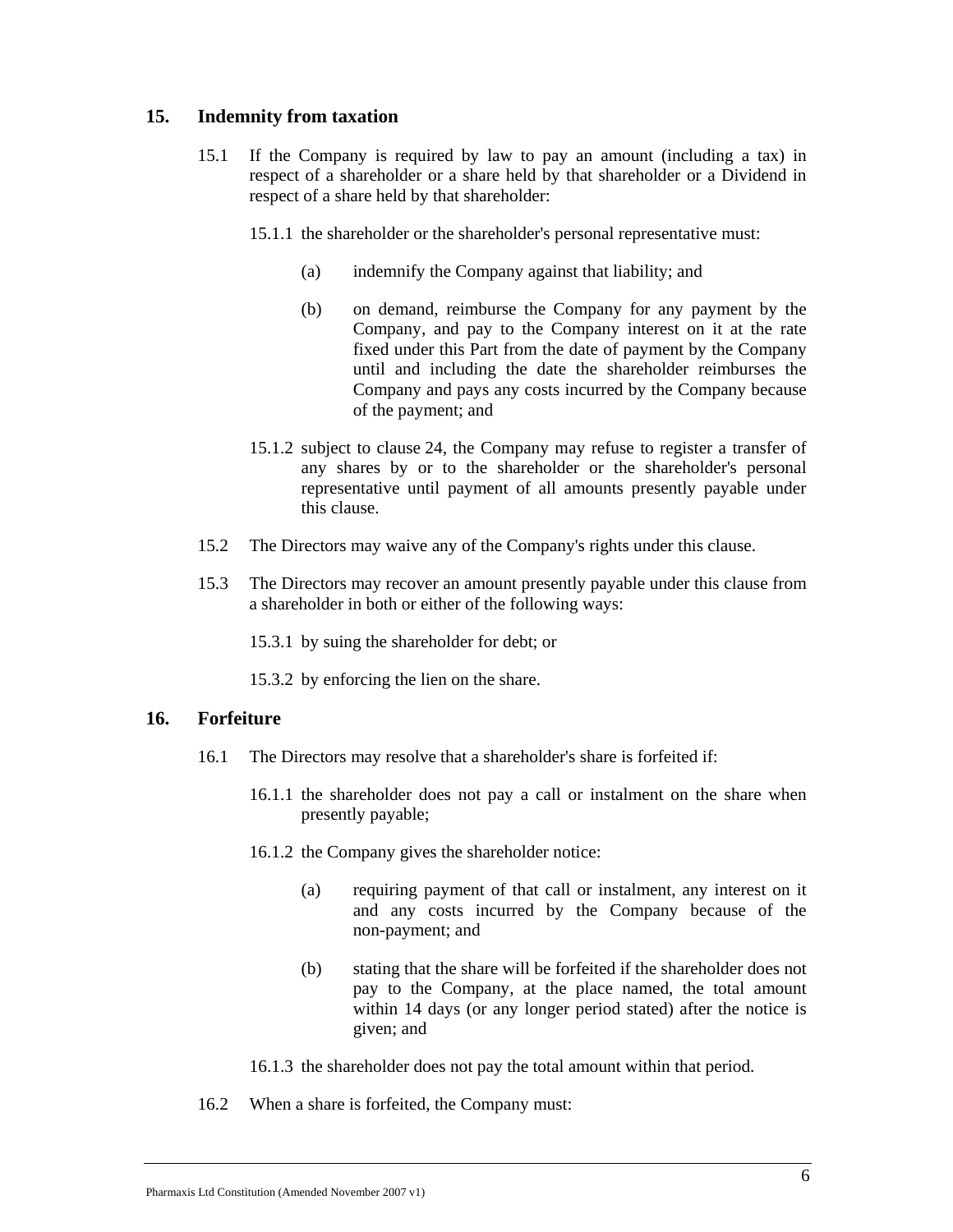- 16.2.1 notify the former holder that the share is forfeited; and
- 16.2.2 record the forfeiture and date of forfeiture in the register of shareholders.

A failure to do this does not invalidate the forfeiture.

- 16.3 The former holder of a forfeited share must pay to the Company:
	- 16.3.1 all calls, instalments, interest and costs in respect of the share to the date of forfeiture; and
	- 16.3.2 interest at the rate fixed in this Part on those amounts from the date of forfeiture until and including the date of payment.
- 16.4 The forfeiture of a share extinguishes:
	- 16.4.1 the former shareholder's interest in the share; and
	- 16.4.2 all claims against the Company in respect of the share, including all Dividends presently payable by the Company on the share.
- 16.5 Subject to the Listing Rules if the Company is listed, the Company may sell or otherwise dispose of a forfeited share on any terms and in any way the Directors decide.
- 16.6 A certificate by a Director or secretary of the Company that the share was forfeited on a specified date is sufficient evidence of the matter, unless it is proved to be incorrect.
- 16.7 The Directors may:
	- 16.7.1 waive any of the Company's rights under this clause; and
	- 16.7.2 before sale or re-issue of a forfeited share, annul the forfeiture on any terms the Directors decide.

#### **17. Lien**

- 17.1 The Company has a first ranking lien on:
	- 17.1.1 each share registered to a shareholder;
	- 17.1.2 Dividends on the share; and
	- 17.1.3 proceeds of sale of the share,

for:

- 17.1.4 an unpaid call or instalment that is due but unpaid on the share;
- 17.1.5 if the share was acquired under an employee incentive scheme or an employee share or option plan, an amount owing to the Company for acquiring the share;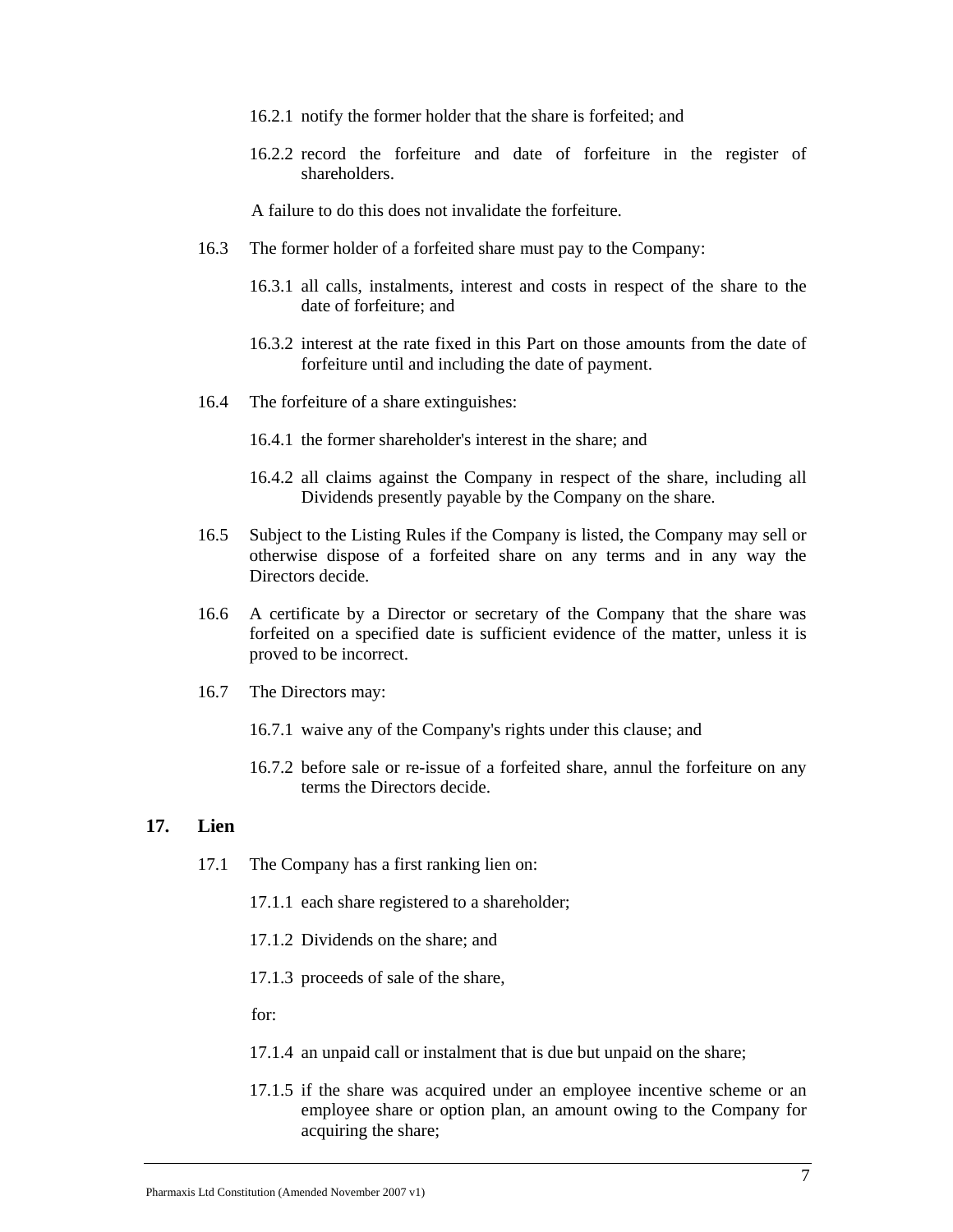- 17.1.6 any amounts the Company is required by law to pay (and has paid) in respect of the shares of that shareholder or deceased former shareholder; and
- 17.1.7 any indemnity amount or any interest and costs presently payable to the Company under this Part.
- 17.2 The Company may sell a share to enforce the lien if:
	- 17.2.1 an amount secured by the lien is presently payable;
	- 17.2.2 the Company gives the shareholder notice:
		- (a) requiring payment of that amount, any interest on it and any costs incurred by the Company because of the non-payment; and
		- (b) stating that the share will be sold if the shareholder does not pay to the Company, at the place named, the total amount within 14 days (or any longer period stated) after service of the notice; and
	- 17.2.3 the shareholder does not pay the total amount within that period.
- 17.3 The Directors may waive any of the Company's rights under this clause.
- 17.4 Registration by the Company of a transfer of a share releases any lien on that share, insofar as the lien relates to money owing by the transferor or previous transferor, unless the Company gives the transferee notice of its claim.

#### **18. Sale**

- 18.1 The Directors may authorise a person to sign a transfer of a forfeited share or a share sold to enforce a lien.
- 18.2 The Company must apply the sale price from:
	- 18.2.1 the sale of a forfeited share; and
	- 18.2.2 the sale of a share sold to enforce a lien,

in the following order:

- 18.2.3 to the costs of the sale;
- 18.2.4 to the amount presently payable by the former holder to the Company; and
- 18.2.5 to the former holder or the former holder's personal representative, on receipt of the certificate for the share.
- 18.3 The Company must register the purchaser of the share as the holder of the share.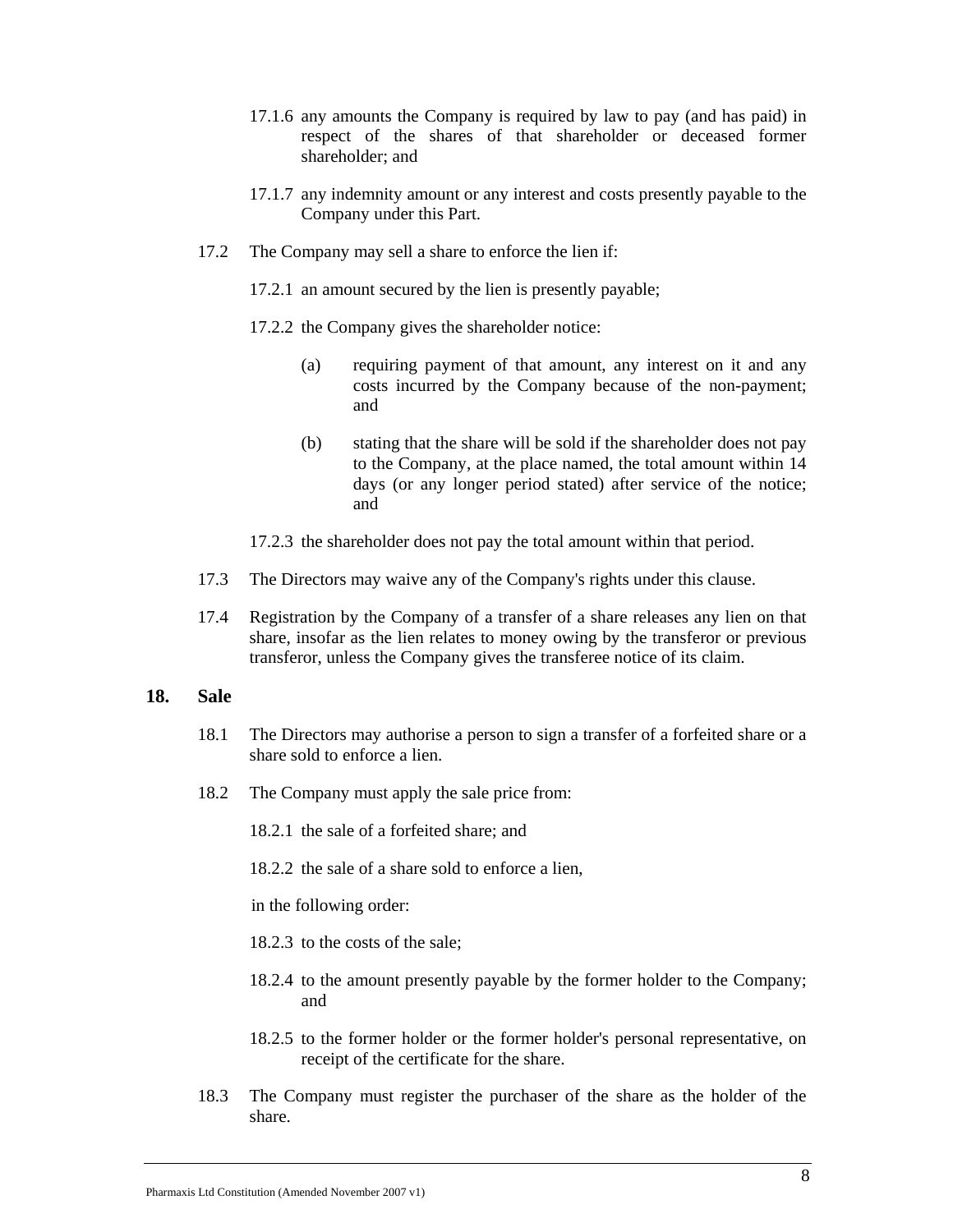18.4 The purchaser need not enquire whether the Company:

18.4.1 properly exercised its powers in respect of the share; or

18.4.2 properly applied the sale price for the share.

These matters do not affect the title of the purchaser.

18.5 Unless expressly agreed, the purchaser is not liable for calls and other amounts presently payable in respect of the share before the sale.

#### **19. Interest**

19.1 A shareholder must pay interest under this Part to the Company:

19.1.1 at a rate the Directors decide; or

- 19.1.2 if the Directors do not decide a rate, at 10% per annum.
- 19.2 Interest payable to the Company accrues daily.
- 19.3 The Company may capitalise interest monthly or at any other intervals the Directors decide.

## **Part 4 - Transfer of shares**

#### **20. Instruments of transfer**

Subject to this constitution, a shareholder may transfer a share:

- 20.1 in the case of transfers effected through a prescribed CS facility, in accordance with the operating rules of the CS facility;
- 20.2 by an instrument of transfer in any common form or other form approved by the Directors; and
- 20.3 by any other method of transferring securities recognised by the Corporations Act and ASX if the Company is listed, and also approved by the Directors.

## **21. Registration**

- 21.1 If a security transfer is effected through a prescribed CS facility, the Company must comply with the operating rules of the CS facility in respect of that transfer and must not fail to register or give effect to the transfer if it is a proper ASTC transfer of that security.
- 21.2 If an instrument of transfer is used, it must be:
	- 21.2.1 a proper instrument of transfer for the purpose of the Corporations Act;
	- 21.2.2 delivered to the Company's share registry, together with any evidence the Directors require to prove: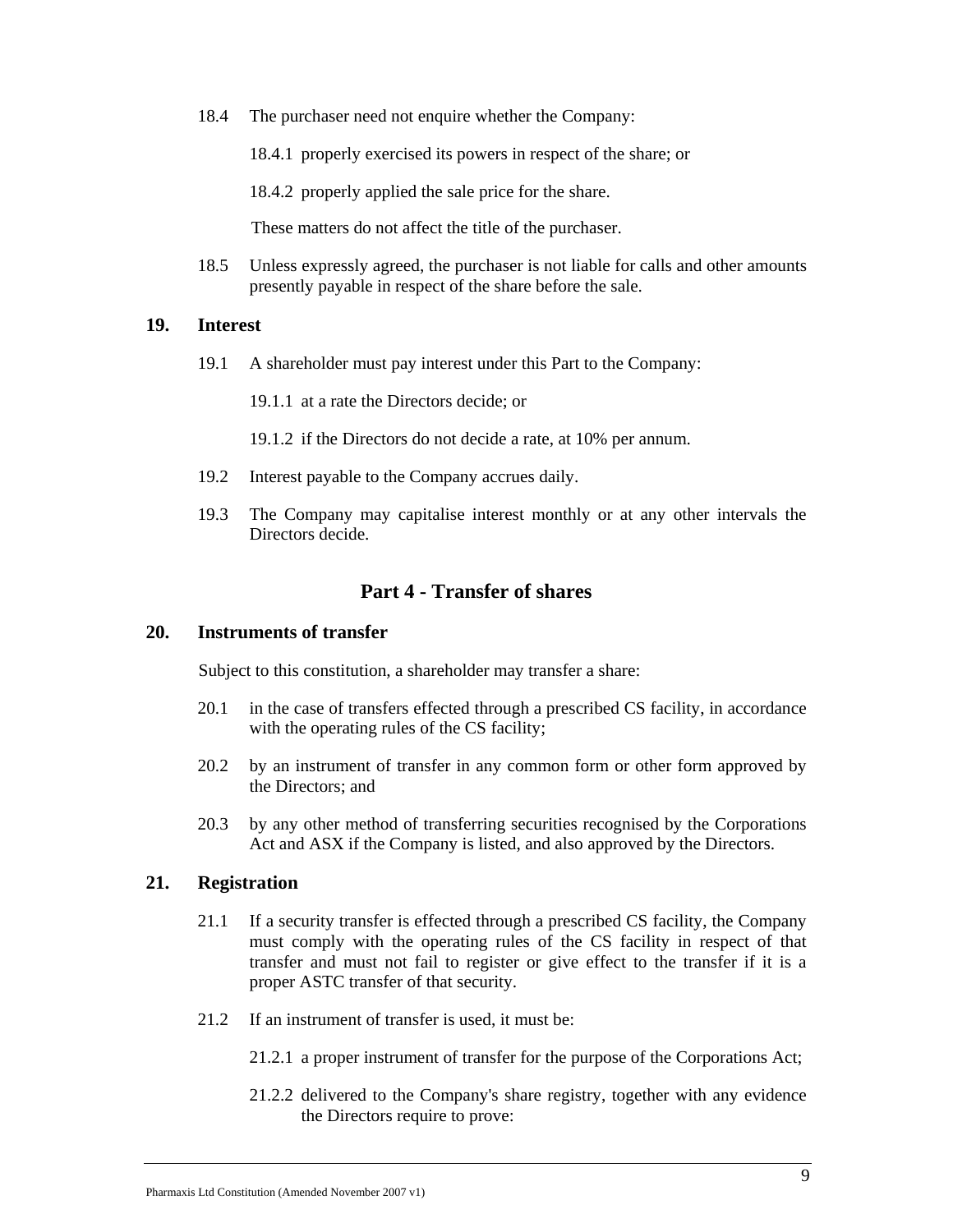- (a) the title of the transferor;
- (b) the transferor's right to transfer the shares; and
- (c) it is a proper instrument of transfer for the purpose of the Corporations Act.

## **22. Effect of transfer**

Subject to the operating rules of the CS facility if the Company is bound by those rules, a transferor of shares remains the holder of the shares until the transfer is registered and the name of the transferee is entered in the register of shareholders as the owner of the shares.

## **23. No charge**

The Company must not charge a fee to register a transfer.

## **24. Refusal to register transfer**

- 24.1 If the Company is not listed on ASX, the Directors may refuse to register a transfer of shares only if:
	- 24.1.1 clause 15, 20 or 21 is not complied with;
	- 24.1.2 the shares are not fully paid;
	- 24.1.3 the Company has a lien on the shares; or
	- 24.1.4 the transfer is not a proper instrument of transfer for the purpose of the Corporations Act.
- 24.2 If the Company is listed on ASX, the Company must not prevent, delay or interfere with the generation of a proper ASTC transfer. However, the Company may ask ASTC to apply a holding lock to prevent a proper ASTC transfer where permitted by the Corporations Act or the Listing Rules. The Company must ask for the application of such a holding lock if the Corporations Act or the Listing Rules so require.
- 24.3 The Directors must give notice of any refusal to the security holder and any broker lodging the transfer. The notice must set out the reason for the refusal. Failure to do so does not invalidate the decision of the Directors.

## **25. Suspension of registration**

Subject to the Corporations Act, the Listing Rules if the Company is listed, and the operating rules of the prescribed CS facility if the Company is bound by those rules, the Directors may suspend registration of transfers of shares in the Company at the times and for the periods they decide. The periods of suspension must not exceed an aggregate total of 30 days in any calendar year.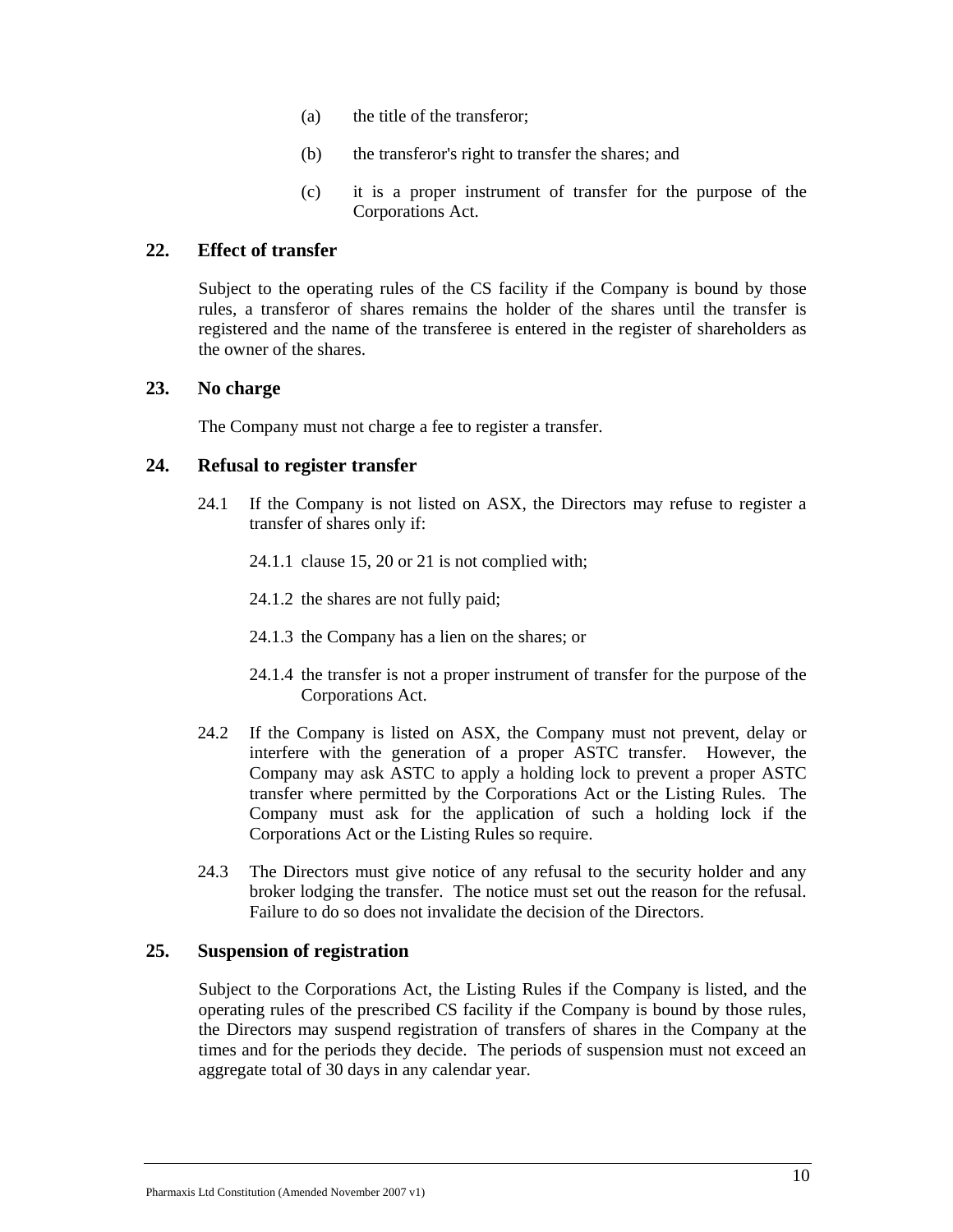## **26. Company retains instrument of transfer**

- 26.1 The Company may keep an instrument of transfer after registration.
- 26.2 If demand is made within 12 months after the Company gives notice of a refusal to register and there is no allegation of fraud, the Company must return the instrument of transfer to the depositor.

## **27. Death of shareholder**

- 27.1 If a shareholder (other than a joint shareholder) dies, the Company must recognise only the personal representative of the deceased shareholder as being entitled to the deceased shareholder's shares.
- 27.2 If a shareholder who owns shares jointly dies, the Company must recognise only the survivor as being entitled to the deceased shareholder's interest in the shares.
- 27.3 Whether the deceased shareholder owned the shares solely or jointly, the estate of the deceased shareholder is not released from any liability in respect of the shares.

#### **28. Transmission**

28.1 If a person is entitled to shares because of a Transmission Event and gives the Directors the information they reasonably require to establish the person's entitlement:

28.1.1 the person may:

- (a) by giving notice to the Company, elect to be registered as the holder of the shares; or
- (b) by giving a completed instrument of transfer to the Company, transfer the shares to another person; and
- 28.1.2 the person is entitled, whether or not registered as the holder of the shares, to the same rights as the shareholder or deceased shareholder.
- 28.2 On receiving a notice under clause 28.1.1(a), the Company must register the person as the holder of the shares.
- 28.3 A transfer under clause 28.1.1(b) is subject to the same rules (for example, about entitlement to transfer and registration of transfers) as apply to transfers generally.

## **Part 5 - Proceedings of shareholders**

#### **29. One shareholder**

While the Company has only one shareholder: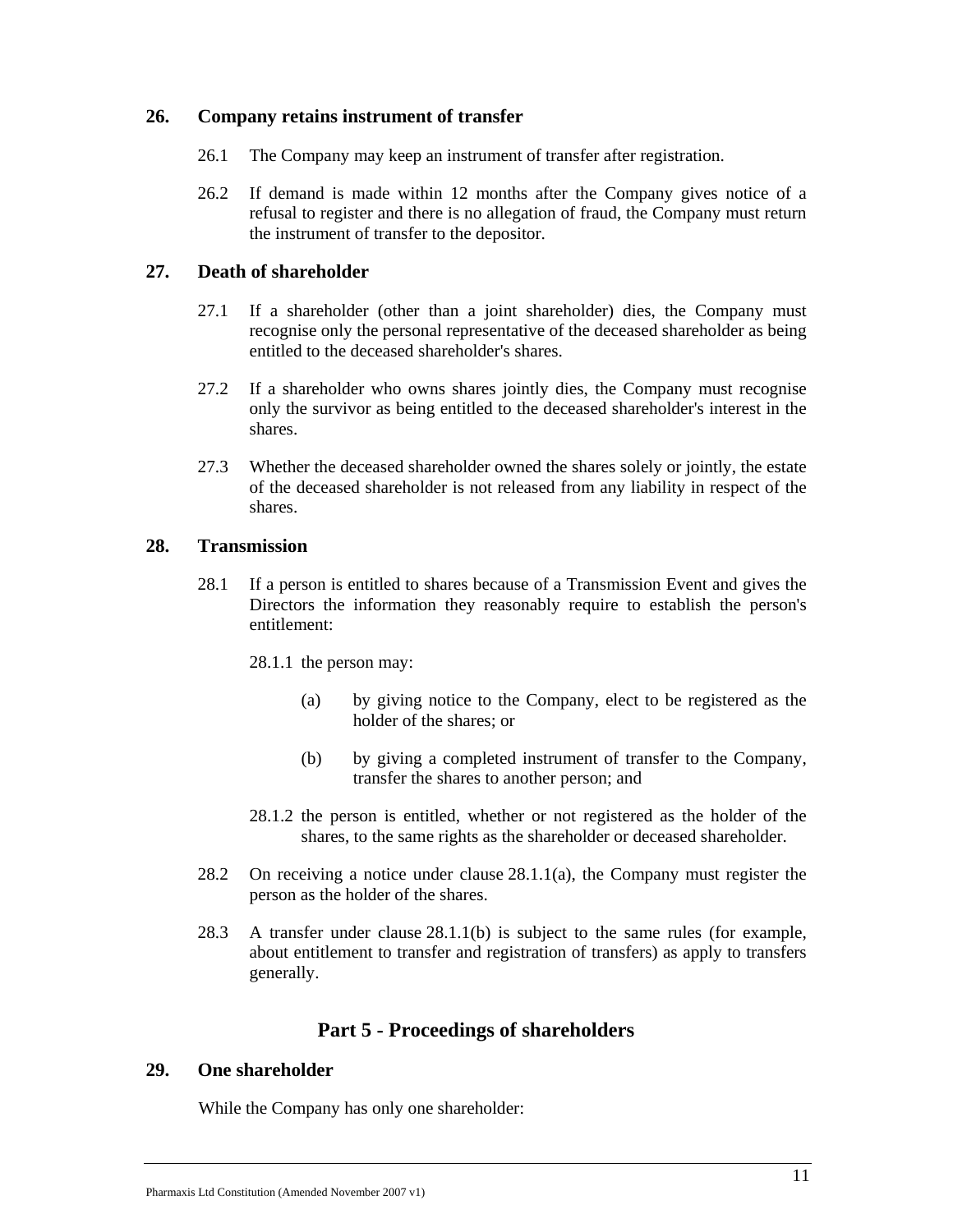- 29.1 it may pass a resolution by the shareholder recording it and signing the record; and
- 29.2 the rest of this Part does not apply.

#### **30. Annual general meetings**

Subject to the Corporations Act, the Company must hold an annual general meeting at least once in each calendar year and within 5 months after the end of its financial year.

#### **31. Who may call meetings of shareholders**

- 31.1 A Director may call and arrange a meeting of shareholders at such reasonable time and place as the Director decides.
- 31.2 The Directors may call and arrange a meeting of shareholders at such reasonable time and place as the Directors decide.
- 31.3 The Directors must call and arrange a meeting of shareholders when requested by the shareholders as specified in the Corporations Act.
- 31.4 The shareholders specified in the Corporations Act may call a meeting of shareholders.

## **32. How to call meetings of shareholders**

- 32.1 When required by the Corporations Act, at least 28 days' notice must be given of a general meeting. If 28 days' notice is not required by the Corporations Act, at least 21 days' notice must be given of a general meeting. However, unless prohibited by the Corporations Act, the Company may call on shorter notice:
	- 32.1.1 an annual general meeting, if all the shareholders entitled to attend and vote at the annual general meeting agree beforehand; and
	- 32.1.2 any other general meeting, if shareholders with at least 95% of the votes that may be cast at the meeting agree beforehand.
- 32.2 Notice of a meeting must be given to shareholders, Directors, the auditor and, if the Company is listed, ASX.
- 32.3 A notice of a general meeting may be given in a form and manner approved by the Directors and must:
	- 32.3.1 set out the place, date and time for the meeting;
	- 32.3.2 state the general nature of the meeting's business;
	- 32.3.3 if a special resolution is to be proposed at the meeting, set out an intention to propose the special resolution and state the resolution; and
	- 32.3.4 contain a statement setting out the following information: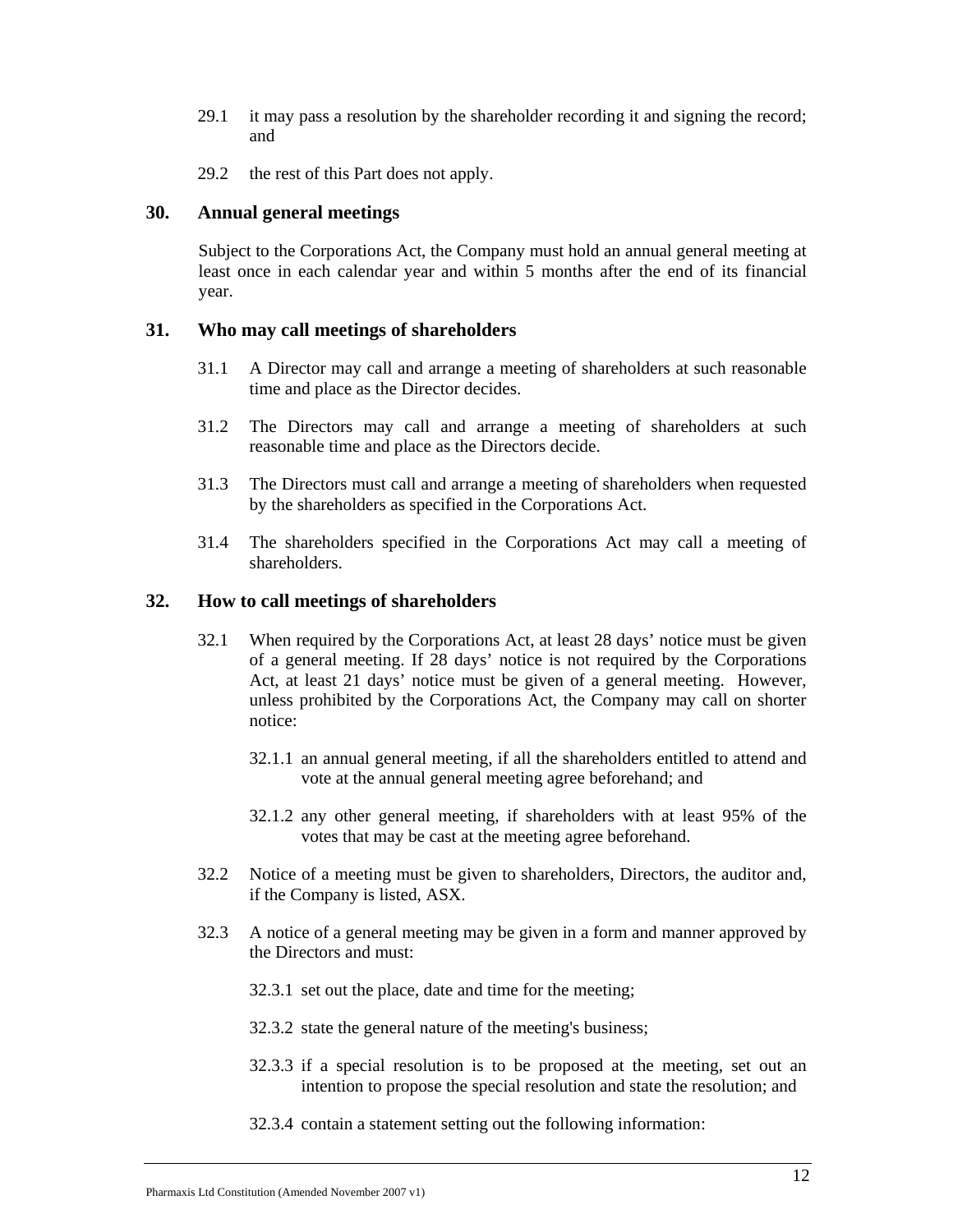- (a) that the shareholder has the right to appoint a proxy;
- (b) that the proxy need not be a shareholder of the Company;
- (c) that a shareholder who is entitled to cast two or more votes may appoint two proxies and may specify the proportion or number of votes each proxy is appointed to exercise; and
- (d) if the Directors have approved other means of casting and recording votes, details of those other means of casting and recording votes.
- 32.3.5 if the Company is listed on ASX, specify a place and a fax number, and may specify an electronic address, for the purposes of receipt of proxy appointments;
- 32.3.6 if the Company is listed on ASX, contain a proxy form in accordance with the requirements (if any) of the Listing Rules; and
- 32.3.7 contain anything else required by the Corporations Act or, if the Company is listed on ASX, the Listing Rules.
- 32.4 The business of an annual general meeting may include any of the following, even if not referred to in the notice of meeting:
	- 32.4.1 the consideration of the annual financial report, Directors' report and auditor's report;
	- 32.4.2 the election of Directors;
	- 32.4.3 the appointment of the auditor; or
	- 32.4.4 the fixing of the auditor's remuneration.
- 32.5 Non-receipt of notice of a meeting, or failure to give proper notice of a meeting to a person entitled to receive it, does not invalidate anything done at the meeting if:
	- 32.5.1 the failure was accidental;
	- 32.5.2 the person gives notice to the Company that the person waives proper notice or agrees to the thing done at the meeting; or
	- 32.5.3 the person attends the meeting and:
		- (a) does not object at the start of the meeting to the holding of the meeting; or
		- (b) if the notice omitted an item of business (including an item of business referred to in clause 32.4), does not object to the consideration of the business when it is presented to the meeting.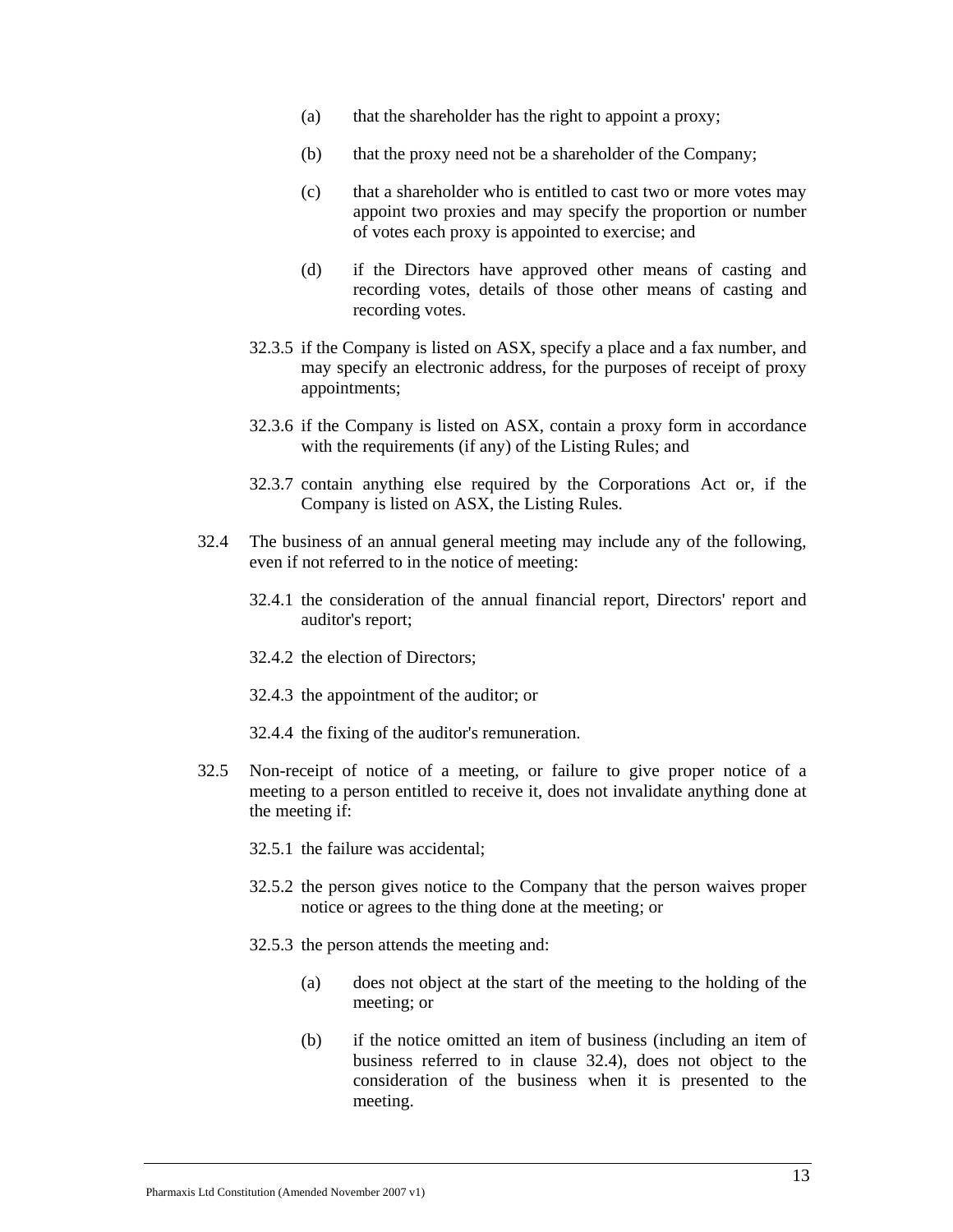## **33. The right to attend meetings**

The chairman of the meeting may refuse any person's (other than a Director) admission to a meeting or require any person (other than a Director) to leave or remain out of the meeting, without limitation, if that person:

- 33.1 in the opinion of the chairman, is not complying with the reasonable directions of the chairman;
- 33.2 has any audio or visual recording device;
- 33.3 has a placard or banner;
- 33.4 has an article the chairman considers to be dangerous, offensive or liable to cause destruction;
- 33.5 refuses to comply with security measures undertaken by the Company at the meeting;
- 33.6 behaves or threatens to behave in a dangerous, offensive or disruptive manner; or
- 33.7 is not:

33.7.1 a Director;

33.7.2 a member;

33.7.3 a proxy, attorney or representative of a shareholder; or

33.7.4 the auditor.

#### **34. Membership at a specified time**

For the purpose of a particular general meeting, the Directors may decide that the shareholders at a specified time before the meeting, are taken to be the shareholders at the time of the meeting.

## **35. Quorum**

- 35.1 If there are less than 20 shareholders on the register of shareholders (counting joint holders of a share as one shareholder), a quorum for a meeting of shareholders is two shareholders entitled to vote. If there are 20 or more shareholders on the register of shareholders (counting joint holders of a share as one shareholder), a quorum is five shareholders entitled to vote.
- 35.2 In determining whether a quorum is present, the chairman must count shareholders, proxies, attorneys, body corporate representatives and any other persons entitled to vote. However, if a shareholder has more than one proxy, attorney or body corporate representative, the chairman must count only one of them. If an individual is attending both as a shareholder and as a proxy, attorney or body corporate representative, or in any other capacity, the chairman must count them only once.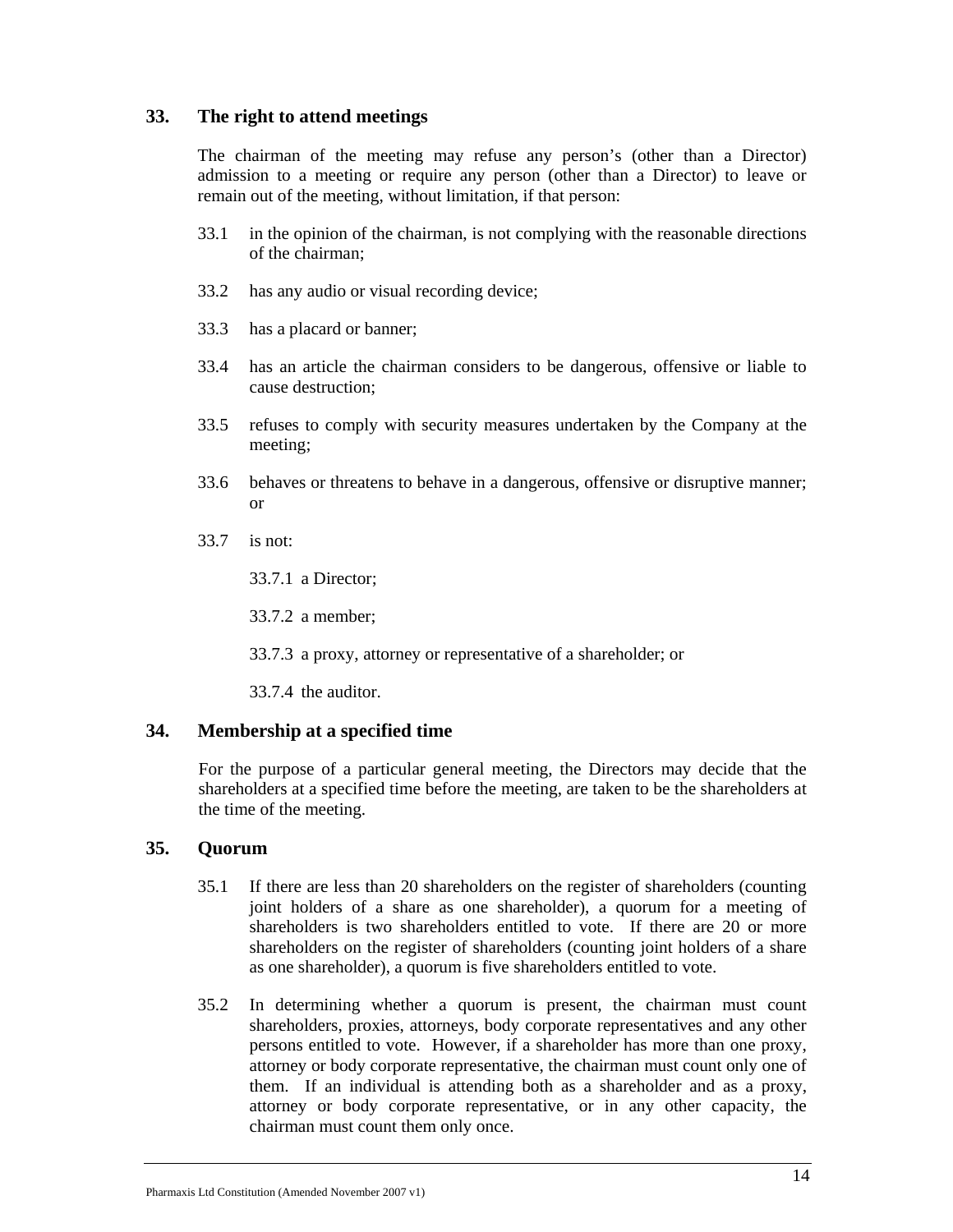- 35.3 If a quorum is not present within 30 minutes after the time appointed for the meeting:
	- 35.3.1 if the meeting was called on the request of shareholders or by shareholders, the meeting is dissolved; and
	- 35.3.2 any other meeting is adjourned to any day, time and place the Directors decide.
- 35.4 If a quorum is not present within 30 minutes after the time appointed for an adjourned meeting, the meeting is dissolved*.*

#### **36. Chairman**

- 36.1 The chairman of Directors is entitled to chair all meetings of shareholders.
- 36.2 If there is no chairman of Directors, or if the chairman is not present within 15 minutes after the time appointed for the meeting or is unable or unwilling to act, the deputy chairman of Directors may chair the meeting. If there is no deputy chairman, or if the deputy chairman is not present within 15 minutes after the time appointed for the meeting or is unable or unwilling to act, the Directors present must elect one of themselves to chair the meeting. If they do not do so, the shareholders present must elect a person to chair the meeting.

#### **37. Regulation of meetings**

- 37.1 Subject to the Corporations Act, the chairman may regulate the meeting of shareholders in any way consistent with this constitution. Without limitation, the chairman of a meeting of shareholders:
	- 37.1.1 is responsible for the general conduct of, and the procedures to be adopted at, the meeting;
	- 37.1.2 may make rulings or adjourn the meeting without putting a question (or any question) to the vote if that action is required to ensure the orderly conduct of the meeting;
	- 37.1.3 may determine the procedures to be adopted for the casting or recording of votes;
	- 37.1.4 may determine any dispute concerning the admission, validity or rejection of a vote at the meeting;
	- 37.1.5 may terminate debate or discussion on any matter being considered at the meeting and require that matter to be put to a vote;
	- 37.1.6 may refuse to allow debate or discussion on any matter which is not business referred to in the notice of meeting or is not business referred to in clause 32.4;
	- 37.1.7 may refuse to allow any amendment to be moved to a resolution set out in the notice of meeting; and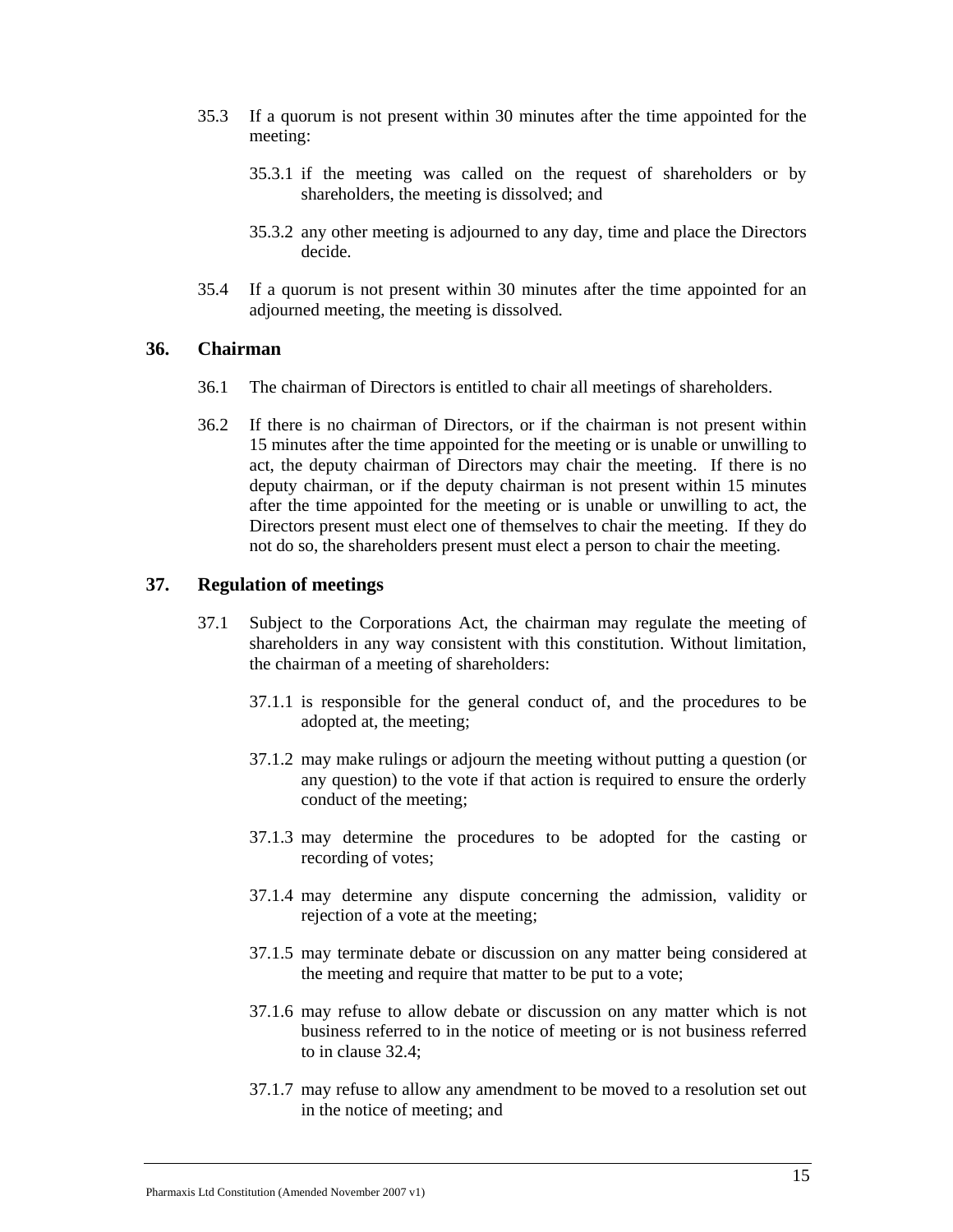- 37.1.8 may delegate to any person any power conferred by this clause 37.
- 37.2 The powers conferred on the chairman of a meeting of shareholders pursuant to this clause 37 shall not limit the powers otherwise conferred by law.
- 37.3 Unless the approval of the chairman of the meeting of shareholders is obtained, no person may move at any meeting of shareholders any resolution or any amendment of a resolution.

## **38. Adjournment**

- 38.1 The chairman may adjourn a meeting of shareholders to any day, time and place with the consent of the shareholders able to vote at the meeting on a show of hands or a poll.
- 38.2 The chairman must adjourn a meeting of shareholders if the shareholders able to vote and holding a majority of votes at the meeting agree or direct the chairman to do so. The chairman may adjourn the meeting to any day, time and place.
- 38.3 When a meeting is adjourned, new notice of the resumed meeting must be given if the meeting is adjourned for more than a month.
- 38.4 Only unfinished business is to be transacted at a meeting resumed after an adjournment.

#### **39. How shareholders make decisions at meetings**

- 39.1 A meeting of shareholders makes a decision by passing a resolution. A resolution is passed if more than 50% of the votes cast by the shareholders entitled to vote are in favour of the resolution (unless the law requires a special resolution).
- 39.2 A special resolution is passed if:
	- 39.2.1 the notice of the meeting sets out an intention to propose the special resolution and states the resolution; and
	- 39.2.2 it is passed by at least 75% of the votes cast by shareholders entitled to vote on the resolution.

#### **40. How voting is carried out**

- 40.1 Unless a poll is properly requested, a resolution put to the vote at a meeting of shareholders must be decided on a show of hands.
- 40.2 If a poll is properly requested, the result of the poll is the resolution of the meeting.
- 40.3 A declaration by the chairman that a resolution is passed, or passed by a particular majority, or lost, and an entry to that effect in the minutes, are sufficient evidence of that fact, unless proved incorrect.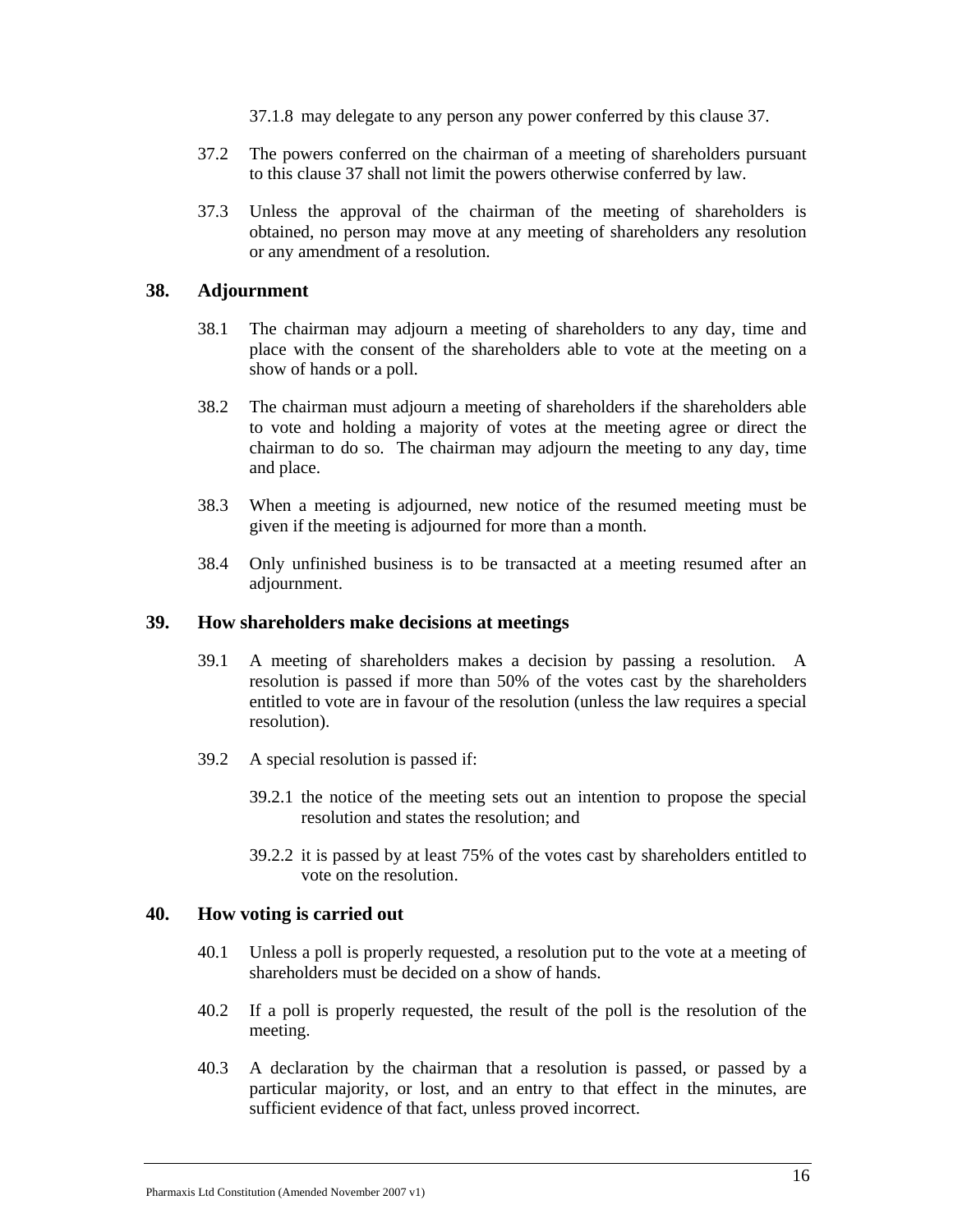#### **41. Polls**

- 41.1 A poll may be requested on any resolution.
- 41.2 A poll may be requested by:
	- 41.2.1 at least five shareholders entitled to vote on the resolution;
	- 41.2.2 shareholders with at least 5% of the votes that may be cast on the resolution on a poll; or
	- 41.2.3 the chairman.
- 41.3 A poll may be requested:
	- 41.3.1 before a vote is taken;
	- 41.3.2 before the voting results on a show of hands are declared; or
	- 41.3.3 immediately after the voting results on a show of hands are declared.
- 41.4 A request for a poll may be withdrawn.
- 41.5 A poll requested on a matter other than the election of a chairman or the question of an adjournment must be taken when and how the chairman directs.
- 41.6 A poll on the election of a chairman or the question of an adjournment must be taken immediately.
- 41.7 A request for a poll does not prevent the meeting dealing with other business.

#### **42. How many votes a shareholder has**

- 42.1 Subject to the Listing Rules if the Company is listed, this constitution and any special rights or restrictions attached to a share, at a meeting of shareholders:
	- 42.1.1 on a show of hands, each shareholder present (in person, by proxy, attorney or representative) has one vote; and
	- 42.1.2 on a poll, each shareholder present (in person, by proxy, attorney or representative) has:
		- (a) one vote for each fully paid share they hold; and
		- (b) a fraction of a vote for each partly paid share they hold. The fraction must be equivalent to the proportion which the amount paid (not credited) is of the total amounts paid and payable (excluding amounts credited). Amounts paid in advance of a call are ignored.
	- 42.1.3 where the Directors have approved, consistently with the Corporations Act, other means (including electronic) for the casting and recording of votes by shareholders on any resolution to be put to a general meeting, every shareholder having the right to vote on the resolution has: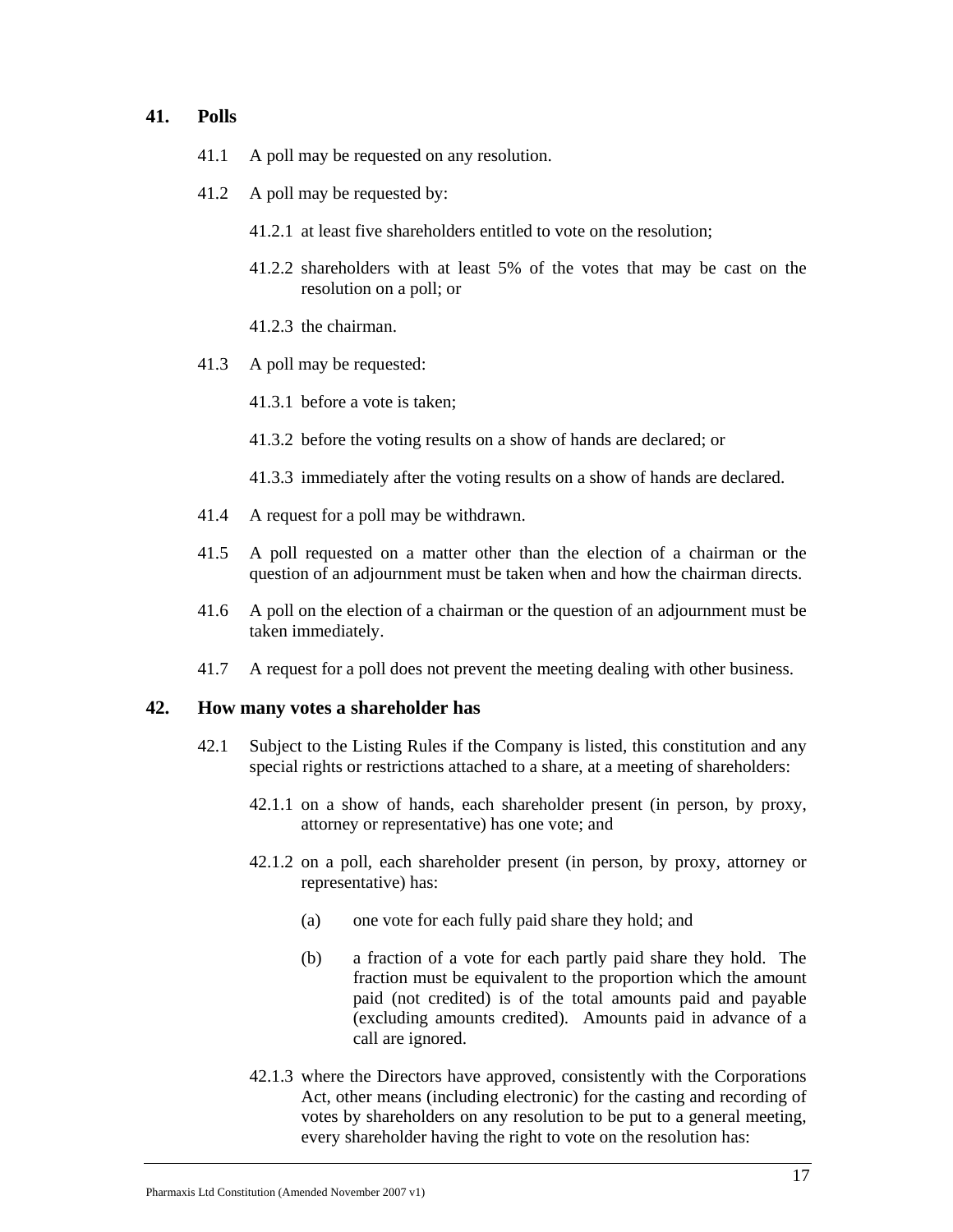- (a) one vote for each fully paid share they hold; and
- (b) a fraction of a vote for each partly paid share they hold. The fraction must be equivalent to the proportion which the amount paid (not credited) is of the total amounts paid and payable (excluding amounts credited). Amounts paid in advance of a call are ignored.
- 42.1.4 the Directors may, subject to the Corporations Act and the Listing Rules, determine that, at any general meeting or class meeting, a shareholder who is entitled to attend and vote at that meeting is entitled to give their vote by a valid notice of their voting intention (a **Direct Vote**). A Direct Vote includes a vote delivered to the Company by post, fax, electronic or other means approved by the Directors. The Directors may specify the form, method and timing of giving a Direct Vote at a meeting in order for the vote to be valid.
- 42.2 In the case of an equality of votes, on a resolution at a meeting of shareholders (whether on a show of hands or on a poll), the chairman of the meeting has a casting vote in addition to any vote that the chairman of the meeting has in respect of that resolution.
- 42.3 If a share is held jointly and more than one shareholder votes the share, only the vote of the shareholder whose name appears first in the register of shareholders counts.
- 42.4 The parent or guardian of an infant shareholder may vote that infant's share, if the parent or guardian satisfies the Directors of the relationship or appointment before the meeting. If the infant's parent or guardian votes the share, the infant shareholder must not vote.
- 42.5 A person may vote a share if:
	- 42.5.1 the person is entitled to be registered as the holder of the share because of a Transmission Event; and
	- 42.5.2 the person satisfies the Directors of that entitlement before the meeting.

The shareholder must not vote a share if another person does so under this sub-clause.

- 42.6 A shareholder must not vote a share if:
	- 42.6.1 a call or other amount is presently payable in respect of the share;
	- 42.6.2 the shareholder is in breach of a Restriction Agreement in respect of the share; or
	- 42.6.3 the Listing Rules or the Corporations Act require the Company to disregard the shareholder's vote in respect of the share.
- 42.7 The chairman must disregard any vote by a shareholder who is not entitled to vote.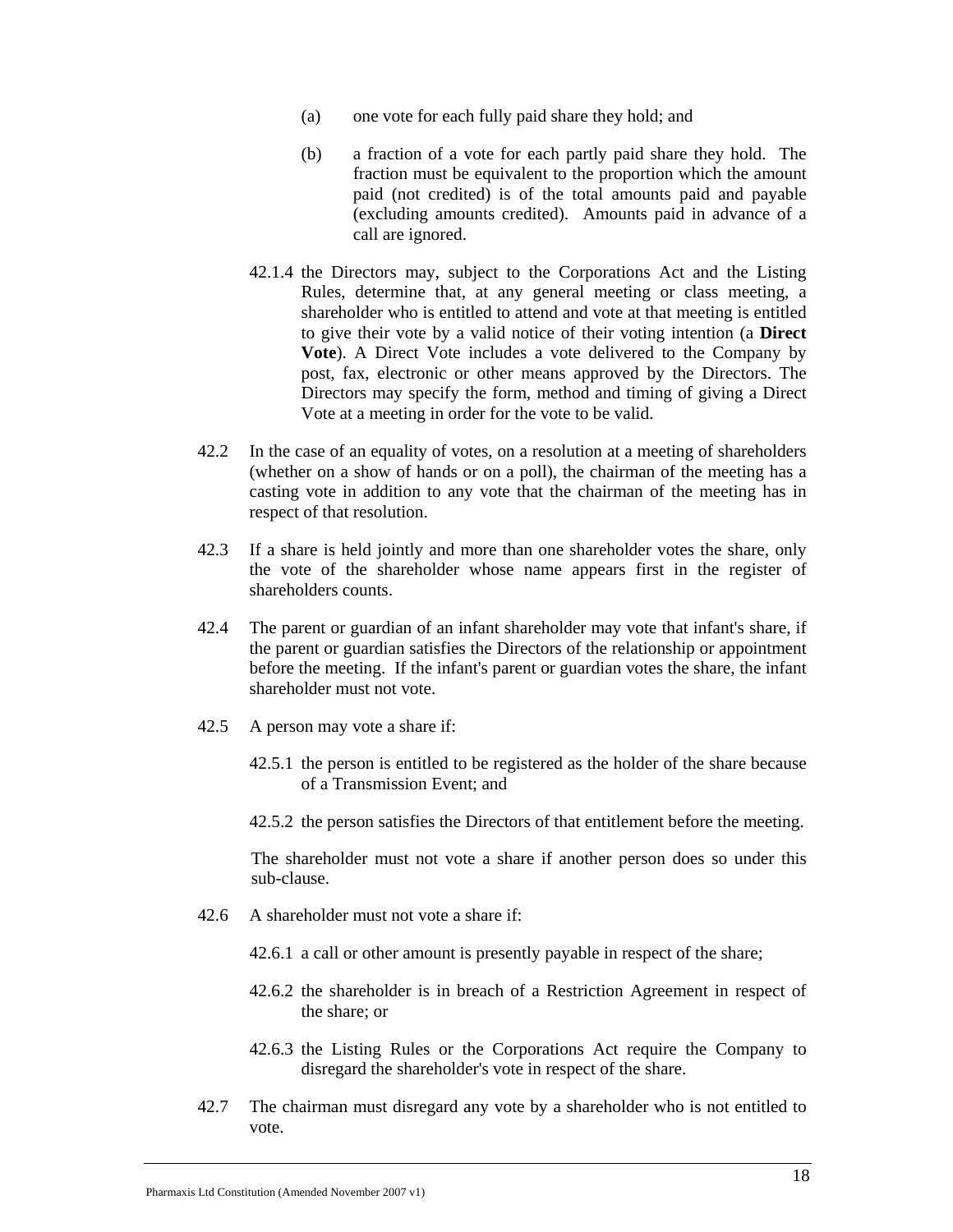## **43. Challenging a right to vote**

- 43.1 A challenge to a right to vote at a meeting of shareholders may only be made:
	- 43.1.1 before the meeting, to the Directors; or
	- 43.1.2 at the meeting, to the chairman of the meeting.
- 43.2 The challenge must be decided by the Directors or the chairman (as the case may be), which decision is final.

## **44. Proxies, attorneys and representatives**

- 44.1 A shareholder, who is entitled to vote at a meeting of shareholders, may vote:
	- 44.1.1 on a show of hands:
		- (a) personally;
		- (b) by one proxy;
		- (c) by one attorney; or
		- (d) if a shareholder is a body corporate, by its representative, or by one proxy; or
	- 44.1.2 on a poll:
		- (a) personally;
		- (b) if the shareholder is entitled to cast two or more votes at the meeting, by not more than two proxies;
		- (c) by one attorney;
		- (d) if a shareholder is a body corporate, by its representative, or if the shareholder is entitled to cast two or more votes at the meeting, by not more than two proxies; or
		- (e) where the Directors have approved other means for the casting and recording votes (including a Direct Vote), in accordance with those approved means of casting and recording votes.
- 44.2 A proxy, attorney or representative need not be a shareholder of the Company.
- 44.3 A shareholder may appoint a proxy, attorney or representative for all or for particular meetings of shareholders.
- 44.4 An appointment of an attorney or representative (including electronic) must be in a form approved by the Directors.
- 44.5 An appointment of a proxy is valid if it is in a form approved by the Directors and it contains the following information: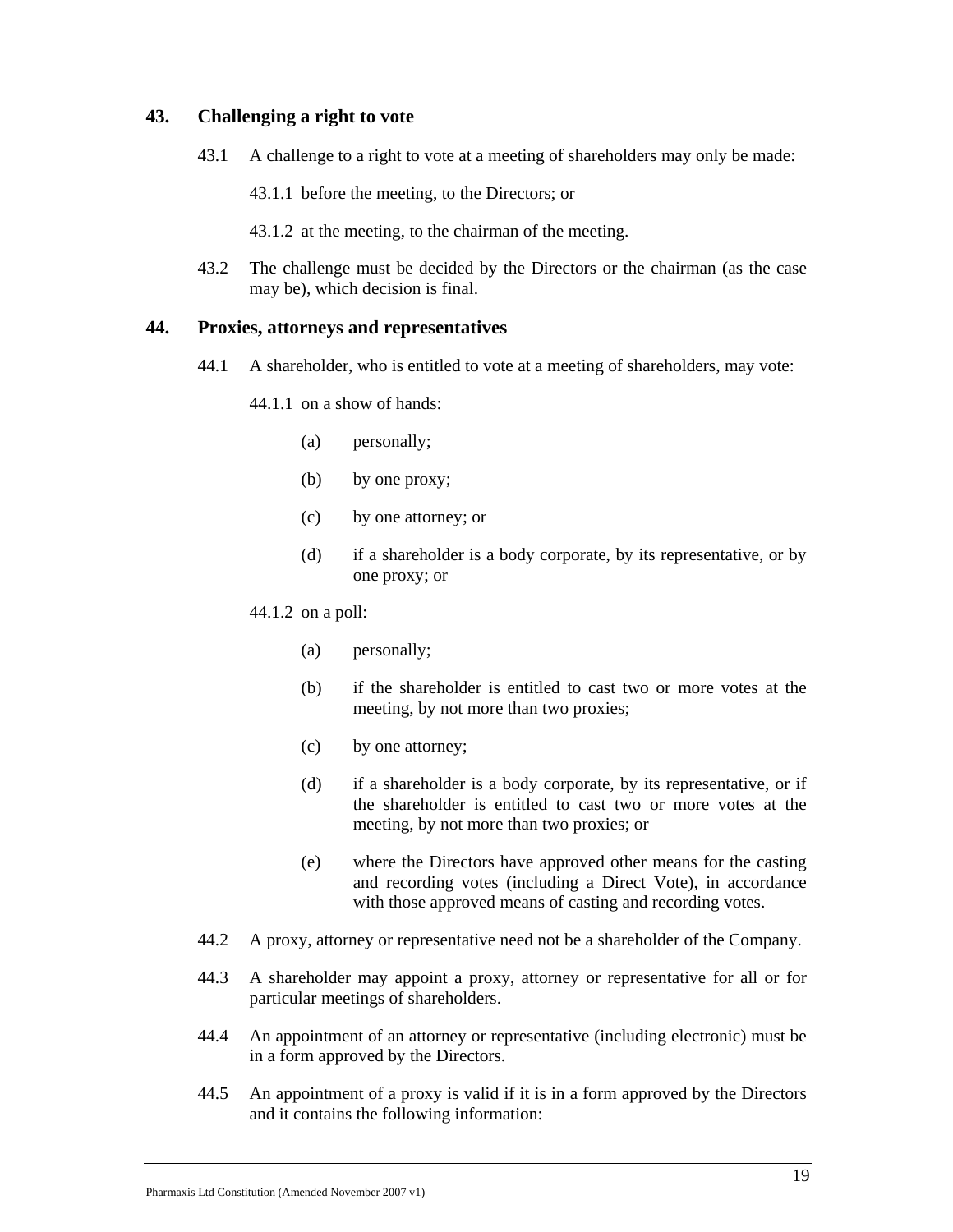- 44.5.1 the shareholder's name and address;
- 44.5.2 the Company's name;
- 44.5.3 the proxy's name or the name of the office held by the proxy; and
- 44.5.4 the meetings at which the appointment may be used.

The chairman may decide to accept a proxy even if it contains only some of that information.

- 44.6 Where a notice of meeting provides for electronic lodgement of proxies, a proxy lodged at the electronic address specified in the notice is taken to have been received at the registered office and signed by the shareholder if there is compliance with the requirements set out in the notice.
- 44.7 Unless otherwise specified in the appointment, the proxy, attorney or representative may:

44.7.1 agree to short notice for the meeting;

- 44.7.2 even if the appointment directs how to vote on a particular resolution:
	- (a) vote on an amendment to the particular resolution, a motion not to put the particular resolution or any similar motion; and
	- (b) vote on a procedural motion, including a motion to elect the chairman, to vacate the chair or adjourn the meeting;
- 44.7.3 speak at the meeting in respect of any resolution at a meeting in which the proxy, attorney or representative (as applicable) may vote;
- 44.7.4 vote (but only to the extent allowed by the appointment); and
- 44.7.5 request, or join in a request, for a poll on any resolution at a meeting of shareholders in which the proxy may vote.
- 44.8 If a person represents two or more shareholders, on a show of hands that person has only one vote for those shareholders voting in favour of a resolution and one vote for those voting against a resolution.
- 44.9 If a shareholder appoints two proxies or two attorneys in one instrument and both are present, on a show of hands only the first named proxy or attorney may vote.
- 44.10 The appointment may specify the proportion or number of votes that the proxy or attorney may exercise. If the shareholder appoints two proxies or two attorneys and the appointment does not specify the proportion or number of the shareholder's votes each proxy or attorney may exercise, on a poll each proxy or attorney may exercise half of the votes.
- 44.11 A later appointment of a proxy or attorney revokes an earlier one if both appointments could not be validly exercised at the meeting.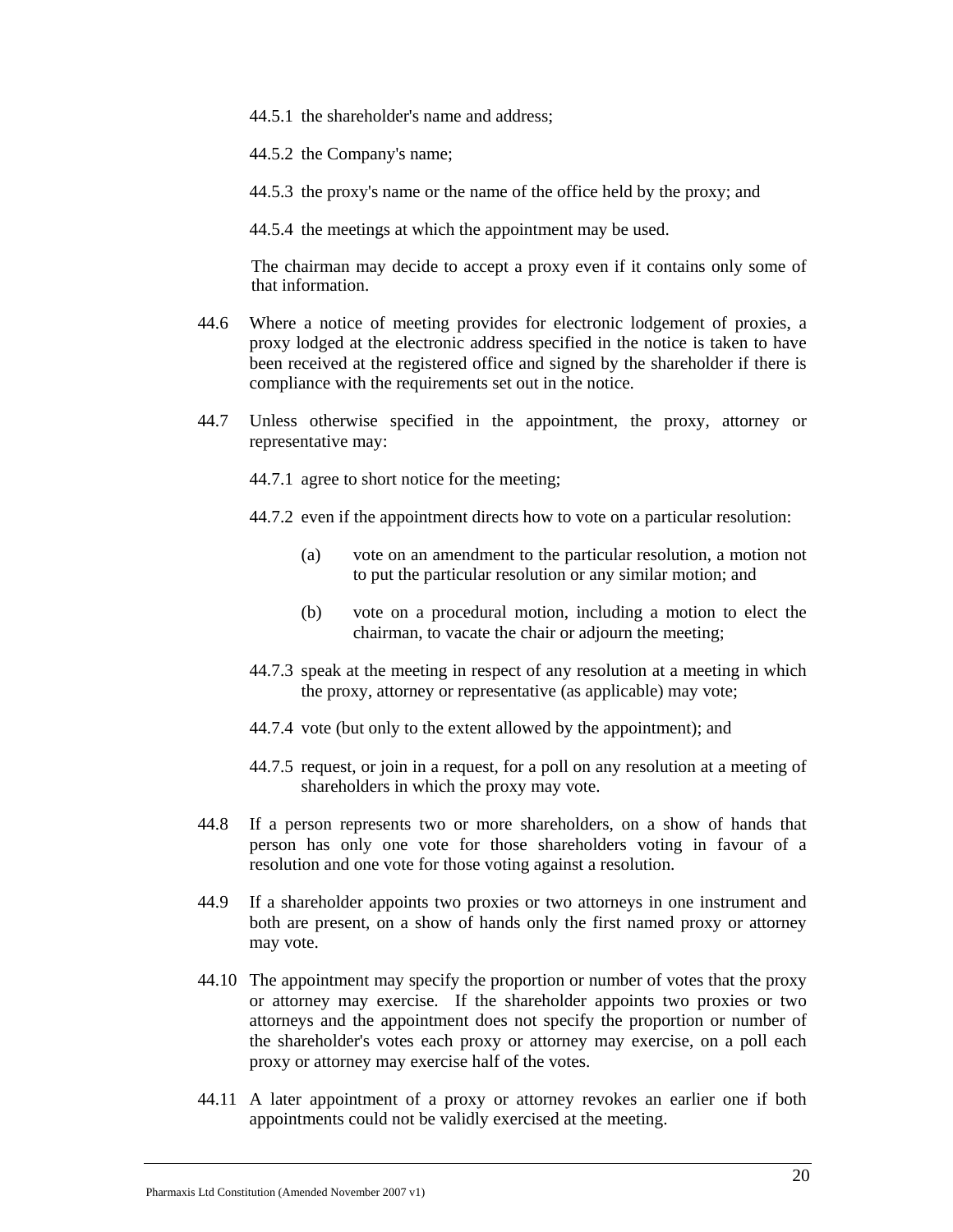- 44.12 An appointment may specify the way a proxy or attorney is to vote on a particular resolution. A proxy may vote only as directed.
- 44.13 An appointment of a proxy is effective only if the Company receives the appointment (and any authority under which the appointment was signed or certified copy of the authority) at least 48 hours before the meeting or resumed meeting, unless the Directors decide to reduce that time. For the avoidance of doubt, where a meeting is resumed, any proxies received by the Company only apply to the items of business of the meeting which have not been resolved. The Company receives an appointment or authority when it is received at any of the following:
	- 44.13.1the Company's registered office;
	- 44.13.2a fax number at the Company's registered office; or
	- 44.13.3a place, fax number or electronic address specified for the purpose in the notice of meeting.

These requirements also apply to an appointment of an attorney.

- 44.14 Unless the Company receives written notice of the matter before the start or resumption of a meeting, a vote by a proxy, attorney or representative is valid even if:
	- 44.14.1there is a Transmission Event in respect of the shareholder;
	- 44.14.2the appointment of the proxy, attorney or representative is revoked;
	- 44.14.3the shareholder revokes the authority under which the proxy was appointed by a third party; or
	- 44.14.4the shareholder becomes an externally-administered body corporate.
- 44.15 A vote by a proxy, attorney or representative is valid even if the shareholder transfers the share for which the appointment was given, if the transfer is not registered at the time of the meeting (or at any earlier time fixed by the Directors so that shareholders at that time are taken to be shareholders at the time of the meeting).
- 44.16 A proxy or attorney may take part in a meeting of shareholders even if the appointor or representative is present. However, if the appointor or representative votes on a resolution, the proxy or attorney must not vote.

## **45. Proportional takeovers**

- 45.1 If offers are made under a proportional takeover bid for securities of the Company:
	- 45.1.1 the registration of a transfer giving effect to a takeover contract for the bid is prohibited unless and until a resolution (an **approving resolution**) to approve the bid is passed in accordance with this clause;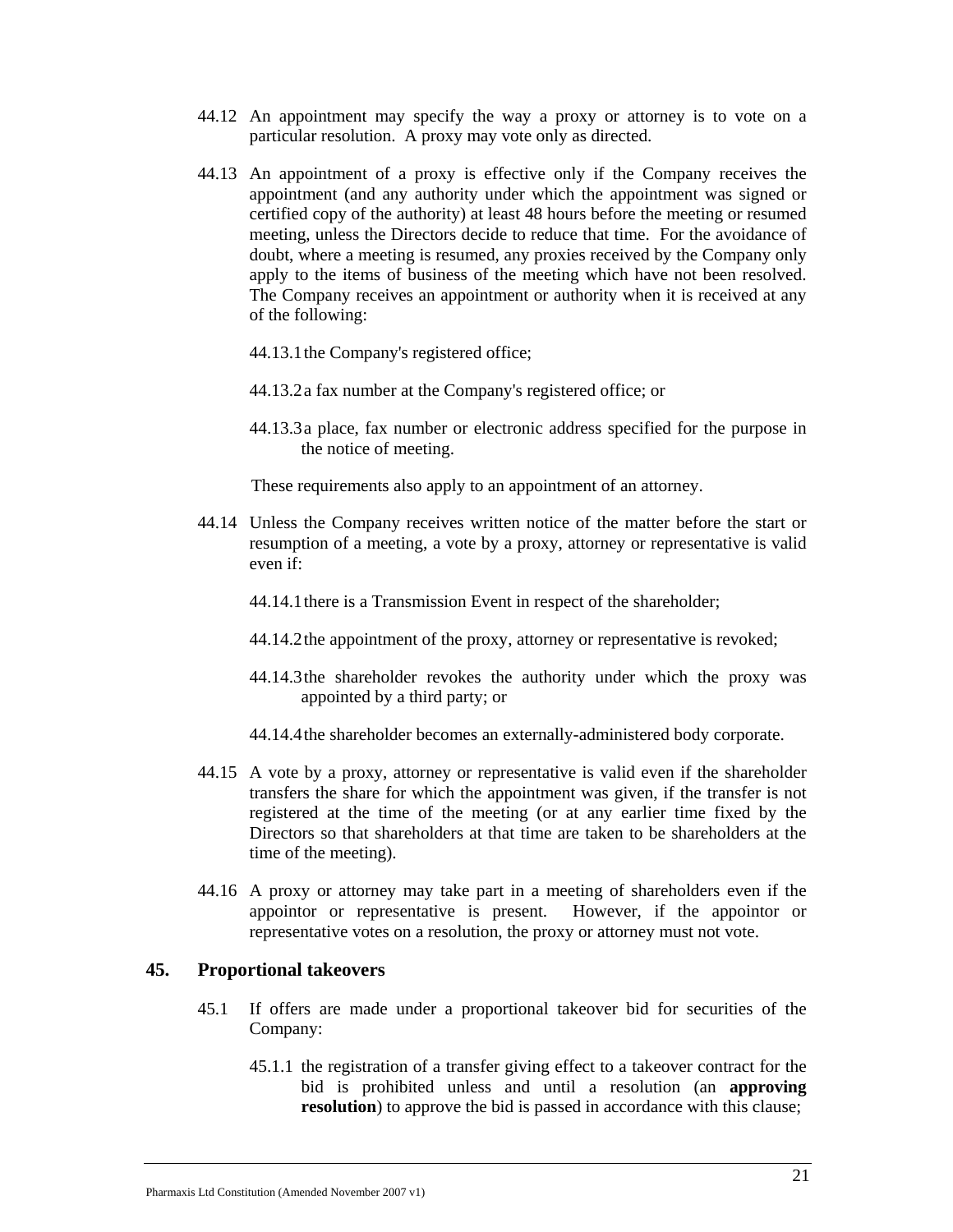- 45.1.2 a person (other than the bidder or an associate of the bidder) who, as at the end of the day on which the first offer under the bid was made, held bid class securities is entitled to vote on an approving resolution;
- 45.1.3 the Directors may determine whether an approving resolution is voted on:
	- (a) at a meeting, convened and conducted by the Company, of the persons entitled to vote on the resolution; or
	- (b) by means of a postal ballot conducted by the Company in accordance with the procedure set out in this clause; and
- 45.1.4 an approving resolution that has been voted on is taken to have been passed if the proportion that the number of votes in favour of the resolution bears to the total number of votes on the resolution is greater than 50%, and otherwise is taken to have been rejected.
- 45.2 The provisions that apply to a general meeting of the Company apply, with such modifications as the Directors decide are necessary, to a meeting convened under this clause.
- 45.3 In a postal ballot:
	- 45.3.1 the Company must send a notice of postal ballot and ballot paper, to all persons holding shares in the relevant class, at least 14 days (or any shorter period the Directors decide) before the ballot closing date;
	- 45.3.2 non-receipt of a notice of postal ballot or ballot paper, or accidental failure to give a notice of postal ballot or ballot paper to a shareholder entitled to receive them, does not invalidate the postal ballot or any resolution passed under the postal ballot;
	- 45.3.3 the notice of postal ballot must contain the text of the proposed resolution and the ballot closing date, and may contain any other information the Directors consider appropriate;
	- 45.3.4 each ballot paper must specify the name of the shareholder entitled to vote;
	- 45.3.5 a postal ballot is only valid if the ballot paper is properly completed and:
		- (a) if the shareholder is an individual, signed by the individual or a duly authorised attorney; or
		- (b) if the shareholder is a corporation, executed by the corporation in any way permitted by its constitution or the Corporations Act or by a duly authorised officer or duly authorised attorney;
	- 45.3.6 a postal ballot is only valid if the Company receives the ballot paper (and any authority under which the ballot paper is signed or a certified copy of the authority) before the close of business on the ballot closing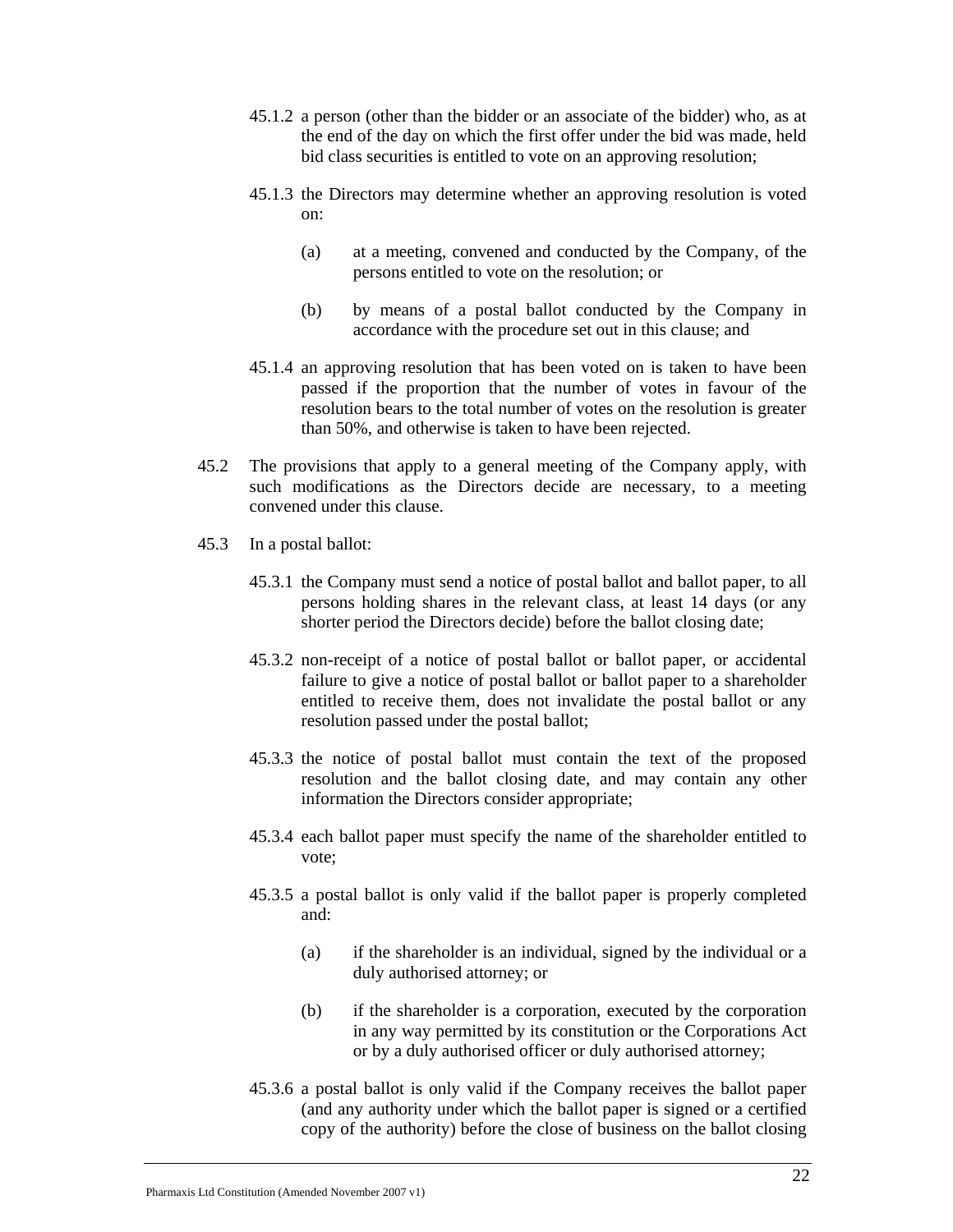date at the registered office or share registry of the Company or any other place specified for that purpose in the notice of postal ballot; and

45.3.7 a person may revoke a postal ballot vote by notice received by the Company before the close of business on the ballot closing date.

# **Part 6 – Directors**

#### **46. Number of Directors**

- 46.1 There must be at least three Directors and at most nine Directors.
- 46.2 The Company in general meeting may:
	- 46.2.1 increase or reduce the number of Directors; and
	- 46.2.2 decide in what rotation the increased or reduced number retires.

#### **47. Appointment of Directors**

- 47.1 The Directors may appoint a Director.
- 47.2 The Company in general meeting may appoint a Director.
- 47.3 A person is eligible for election as a Director at a general meeting only if:
	- 47.3.1 the person is a Director retiring under the next clause and notifies the Company that he or she is available for re-election; or
	- 47.3.2 the person has signed a consent to nomination and lodged it at the Company's registered office.

The Company must accept these notices and nominations up to 30 Business Days (the same applies in the case of a meeting that shareholders requested the Directors to call) before the general meeting. The Directors may decide to accept these notices and nominations closer to the date of the general meeting. Subject to the Corporations Act, an employee of the Company may be appointed a Director and a Director of the Company may be appointed an employee of the Company.

#### **48. Compulsory retirement**

- 48.1 The following Directors automatically retire at the end of each annual general meeting:
	- 48.1.1 any Director appointed by the Directors since the last annual general meeting;
	- 48.1.2 one third (or if that is not a whole number, the next lowest whole number) of the other Directors (not counting the managing Director) provided that there must be at least one retiring Director; and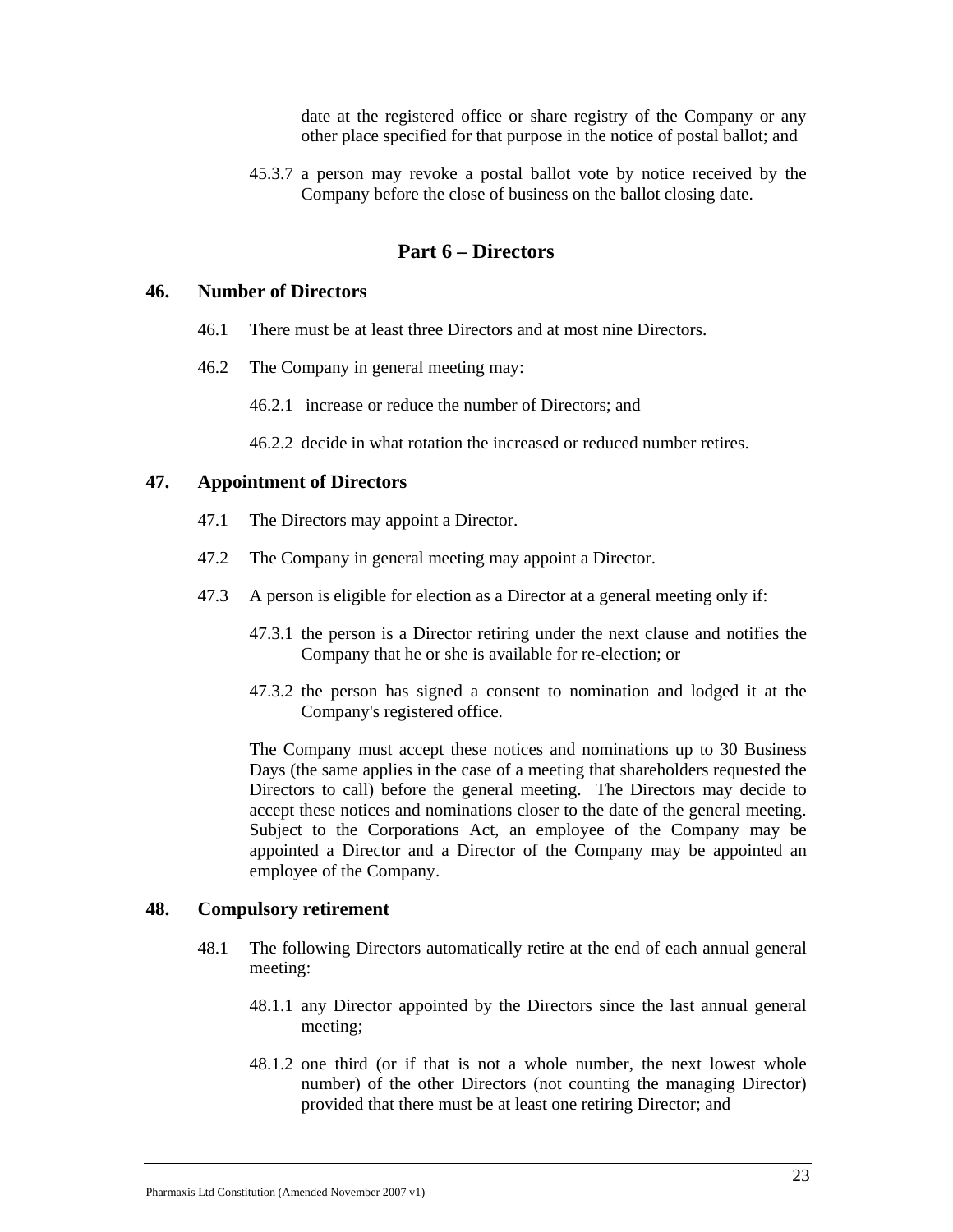- 48.1.3 any Director (not counting the managing Director) for whom this would be the third annual general meeting since their last appointment or three years since their last appointment (whichever is the longer).
- 48.2 The Directors who must retire under clause 48.1.2 are those Directors who have been longest in office since their initial appointment on registration or their last election (whichever is later). If they became Directors on the same day, they may agree who retires. If they do not agree, they must select by lot who retires.
- 48.3 This clause does not apply to the managing Director.

## **49. Vacation of office**

A Director ceases to be a Director if:

- 49.1 the Corporations Act so provides;
- 49.2 the Director resigns by notice to the Company;
- 49.3 the Company in general meeting removes the person as a Director;
- 49.4 the Director is absent, without the consent of the Directors, from all Directors' meetings over any six month period;
- 49.5 the Director becomes mentally incapable and the Director's estate or property has had a personal representative or trustee appointed to administer it;
- 49.6 the Director automatically retires under the previous clause; or
- 49.7 the Director is an executive Director, the Director ceases to be an executive of the Company.

## **50. Alternate Directors**

- 50.1 A Director may appoint an alternate for a specified period if the alternate is approved by a majority of Directors.
- 50.2 An appointment is only effective if:

50.2.1 it is in writing;

50.2.2 both the alternate and the appointor signs it; and

50.2.3 the Company is given notice of it.

- 50.3 The appointor may terminate the alternate's appointment at any time.
- 50.4 A termination is effective only if:

50.4.1 it is in writing;

50.4.2 the appointor signs it; and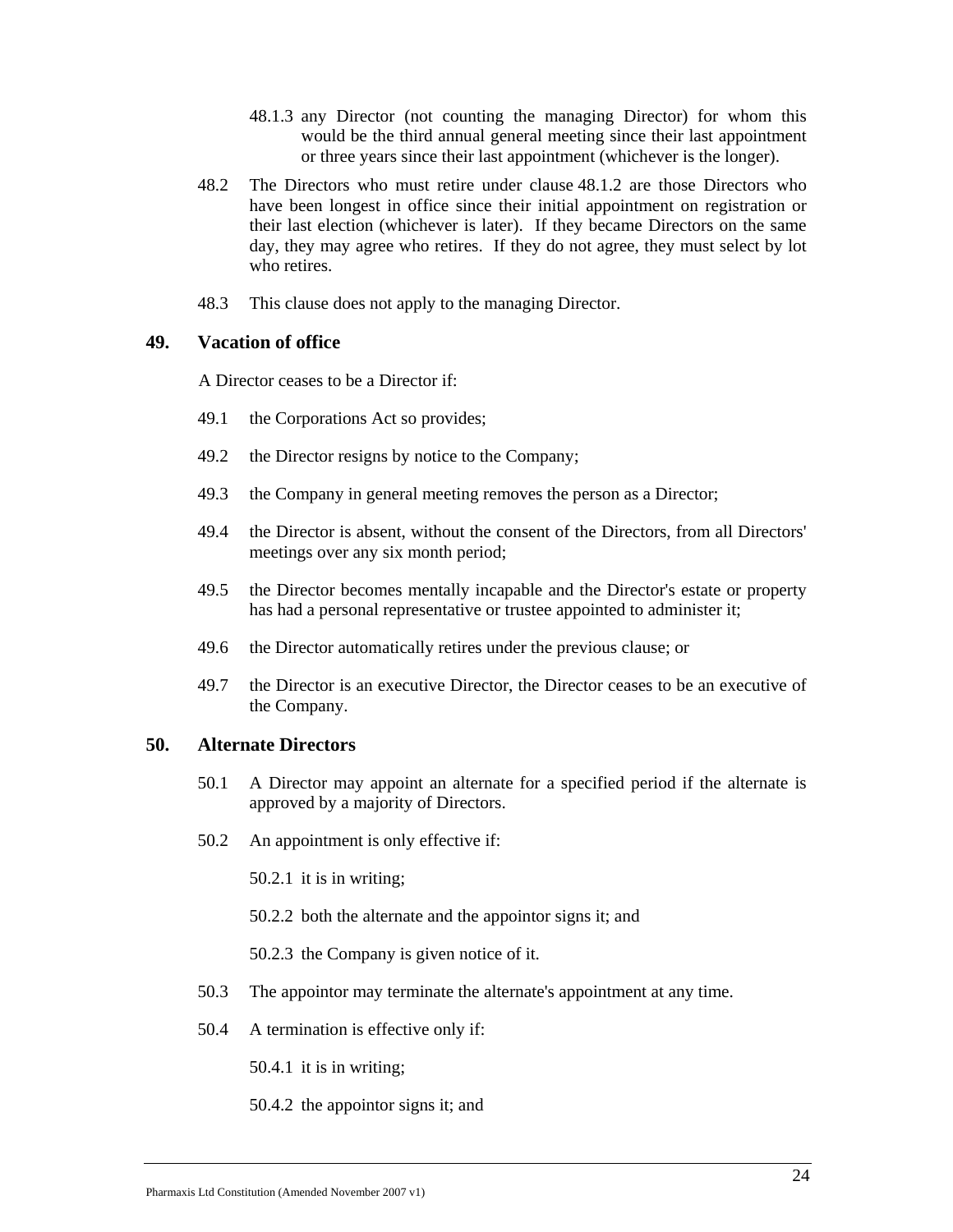50.4.3 the Company is given notice of it.

- 50.5 The alternate need not be a shareholder or Director of the Company.
- 50.6 The alternate is entitled to notice of Directors' meetings.
- 50.7 If the appointor is not present, the alternate may:
	- 50.7.1 attend the Directors' meeting, be counted in the quorum, speak, and vote in the place of the appointor; and
	- 50.7.2 exercise any other powers (except the power to appoint an alternate) that the appointor may exercise.
- 50.8 A person may only act as an alternate for one Director.
- 50.9 If the appointor ceases to be a Director, the alternate cannot exercise the appointor's powers.
- 50.10 Where:

50.10.1an appointor ceases to be a Director; and

50.10.2that appointor's alternate purports to do an act as a Director,

that act is as valid, in relation to a person dealing with the Company in good faith and for value and without actually knowing that the appointor has ceased to be a Director, as if the appointor had not ceased to be a Director.

- 50.11 The Company may pay an alternate remuneration in the amount the relevant appointor decides, in reduction of the appointor's remuneration.
- 50.12 While acting as a Director, an alternate is an officer of the Company and not the agent of the appointor.

#### **51. Remuneration**

- 51.1 The Company may remunerate each Director as the Directors decide, but the total amount of the remuneration of non-executive Directors may not exceed the amount fixed by the Company in general meeting for that purpose (if any).
- 51.2 A Director's remuneration may be any combination of:
	- 51.2.1 a stated salary;
	- 51.2.2 a fixed sum for each attendance at a Directors' meeting; and
	- 51.2.3 if a non-executive Director, a share of the amount fixed under clause 51.1 of this clause, divided among them as the Directors decide and in default equally.
- 51.3 A Director's remuneration must not include a commission on, or percentage of, operating revenue.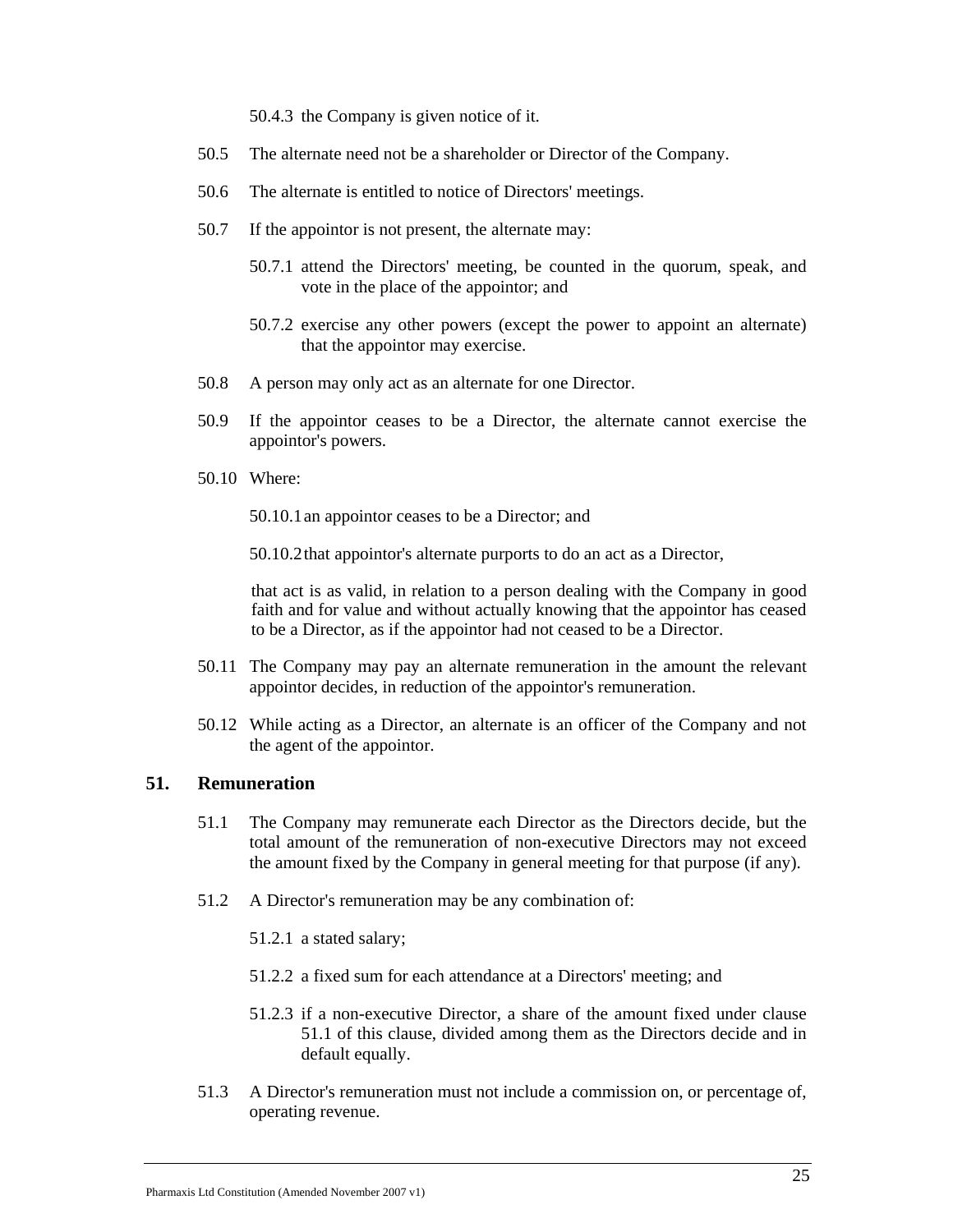- 51.4 A stated salary or a share of a fixed amount accrues from day-to-day.
- 51.5 The Company must also pay travelling and other expenses that a Director properly incurs on the Company's business.
- 51.6 If a Director performs extra or special services for the Company, the Company may pay to the Director any special remuneration the Directors decide, in addition to the Director's normal remuneration.
- 51.7 The Company may pay a former Director, or the estate of a Director who dies in office, a benefit for past services as the Directors decide. This must not exceed the amount permitted by the Corporations Act and the Listing Rules if the Company is listed.
- 51.8 The Company may establish or support superannuation or similar funds for the Directors, as the Directors decide or as required by law.

## **52. Share qualification**

- 52.1 A Director need not be a shareholder of the Company.
- 52.2 A Director, who is not a shareholder, may still attend and speak at meetings of shareholders.

## **53. Director's interests**

- 53.1 Subject to the Corporations Act and the Listing Rules if the Company is listed, a Director may:
	- 53.1.1 hold an office or place of profit (except as auditor) in the Company, on any terms the Directors decide;
	- 53.1.2 hold an office or otherwise be interested in any related body corporate or other body corporate in which the Company is interested; and
	- 53.1.3 retain benefits for doing so.
- 53.2 Subject to the Corporations Act and the Listing Rules if the Company is listed:
	- 53.2.1 a Director who has a material personal interest in a matter that is being considered at a Directors' meeting must not be present during the consideration of the matter and may not vote on the matter;
	- 53.2.2 a Director (or a Spouse, parent or child of a Director or child of a Spouse, or any entity in which a Director or a Spouse, parent or child of a Director or child of a Spouse has an interest) may contract or make an arrangement with the Company (or a related body corporate or a body corporate in which the Company is interested) in any matter in any capacity;
	- 53.2.3 a Director may sign for the Company, or attest the affixing of the common seal to, any document in respect of that contract or arrangement;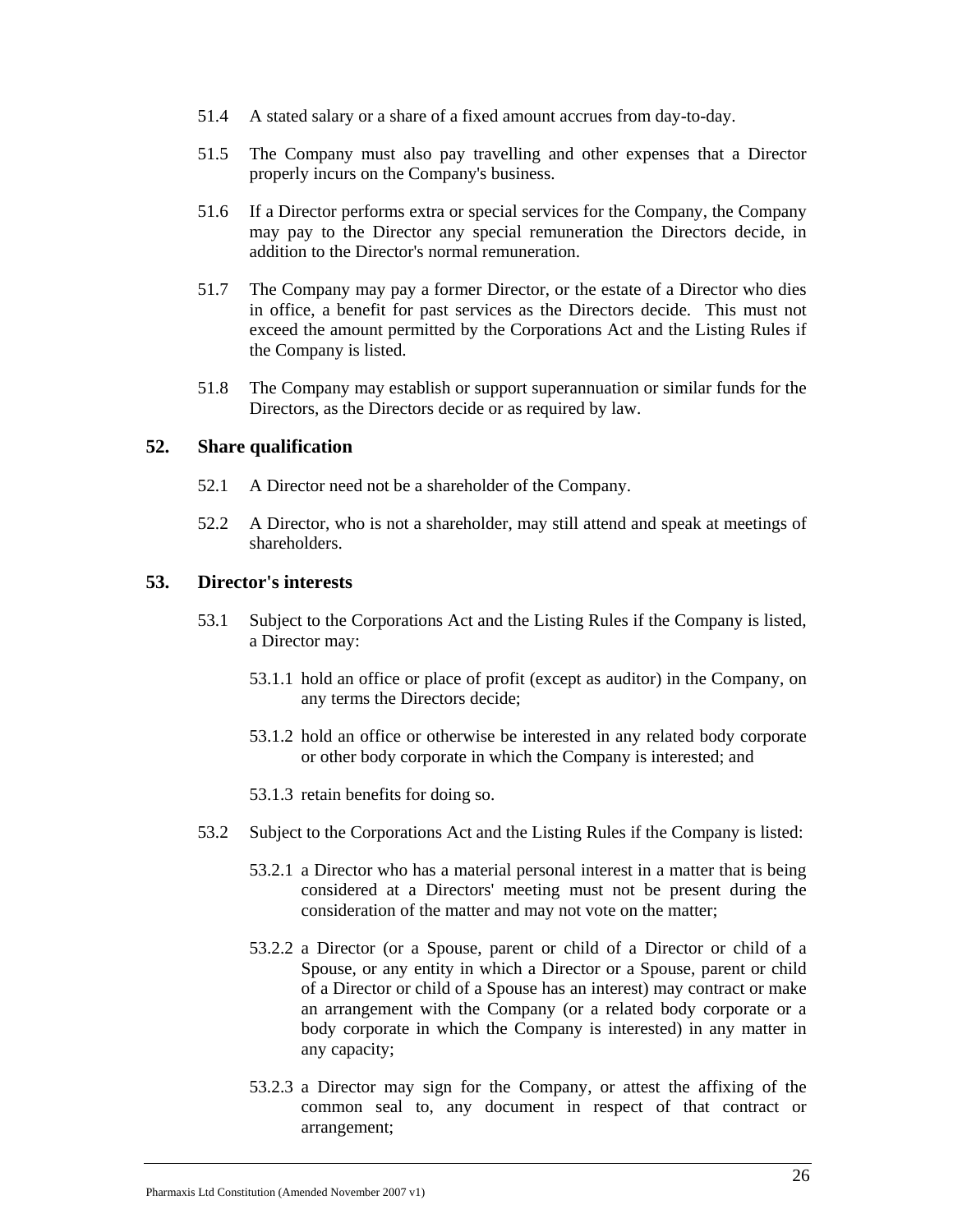- 53.2.4 a Director may retain benefits under that contract or arrangement; and
- 53.2.5 the Company cannot avoid that contract or arrangement because of the Director's interest.

## **Part 7 - Proceedings of Directors**

#### **54. Circulating resolutions**

- 54.1 The Directors may pass a resolution without a Directors' meeting being held, if all Directors entitled to vote on the resolution sign a document containing a statement that they are in favour of the resolution set out in the document.
- 54.2 Separate copies of a document may be used for signing by Directors, if the wording of the resolution and statement is identical in each copy.
- 54.3 The resolution is passed when the last of the Directors who approves the resolution signs.
- 54.4 Passage of the resolution must be recorded in the Company's minute book.

## **55. Meetings**

- 55.1 The Directors may meet, adjourn and otherwise regulate their meetings as they decide.
- 55.2 A Directors' meeting may be held using any technology consented to by all the Directors. The consent may be a standing one. A Director may only withdraw consent within a reasonable period before the meeting.
- 55.3 If a Directors' meeting is held by telephone link-up or other contemporaneous audio or audio visual communication, a Director is taken to be present unless the Director states to the chairman that the Director is disconnecting his or her telephone or communication device.

#### **56. Calling meetings**

- 56.1 Any Director may call a Directors' meeting.
- 56.2 On the request of any Director, the company secretary must call a Directors' meeting.

#### **57. Notice**

- 57.1 Unless otherwise agreed, reasonable notice of a Directors' meeting must be given to each Director and each alternate.
- 57.2 The notice must:

57.2.1 specify the day, time and place of the meeting;

57.2.2 state the general nature of the business to be transacted; and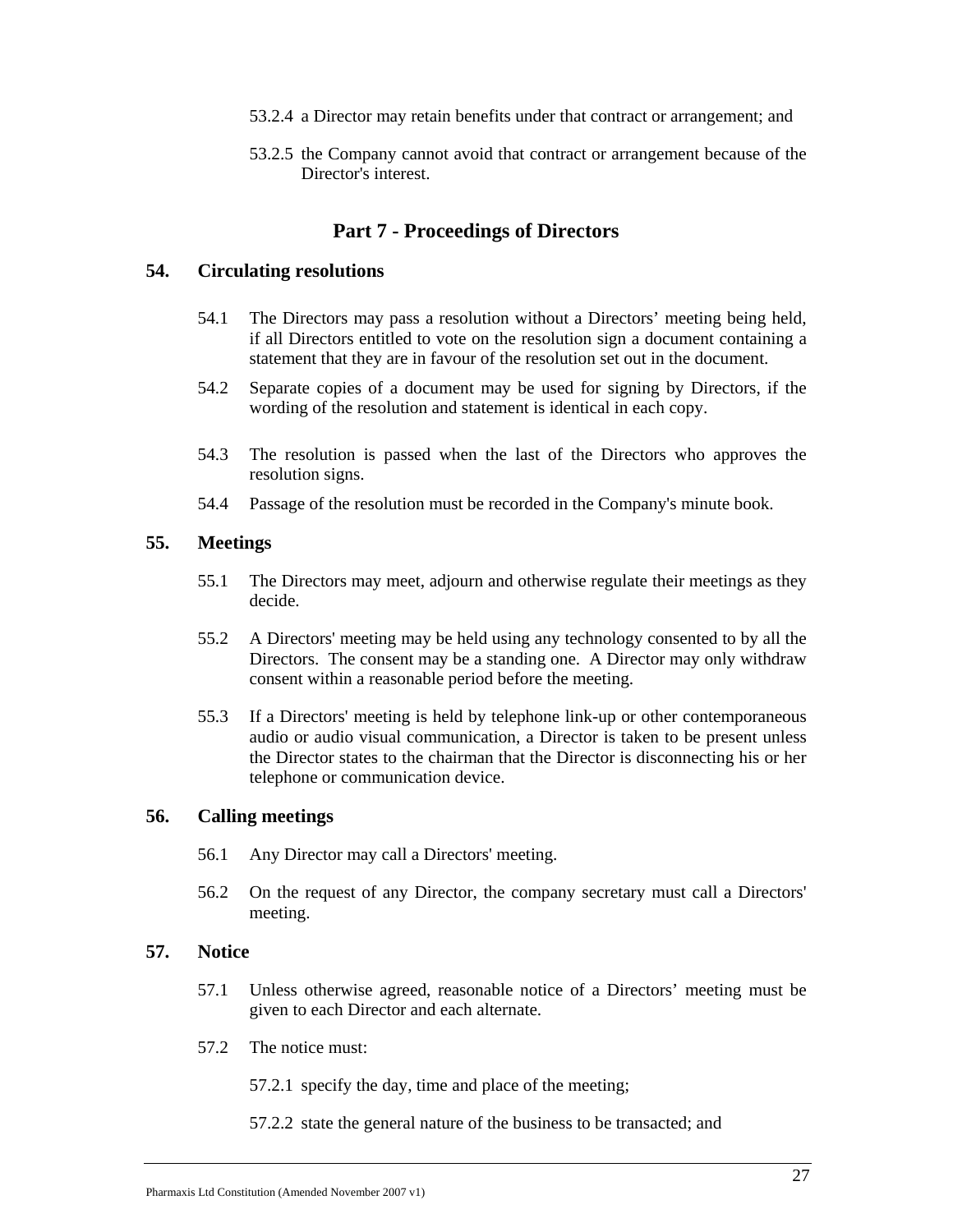- 57.2.3 be given at least 48 hours before the meeting, unless all Directors otherwise agree.
- 57.3 Non-receipt of notice of a meeting, or failure to give notice of a meeting to a Director or an alternate, does not invalidate anything done at the meeting if:
	- 57.3.1 the failure was accidental;
	- 57.3.2 the Director or alternate gives notice to the Company that he or she waives the notice or agrees to the thing done at the meeting; or
	- 57.3.3 the Director or alternate attends the meeting.

#### **58. Quorum**

- 58.1 The quorum for a Directors' meeting is two Directors, unless the Directors otherwise decide.
- 58.2 In determining whether a quorum is present, the chairman must count alternates. If a Director is also an alternate, the chairman must count the Director as a Director and separately as an alternate. Despite anything else in this clause 58.2, there must always be at least two persons actually present to form a quorum.
- 58.3 In determining whether a quorum is present, the chairman must not count a Director if he or she is not entitled to vote on a particular resolution under the Corporations Act, the Listing Rules or under this constitution.
- 58.4 If there are not enough Directors in office to form a quorum, the remaining Directors may act only:
	- 58.4.1 to increase the number of Directors to a quorum;
	- 58.4.2 to call a general meeting of the Company; or

58.4.3 in an emergency.

## **59. Chairman and deputy chairman**

- 59.1 The Directors may elect a Director as chairman for any period they decide.
- 59.2 The Directors may elect a Director as deputy chairman for any period they decide.
- 59.3 The Directors may remove the chairman or deputy chairman.
- 59.4 The Directors may decide that either office is an extra or special service for the Company, for the purpose of deciding special remuneration.
- 59.5 The chairman is entitled to chair each Directors' meeting.
- 59.6 If there is no chairman, or if the chairman is not present within 10 minutes after the time appointed for the meeting or is unable or unwilling to act, the deputy chairman may chair the Directors' meeting. If there is no deputy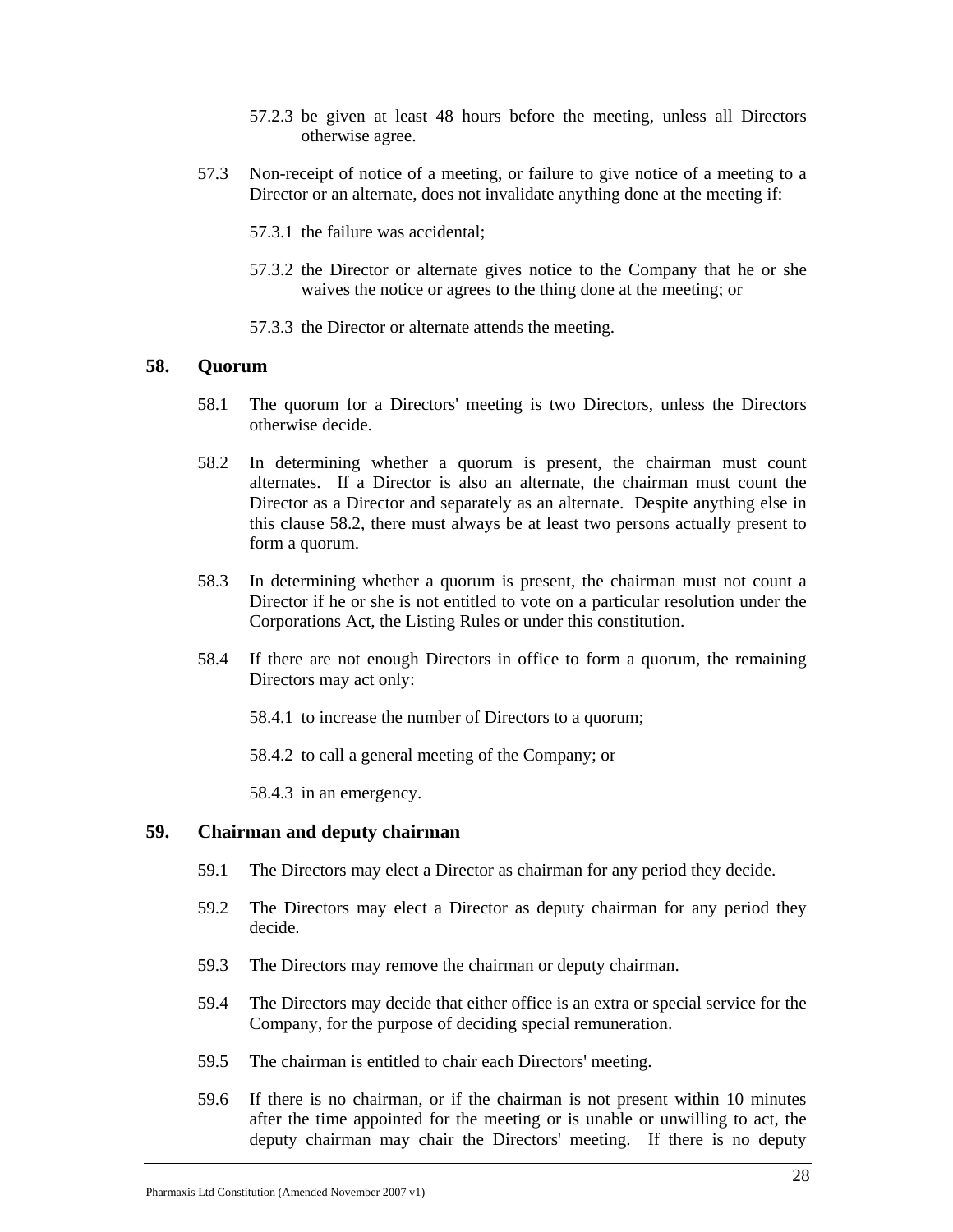chairman, or if the deputy chairman is not present within 10 minutes after the time appointed for the meeting or is unable or unwilling to act, the Directors present must elect one of themselves to chair the meeting.

59.7 If the chairman is unable or unwilling to chair a part of the meeting, the deputy chairman may chair that part. If there is no deputy chairman, or the deputy chairman is unable or unwilling to act, the Directors present must elect one of themselves to chair that part.

## **60. Decisions of Directors**

- 60.1 Subject to the Corporations Act, each Director has one vote.
- 60.2 If a Director is also an alternate, the Director has one vote as a Director and one vote as an alternate. If a person is an alternate for more than one Director, the person has one vote for each appointment.
- 60.3 A resolution of the Directors is passed by a majority of votes cast.
- 60.4 Subject to the Listing Rules if the Company is listed, the chairman has a casting vote.

## **Part 8 - Directors' powers**

## **61. General powers**

- 61.1 The business of the Company is managed by or under the direction of the Directors.
- 61.2 The Directors may exercise all the powers of the Company except any powers that the Corporations Act or this constitution requires the Company to exercise in general meeting.

### **62. Execution of documents**

62.1 The Company may execute a document without a common seal if the document is signed by:

62.1.1 two Directors of the Company; or

- 62.1.2 a Director and a company secretary of the Company.
- 62.2 If the Company has a common seal, it may execute a document if the seal is fixed to the document and the fixing of the seal is witnessed by:

62.2.1 two Directors of the Company; or

62.2.2 a Director and a company secretary of the Company.

62.3 The Company may execute a document only if authorised by the Directors or by a committee of Directors authorised by the Directors to do so. The Directors may also authorise particular persons or classes of persons to execute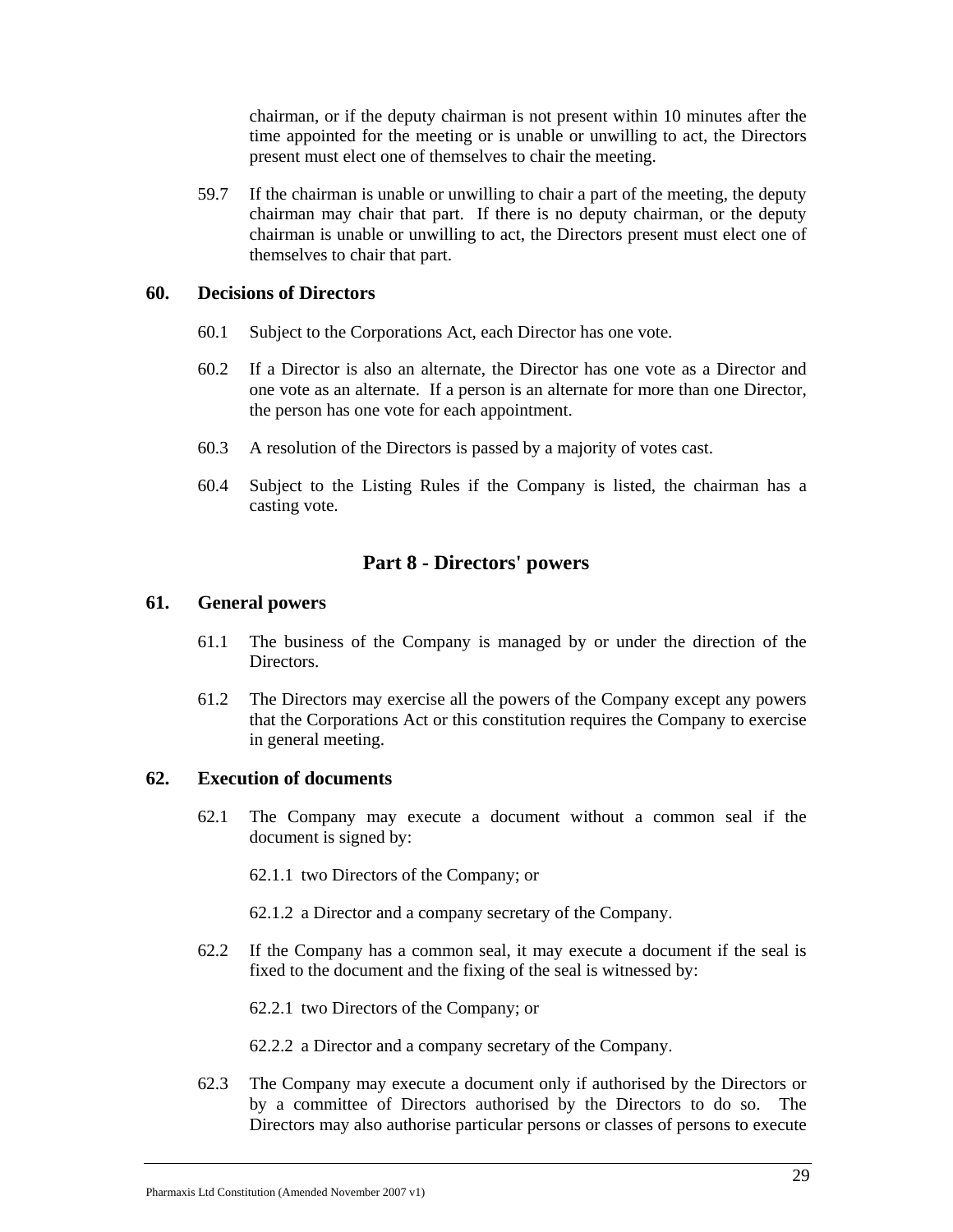documents on behalf of the Company subject to such limitations as the Directors decide.

- 62.4 The Directors may decide, generally or in a particular case, that any two Directors or any Director and company secretary may sign certificates for securities of the Company by mechanical or other means.
- 62.5 This clause does not limit the ways in which the Directors may decide that the Company may execute a document (including a deed).

## **63. Negotiable instruments**

The Directors may decide how negotiable instruments (including cheques) may be signed, drawn, accepted, endorsed or otherwise executed.

#### **64. Committee and delegate**

- 64.1 The Directors may delegate any of their powers (including this power to delegate) to a committee of Directors or to one Director.
- 64.2 The Directors may revoke or vary that delegation.
- 64.3 A committee or delegate must exercise the powers delegated subject to any directions of the Directors. The effect of the committee or delegate exercising a power in this way is the same as if the Directors exercised it.
- 64.4 Part 7 applies with the necessary changes to meetings of a committee.
- 64.5 The Directors may decide that membership of a committee or acting as a delegate is an extra or special service for the Company, for the purpose of deciding special remuneration.

## **65. Attorney and agent**

- 65.1 The Directors may appoint any person to be the attorney or agent of the Company for any purpose, for any period and on any terms (including as to remuneration) the Directors decide.
- 65.2 The Directors may delegate any of their powers (including the power to delegate) to an attorney or agent.
- 65.3 The Directors may revoke or vary:
	- 65.3.1 the appointment; or
	- 65.3.2 any power delegated to the attorney or agent.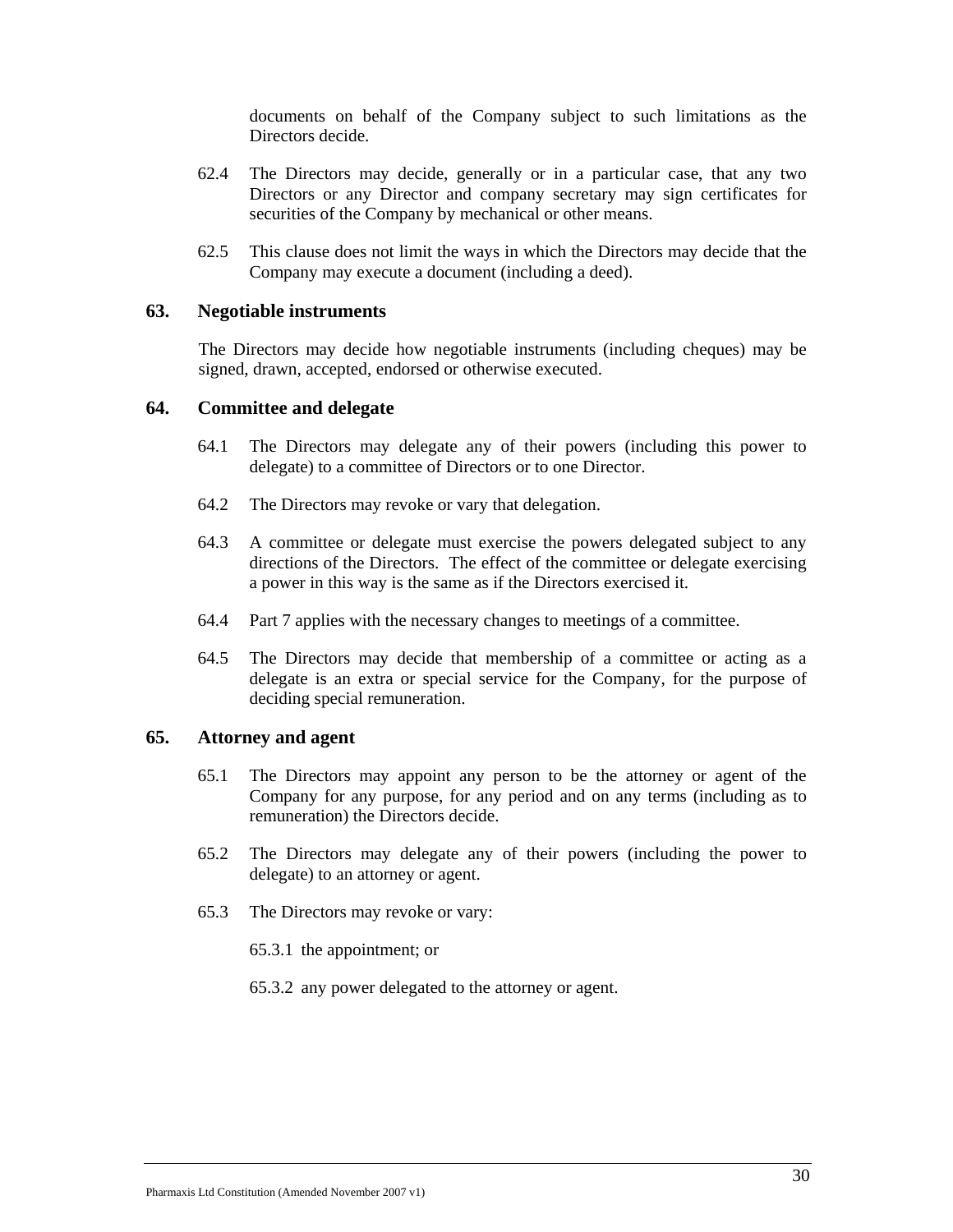# **Part 9 - Executive officers**

## **66. Managing Director**

- 66.1 The Directors may appoint one of themselves as managing Director, for any period and on any terms (including as to remuneration) the Directors decide.
- 66.2 Subject to any agreement between the Company and the managing Director, the Directors may remove or dismiss the managing Director at any time, with or without cause.
- 66.3 The managing Director will not be subject to retirement by rotation.
- 66.4 The Directors may delegate any of their powers (including the power to delegate) to a managing Director.
- 66.5 The Directors may revoke or vary:

66.5.1 the appointment; or

66.5.2 any power delegated to the managing Director.

- 66.6 A managing Director must exercise the powers delegated subject to any directions of the Directors. The effect of the managing Director exercising a power in this way is the same as if the Directors exercised it.
- 66.7 A person automatically ceases to be managing Director if the person ceases to be a Director or an executive of the Company.

#### **67. Company secretary**

- 67.1 The Directors may appoint one or more company secretaries, for any period and on any terms (including as to remuneration) the Directors decide.
- 67.2 Subject to any agreement between the Company and the company secretary, the Directors may remove or dismiss the company secretary at any time, with or without cause.
- 67.3 Unless the Directors otherwise decide, the company secretary is the public officer of the Company.

#### **68. Indemnity**

- 68.1 To the extent permitted by the Corporations Act, the Company:
	- 68.1.1 must indemnify each person who is or has been an Officer of the Company against any liability incurred by the person as an Officer of the Company; and
	- 68.1.2 may pay a premium for a contract insuring an Officer of the Company against that liability.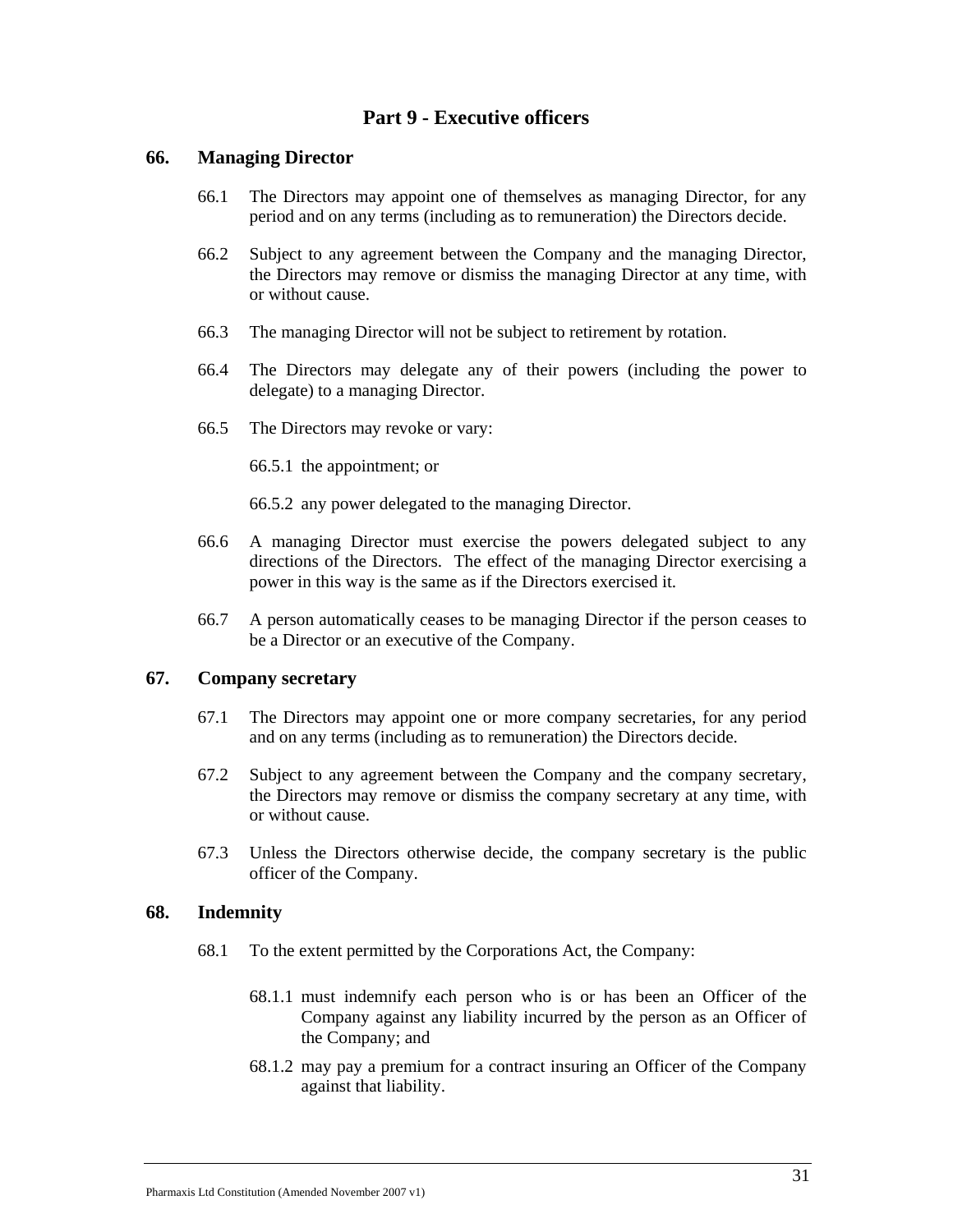- 68.2 Subject to the Corporations Act, the Company may enter into an agreement or deed with an Officer under which the Company must do all or any of the following:
	- 68.2.1 keep a set of the Company's books (including minute books) and allow the Officer and the Officer's advisers access to the books for any period agreed;
	- 68.2.2 indemnify the Officer against any liability incurred by the Officer as an Officer; and
	- 68.2.3 keep the Officer insured for any period agreed in respect of any act or omission by the Officer while an Officer.
- 68.3 In this clause, **Officer** means an officer of the Company or of a subsidiary of the Company or both.

## **Part 10 – Dividends**

#### **69. Who may determine Dividends**

- 69.1 Subject to any special rights or restrictions attached to a share, the Directors may pay Dividends as they decide but only out of profits.
- 69.2 The Directors may determine that a Dividend will be payable on a share and  $fix'$ 
	- 69.2.1 the amount;
	- 69.2.2 the time for payment; and
	- 69.2.3 the method of payment.

The methods of payment may include the payment of cash, the issue of shares or other securities, the grant of options and the transfer of assets.

69.3 If the Directors do not exercise their power under this clause, the Company in general meeting may.

#### **70. Dividends for different classes**

Dividends may be paid:

- 70.1 on shares of one class but not another; and
- 70.2 at different rates for different classes.

#### **71. Dividends proportional to paid up capital**

- 71.1 Subject to any special rights or restrictions attached to a share:
	- 71.1.1 the holder of a fully paid share is entitled to the full Dividend on the share (whether the issue price was paid or credited or both); and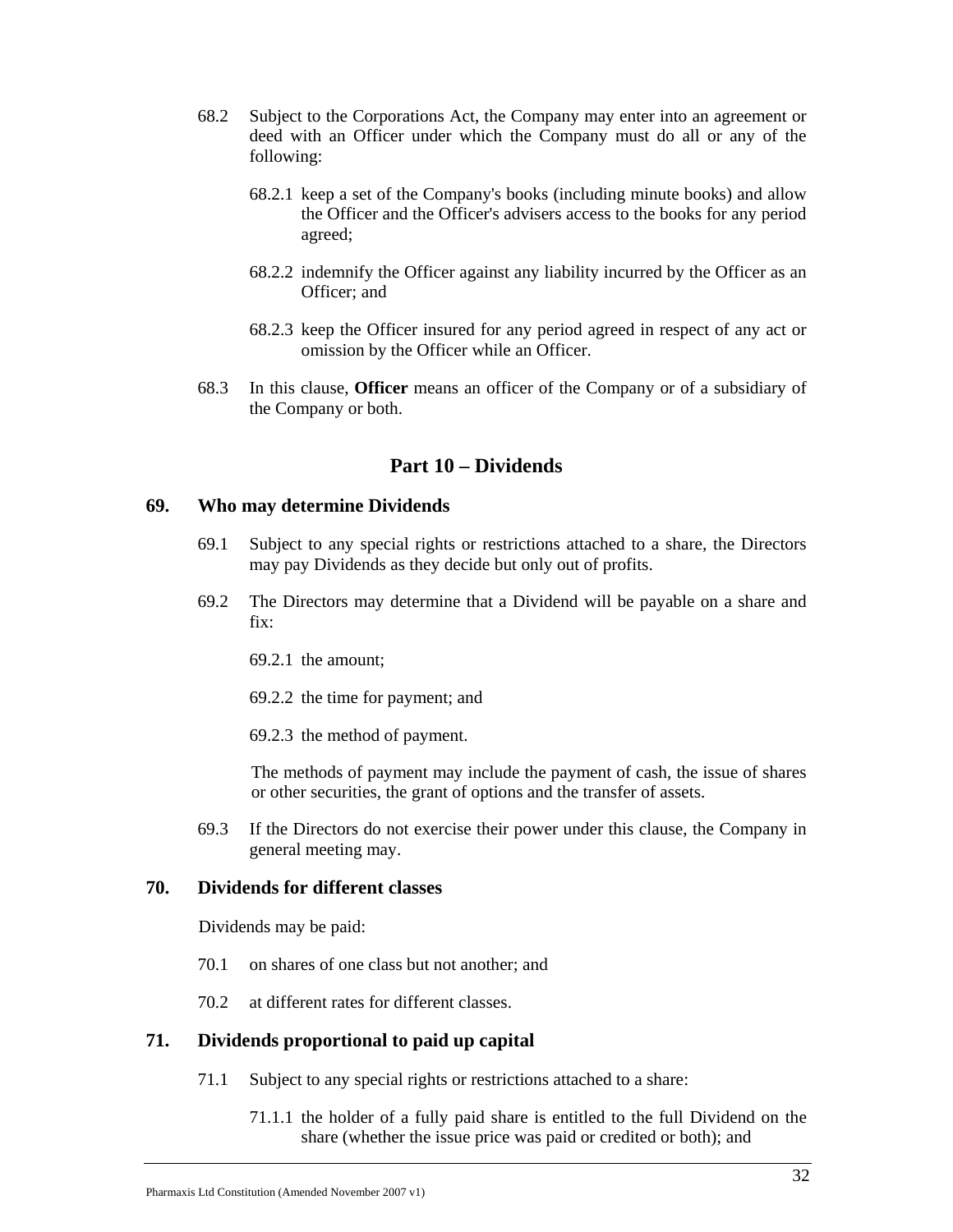- 71.1.2 the holder of a partly paid share is not entitled to a greater proportion of a Dividend than the proportion which the amount paid (not credited) is of the total amounts paid and payable (excluding amounts credited) on the share.
- 71.2 Amounts paid or credited as paid in advance of a call are ignored.

## **72. Transfers before payment of Dividend**

Subject to the Listing Rules if the Company is listed, the Directors may fix a record date to identify shareholders entitled to a Dividend. A transferee of shares is entitled to a Dividend on the shares only if:

- 72.1 the Directors fix a record date and the transfer is registered or left with the Company for registration on or before the record date; or
- 72.2 the Directors do not fix a record date and the transfer is registered or left with the Company for registration on or before the date the Directors pass the resolution that a Dividend will be payable.

## **73. No interest**

Interest is not payable on a Dividend.

## **74. Calls**

The Directors may deduct from a Dividend payable to or for a shareholder any money presently payable by the shareholder to the Company for calls or otherwise in respect of any shares held by the shareholder.

## **75. Capitalising profits**

- 75.1 The Directors may capitalise any profits and distribute that capital to the shareholders, in the same proportions as the shareholders are entitled in a distribution by Dividend.
- 75.2 The Directors may decide to apply that capital in either or both of the following ways:
	- 75.2.1 in paying up amounts unpaid on shares already issued; or
	- 75.2.2 in paying up in full any unissued shares or other securities in the Company.
- 75.3 The shareholders must accept that application of capital in full satisfaction of their interests in the capital.

#### **76. Transfer of assets**

The Directors may settle any problem about a distribution under this Part in any way. This may include:

76.1 rounding up or down amounts to the nearest whole number;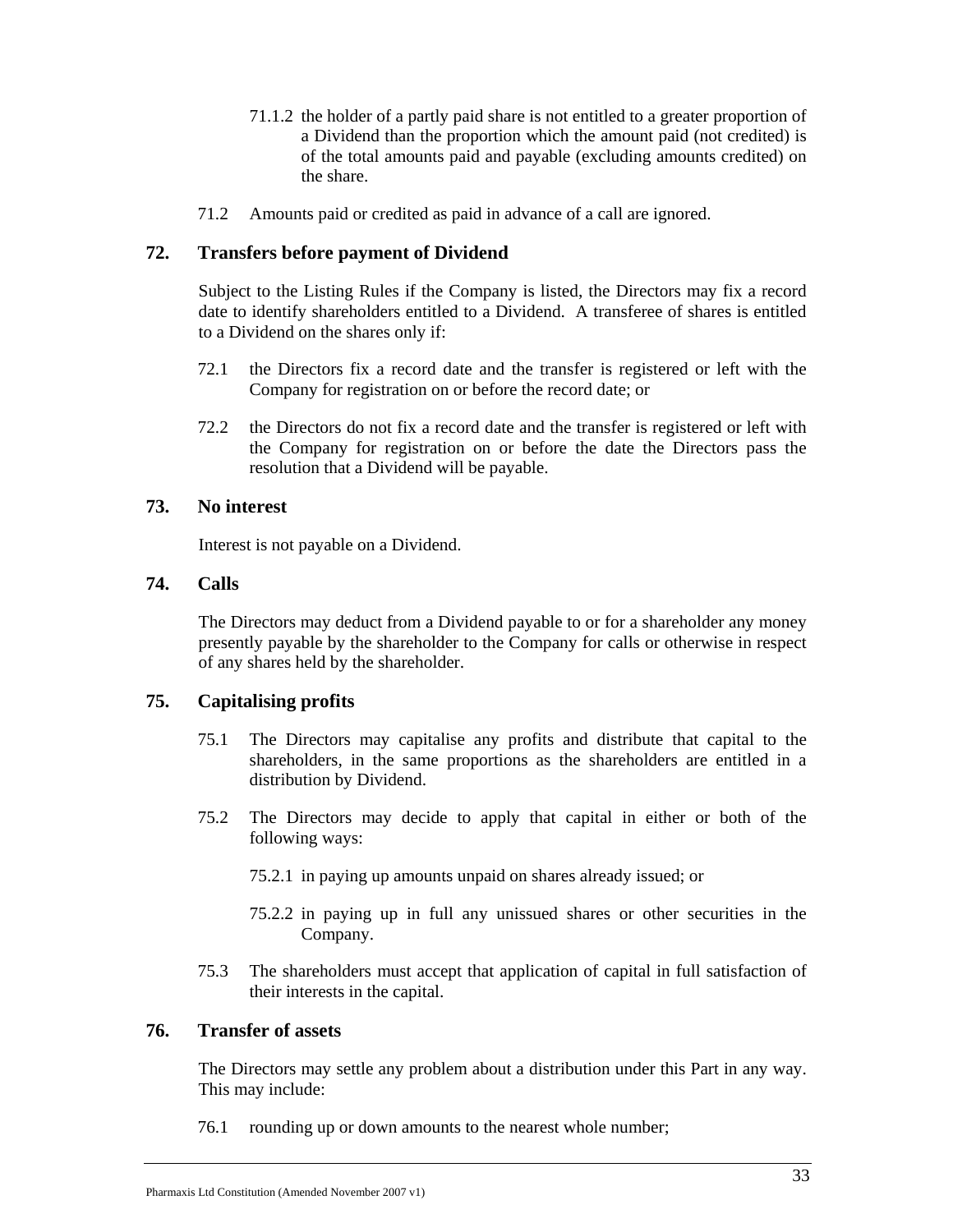- 76.2 ignoring fractions;
- 76.3 valuing assets for distribution;
- 76.4 paying cash to any shareholder on the footing of the valuation of the assets; or
- 76.5 vesting assets in trustees on trust for the shareholders entitled.

## **77. Notice of Dividend**

The Company must give to the shareholders notice of any Dividend.

## **78. Payments**

- 78.1 The Company may pay Dividends and other amounts in respect of a share, at the sole discretion of the Directors:
	- 78.1.1 by crediting a financial institution account authorised by the shareholder; or
	- 78.1.2 by cheque or warrant posted to:
		- (a) the address of the holder of the share shown in the register of shareholders;
		- (b) if joint holders, to the address (shown in the register of shareholders) of the holder named first in the register of shareholders; or
		- (c) to any other address which the holder or joint holders direct in writing.
- 78.2 A cheque may be made payable to bearer or to the order of the shareholder or any other person the shareholder directs.
- 78.3 Any joint holder of a share may give an effective receipt for the Dividend or other amounts paid in respect of the share.

## **79. Dividend reinvestment plan**

The Directors may:

- 79.1 implement a dividend reinvestment plan on any terms, under which the Dividends of participants are applied in subscribing for securities of the Company or a related body corporate; and
- 79.2 amend, suspend or end the plan.

## **80. Dividend selection plan**

The Directors may:

80.1 implement a dividend selection plan on any terms, under which participants may choose: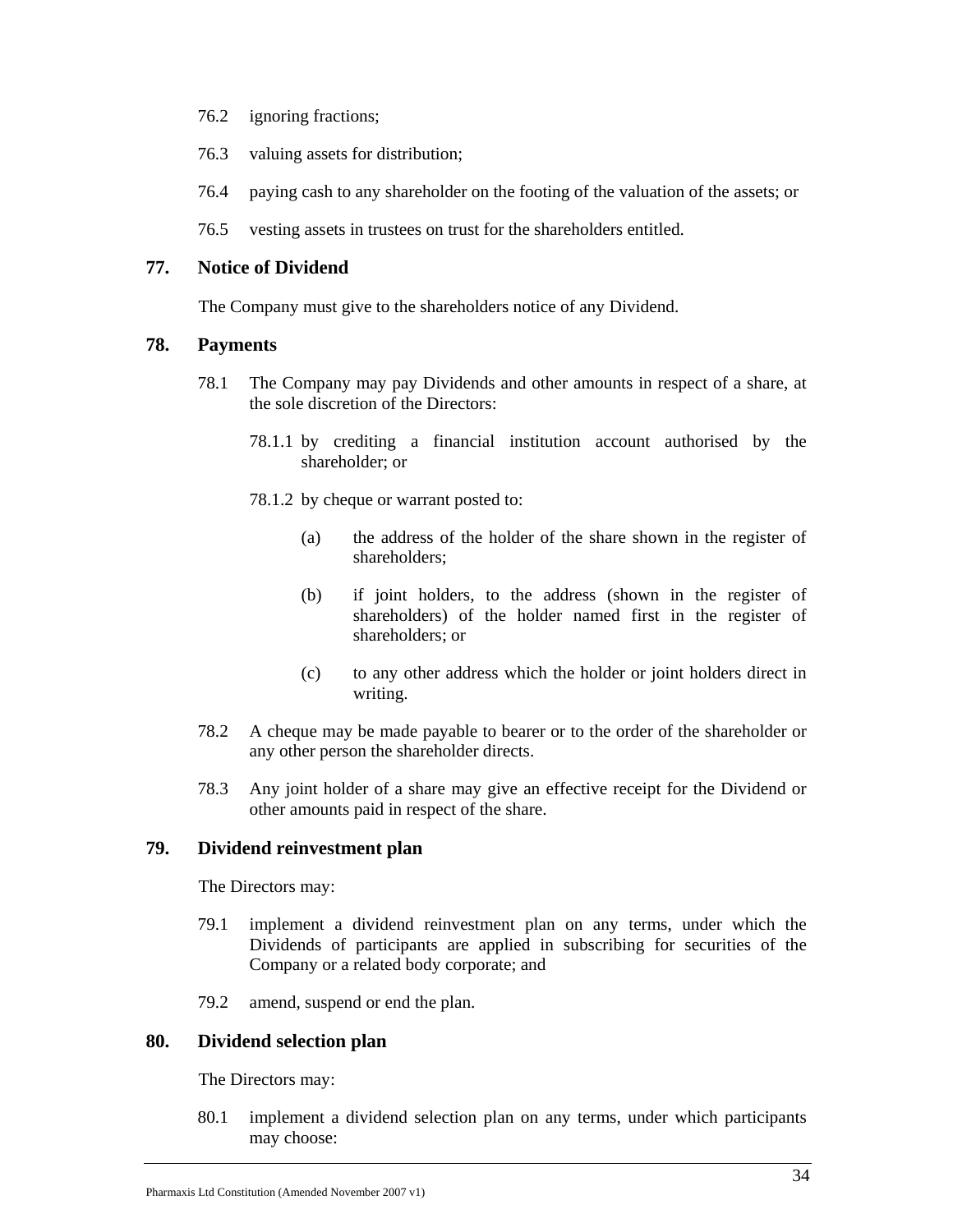- 80.1.1 to receive a Dividend from the Company out of profits derived from a particular source; or
- 80.1.2 to forego a Dividend from the Company in place of another distribution from the Company or another body corporate or a trust; and
- 80.2 amend, suspend or end the plan.

#### **81. Unclaimed Dividends**

The Directors may invest unclaimed Dividends for the benefit of the Company, until they are claimed or dealt with under a law about unclaimed money.

## **82. Restricted securities**

A shareholder is not entitled to a Dividend on restricted securities (within the meaning of the Listing Rules) under a current Restriction Agreement, while in breach of the agreement.

## **Part 11 - Winding up**

#### **83. Distribution of assets**

Subject to any special rights or restrictions attached to shares:

- 83.1 if on a winding up there are enough assets to repay all capital to shareholders, all capital must be repaid to the shareholders and any surplus must be distributed among the shareholders in proportion to the amounts paid on their respective shares before the winding up began; or
- 83.2 if on a winding up there are not enough assets to repay all capital to shareholders, the available assets must be distributed among the shareholders in proportion to the amounts paid on their respective shares before the winding up began (without the necessity of a call up).

#### **84. Distribution of property in kind**

- 84.1 Subject to any special rights or restrictions attached to shares, on a winding up, the liquidator may, with the sanction of a special resolution of shareholders:
	- 84.1.1 distribute among the shareholders the whole or any part of the property (in its actual state) of the Company; or
	- 84.1.2 decide how to distribute the property as between the shareholders or different classes of shareholders.
- 84.2 The liquidator may settle any problem about a distribution under this clause in any way. This may include:
	- 84.2.1 rounding up or down amounts to the nearest whole number;

84.2.2 ignoring fractions;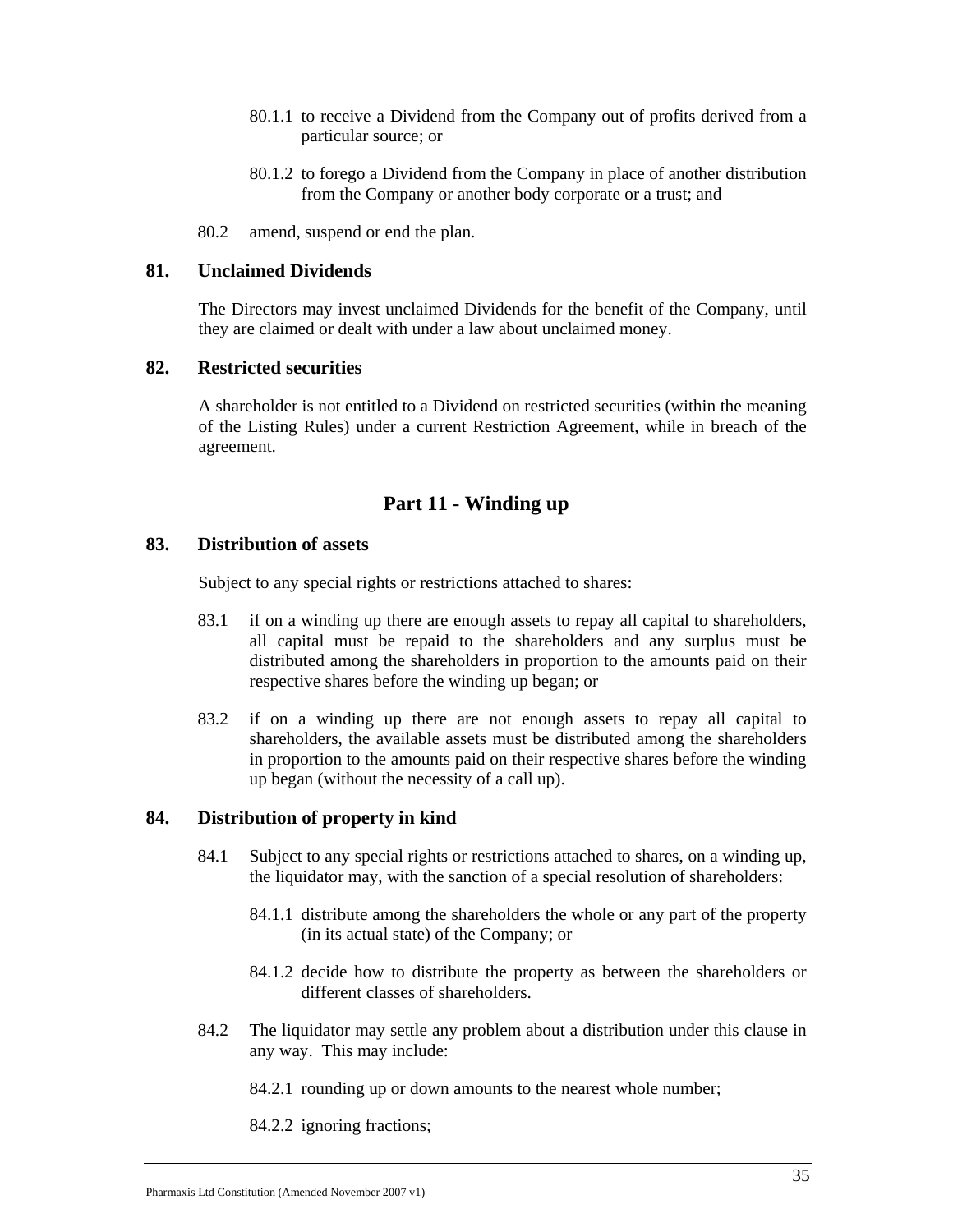- 84.2.3 valuing assets for distribution;
- 84.2.4 paying cash to any shareholder on the footing of the valuation of the assets;
- 84.2.5 vesting assets in a trustee on trust for the shareholders entitled; or
- 84.2.6 capitalising profits and distributing capital as if the liquidator were the Directors.
- 84.3 A shareholder need not accept a security carrying a liability.

#### **85. Restricted shares**

Restricted shares, under a Restriction Agreement current at the start of the winding up, must rank behind all other shares in the repayment of capital on a winding up.

#### **86. Commissions**

- 86.1 The Company must not pay to a Director, the Directors or a liquidator a commission or fee for sale of assets on a winding up, unless approved by the shareholders.
- 86.2 The Company must notify the shareholders of the amount of the proposed commission or fee in the notice of the shareholders' meeting.

# **Part 12 – Records**

#### **87. Register**

The Company must keep a register of shareholders in accordance with the Corporations Act.

## **88. Branch registers**

- 88.1 The Company may keep a branch register of shareholders in any place.
- 88.2 The Directors may regulate the transfer of shares among the main register of shareholders and branch registers of shareholders.

## **89. Inspection**

The Company must allow inspection of any register of shareholders only as required by the Corporations Act.

#### **90. Evidence of register**

Unless proved incorrect, the register of shareholders is sufficient evidence of the matters shown in the register.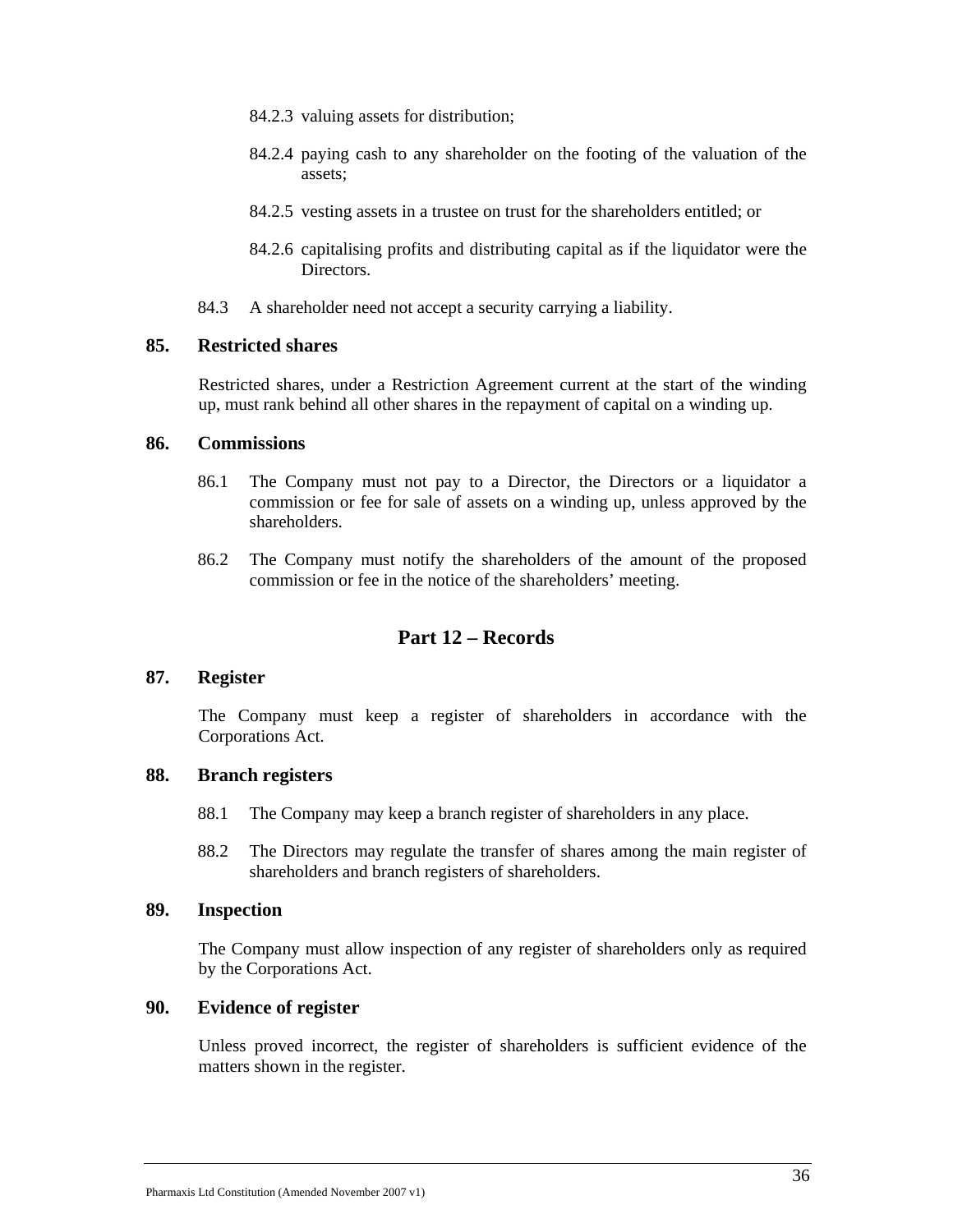## **91. Minute book**

- 91.1 The Company must keep minute books in which it records within one month:
	- 91.1.1 proceedings and resolutions of meetings of the members;
	- 91.1.2 proceedings and resolutions of Directors' meetings (including meetings of a committee of Directors);
	- 91.1.3 resolutions passed by members without a meeting; and
	- 91.1.4 resolutions passed by Directors without a meeting.
- 91.2 The Company must ensure that minutes of a meeting are signed within a reasonable time after the meeting by one of the following:

91.2.1 the chair of the meeting; or

- 91.2.2 the chair of the next meeting.
- 91.3 The Company must ensure that minutes of the passing of a resolution without a meeting are signed by a Director within a reasonable time after the resolution is passed.

## **92. Evidence of minutes**

A minute that is so recorded and signed is evidence of the proceeding, resolution or declaration to which it relates, unless the contrary is proved.

#### **93. Financial records**

- 93.1 The Company must keep the financial records required by the Corporations Act.
- 93.2 The financial records must be audited as required by the Corporations Act.

#### **94. Inspection**

Unless authorised by the Directors or the Company in general meeting or the Corporations Act, a shareholder is not entitled to inspect the Company's books.

## **Part 13 - Notices and interpretation**

#### **95. In writing**

Notice must be in writing and in English, and may be given by an authorised representative of the sender.

## **96. Notice to shareholders**

96.1 The Company may give notice to a shareholder:

96.1.1 personally;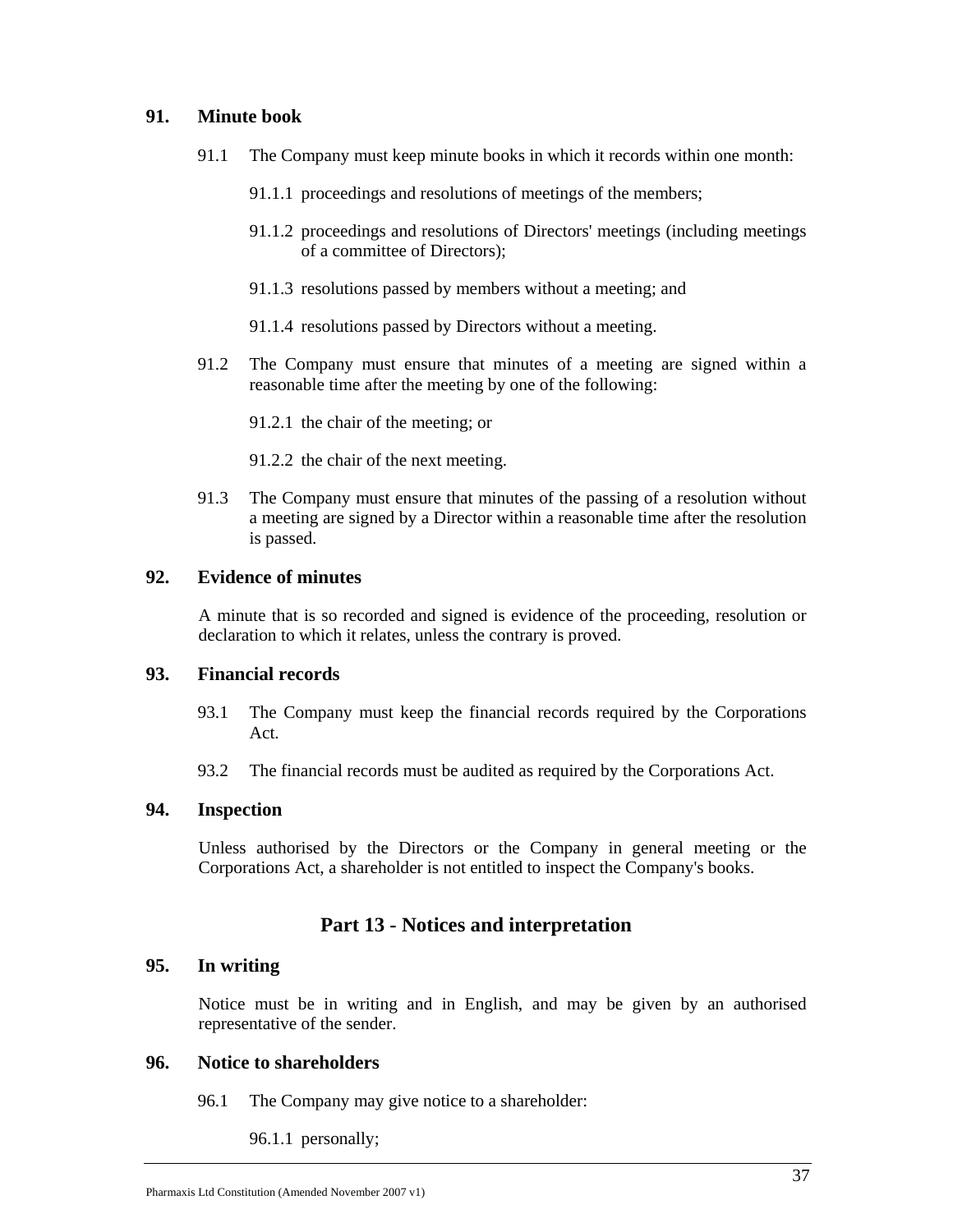- 96.1.2 by sending it by post to the address of the shareholder in the register of shareholders or the alternative address (if any) nominated by the shareholder;
- 96.1.3 by sending it to the fax number or electronic address (if any) nominated by the shareholder;
- 96.1.4 by sending it to shareholder by other electronic means nominated by the shareholder.
- 96.2 Without limitation, if a shareholder nominates:
	- 96.2.1 an electronic means by which they may be notified that notices of meeting are available; and
	- 96.2.2 an electronic means they may use to access notices of meeting,

the Company may give the shareholder notice of a shareholder meeting by notifying the shareholder (using the notification means nominated by the shareholder):

- 96.2.3 that the notice of meeting is available; and
- 96.2.4 how the shareholder may use the access means nominated by the shareholder to access the notice of meeting.
- 96.3 The Company may give notice to a person entitled to a share because of a Transmission Event in the same ways.
- 96.4 Notice to joint shareholders must be given to the joint shareholder named first in the register of shareholders.
- 96.5 Notice to a person, entitled to a share because of a Transmission Event, is taken to be notice to the shareholder.
- 96.6 A notice to a shareholder is sufficient, even if the shareholder (whether or not a joint shareholder) is dead, mentally incapacitated, an infant, bankrupt or an externally-administered body corporate, and the Company has notice of that event.
- 96.7 A person, entitled to a share because of a transfer, Transmission Event or otherwise, is bound by every notice given in respect of the share.

## **97. Notice to Directors**

The Company may give notice to a Director or alternate Director:

- 97.1 personally;
- 97.2 by sending it by post to the Director's or alternate Director's usual residential or business address or any other address nominated by them;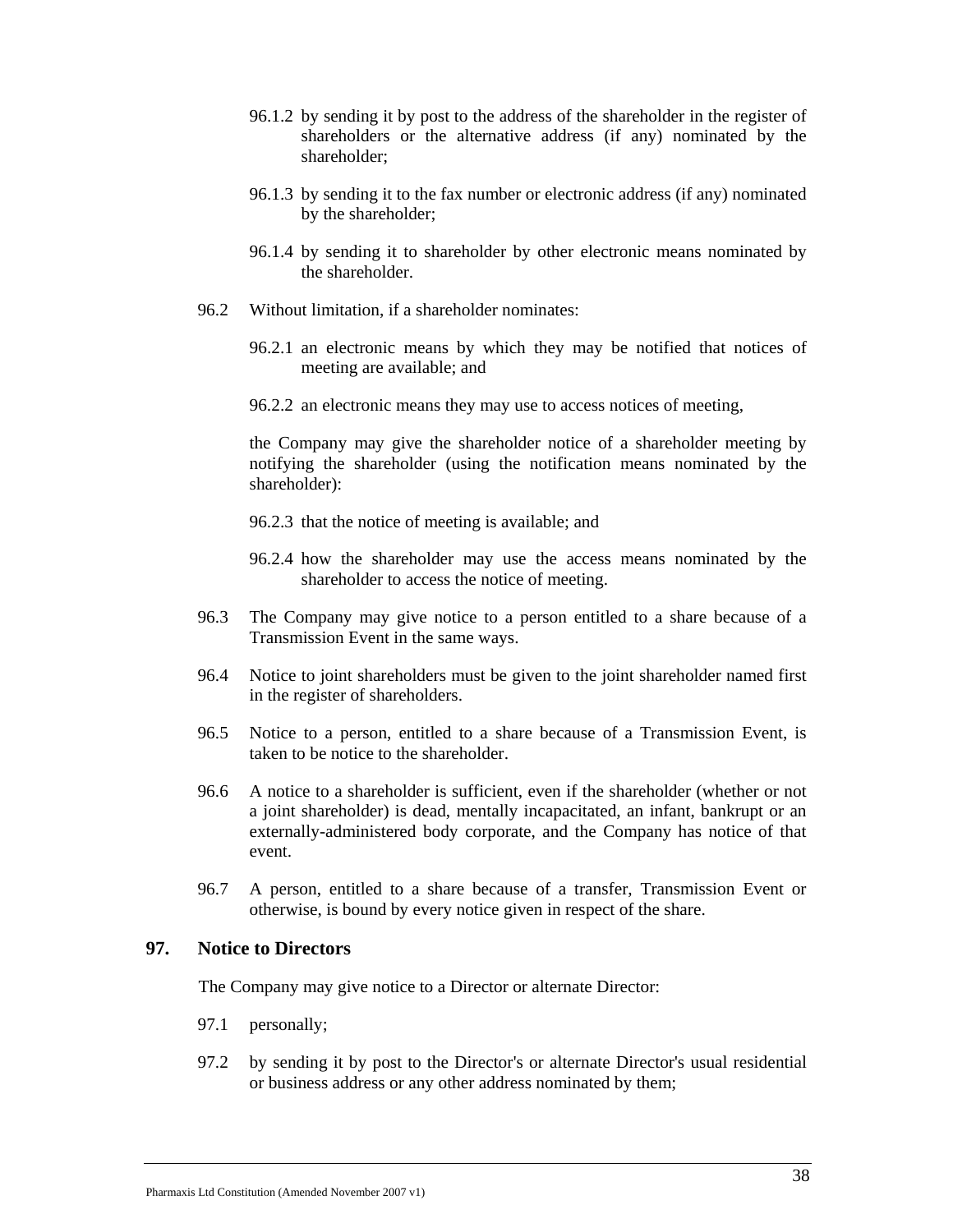- 97.3 if a notice calling a meeting by sending it to the fax or electronic address (if any) nominated by the Director or alternate, only if all the Directors have consented to the use of that technology; or
- 97.4 if any other kind of notice by sending it to the fax or electronic address (if any) nominated by the Director or alternate.

## **98. Notice to the Company**

- 98.1 A person may give notice to the Company:
- 98.2 by leaving it at the Company's registered office;
- 98.3 by sending it by post to the Company's registered office; or
- 98.4 by sending it to the fax or electronic address (if any) of the Company's registered office.

#### **99. Addresses outside Australia**

A notice sent by post to or from a place outside Australia must be sent by air mail.

## **100. Time of service**

- 100.1 A notice sent by post within Australia is taken to be given one day after posting.
- 100.2 A notice sent by post to or from a place outside Australia is taken to be given two days after posting.
- 100.3 A notice sent by fax, or other electronic means, is taken to be given on the Business Day after it is sent (if the sender's transmission report shows that the whole notice was sent to the correct facsimile number).
- 100.4 A notice of meeting given to a shareholder by electronic means in accordance with clause 96.2 is taken to be given on the business day after the day on which the shareholder is notified that the notice of meeting is available.

#### **101. Listing Rules**

If the Company is listed on ASX:

- 101.1 notwithstanding anything contained in this constitution, if the Listing Rules prohibit an act being done, the act must not be done;
- 101.2 nothing contained in this constitution prevents an act being done that the Listing Rules require to be done;
- 101.3 if the Listing Rules require an act to be done or not to be done, authority is given for that act to be done or not to be done (as the case may be);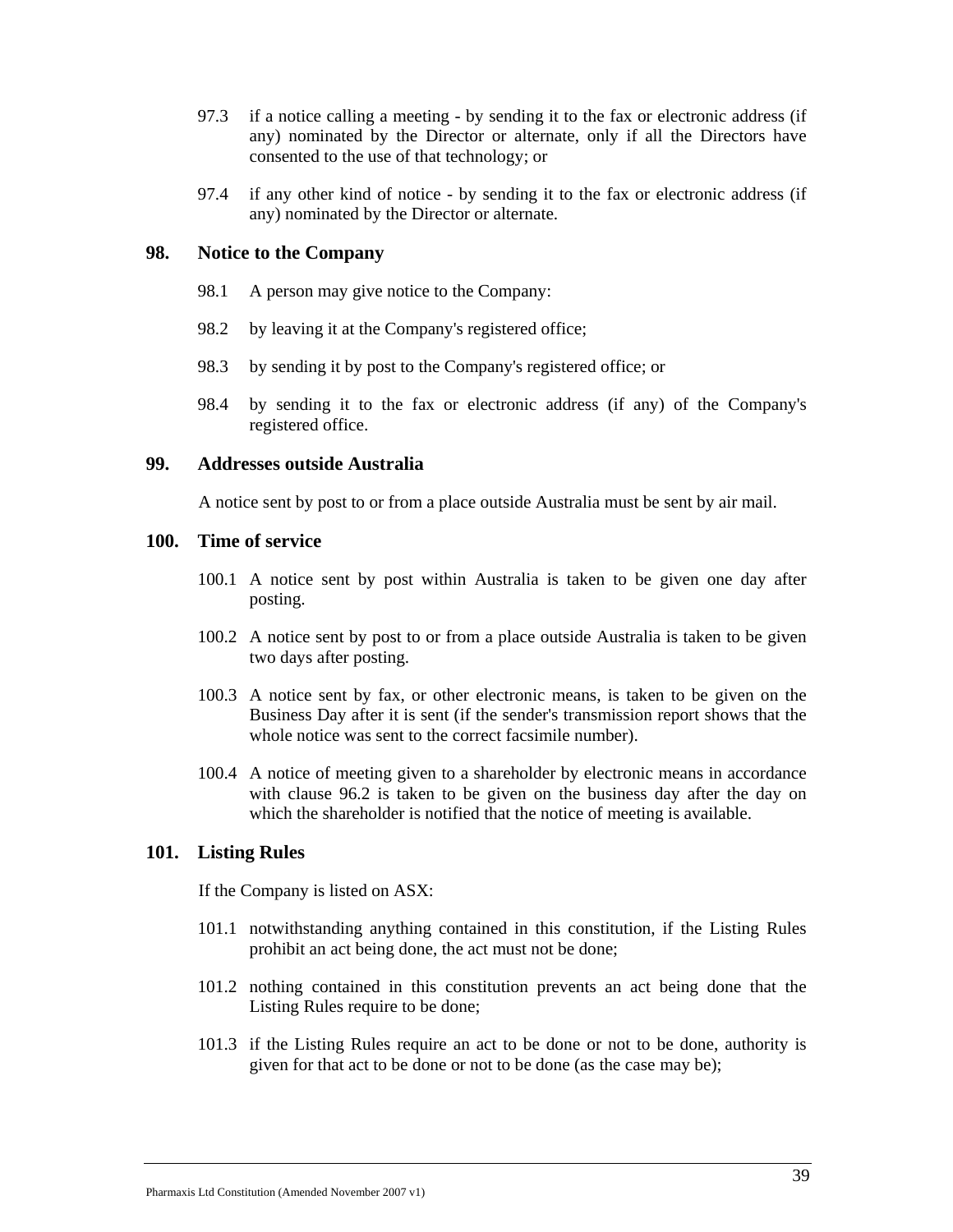- 101.4 if the Listing Rules require this constitution to contain a provision and it does not contain such a provision, this constitution is deemed to contain that provision;
- 101.5 if the Listing Rules require this constitution not to contain a provision and it contains such a provision, this constitution is deemed not to contain that provision; and
- 101.6 if any provision of this constitution is or becomes inconsistent with the Listing Rules, this constitution is deemed not to contain that provision to the extent of the inconsistency.

#### **102. Operating rules of CS facility**

The Company must comply with the operating rules of the CS facility if the Company is bound by those rules.

#### **103. Interpretation**

In this constitution, unless the context otherwise requires:

- 103.1 subject to the next clause, a word or phrase has the same meaning as it has in the Corporations Act;
- 103.2 singular includes plural and plural includes singular;
- 103.3 words of one gender include any other gender;
- 103.4 reference to legislation includes any amendment to it, any legislation substituted for it, and any statutory instruments issued under it and in force;
- 103.5 reference to a person includes a corporation, a firm and any other entity;
- 103.6 headings do not affect interpretation; and
- 103.7 the Company must not exercise any power in contravention of the Corporations Act or the Listing Rules if the Company is listed or the operating rules of the CS facility, if applicable.

#### **104. Definitions**

In this constitution:

**ASX** means ASX Limited and any successor body;

**ASIC** means the Australian Securities and Investments Commission;

**ASTC** means the ASX Settlement and Transfer Corporation Pty Limited;

#### **Business Day** means:

(a) while the Company is listed on ASX, Monday to Friday inclusive, except New Year's Day, Good Friday, Easter Monday, Christmas Day, Boxing Day, and any other day that ASX declares is not a business day; or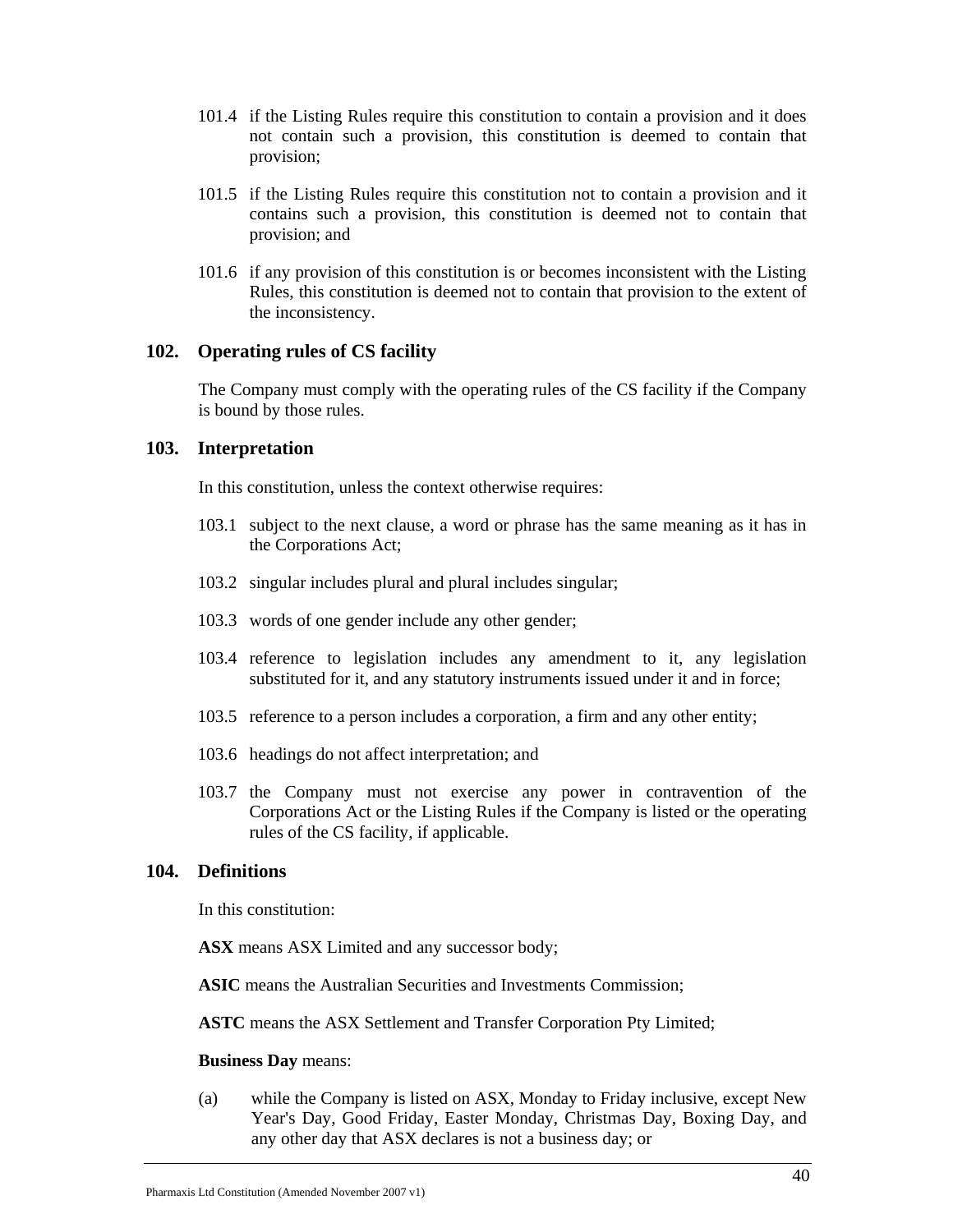(b) while the Company is not listed on ASX, any day except a Saturday or Sunday or other public holiday in the State of New South Wales Australia;

**Company** means the company named in clause 1 (as that name may be changed from time to time);

**Corporations Act** means the Corporations Act 2001 as amended or replaced from time to time;

**CS Facility** means the prescribed Australian clearing and settlement facility;

**Directors** means the directors of the Company and may include an alternate director;

**Dividend** means a dividend paid or to be paid by the Company and includes, without limitation, interim dividend and bonus;

**Listing Rules** means the listing rules of ASX and any other rules of ASX which are applicable while the Company is listed on ASX, each as amended or replaced from time to time, except to the extent of any express written waiver by ASX;

**Restriction Agreement** means a restriction agreement within the meaning of the Listing Rules;

**Spouse** of a person means:

- (a) that person's husband, wife, widow or widower (whether or not remarried); or
- (b) anyone else who, although not legally married to that person, in the Directors' opinion, lives or lived with that person on a genuine domestic basis as the husband or wife of that person; and

#### **Transmission Event** means:

- (a) if the shareholder is an individual death, bankruptcy, or becoming of unsound mind or becoming a person whose property is liable to be dealt with under a law about mental health; or
- (b) if the shareholder is a body corporate the deregistration or winding up of the shareholder or the succession by another body corporate to the assets and liabilities of the shareholder.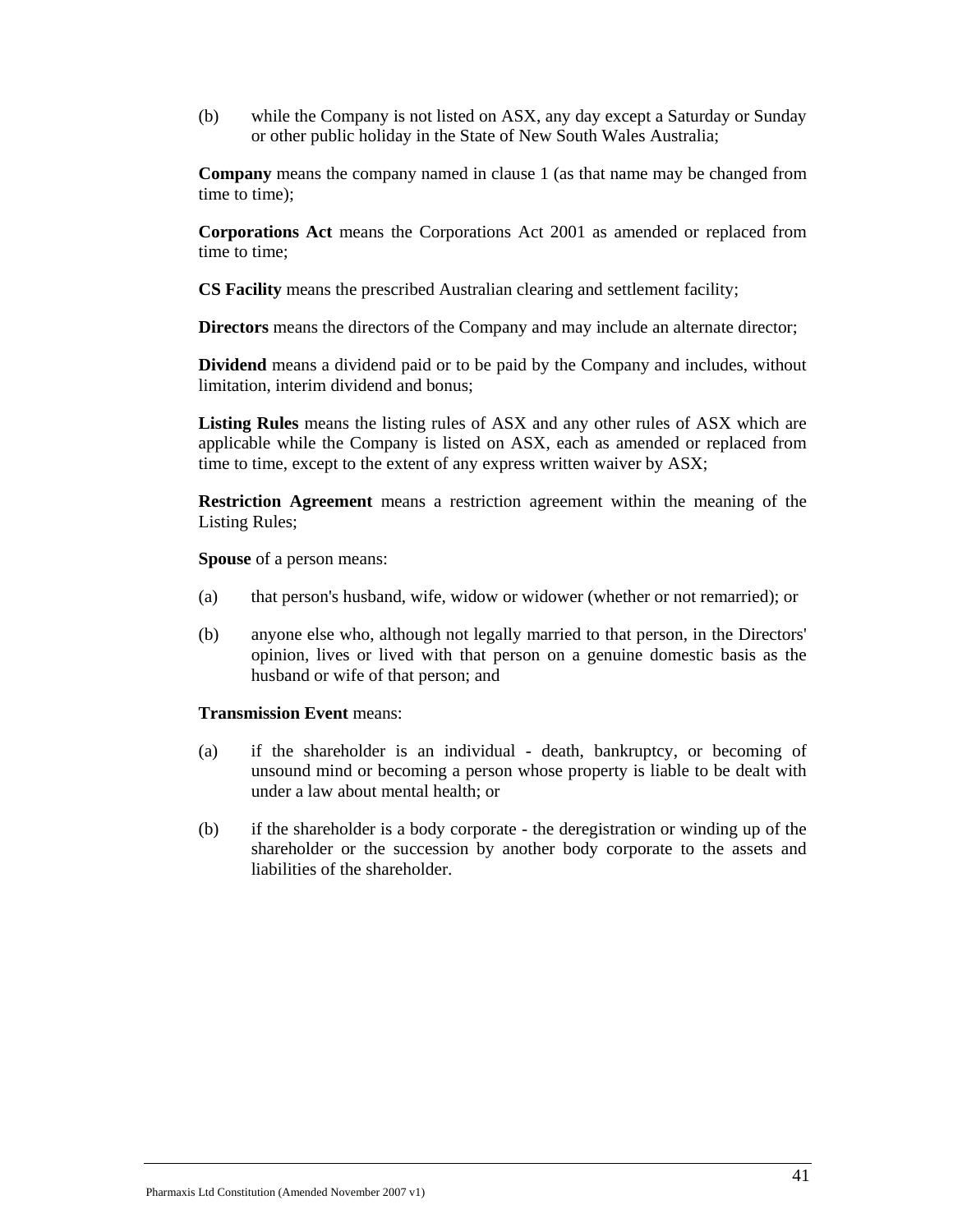# **Contents**

| 1.  |  |  |  |
|-----|--|--|--|
| 2.  |  |  |  |
| 3.  |  |  |  |
|     |  |  |  |
| 4.  |  |  |  |
| 5.  |  |  |  |
| 6.  |  |  |  |
| 7.  |  |  |  |
| 8.  |  |  |  |
| 9.  |  |  |  |
| 10. |  |  |  |
| 11. |  |  |  |
|     |  |  |  |
| 12. |  |  |  |
| 13. |  |  |  |
|     |  |  |  |
| 14. |  |  |  |
| 15. |  |  |  |
| 16. |  |  |  |
| 17. |  |  |  |
| 18. |  |  |  |
| 19. |  |  |  |
|     |  |  |  |
| 20. |  |  |  |
| 21. |  |  |  |
| 22. |  |  |  |
| 23. |  |  |  |
| 24  |  |  |  |
| 25. |  |  |  |
| 26. |  |  |  |
| 27. |  |  |  |
| 28. |  |  |  |
|     |  |  |  |
| 29. |  |  |  |
| 30. |  |  |  |
| 31. |  |  |  |
| 32. |  |  |  |
| 33. |  |  |  |
| 34. |  |  |  |
| 35. |  |  |  |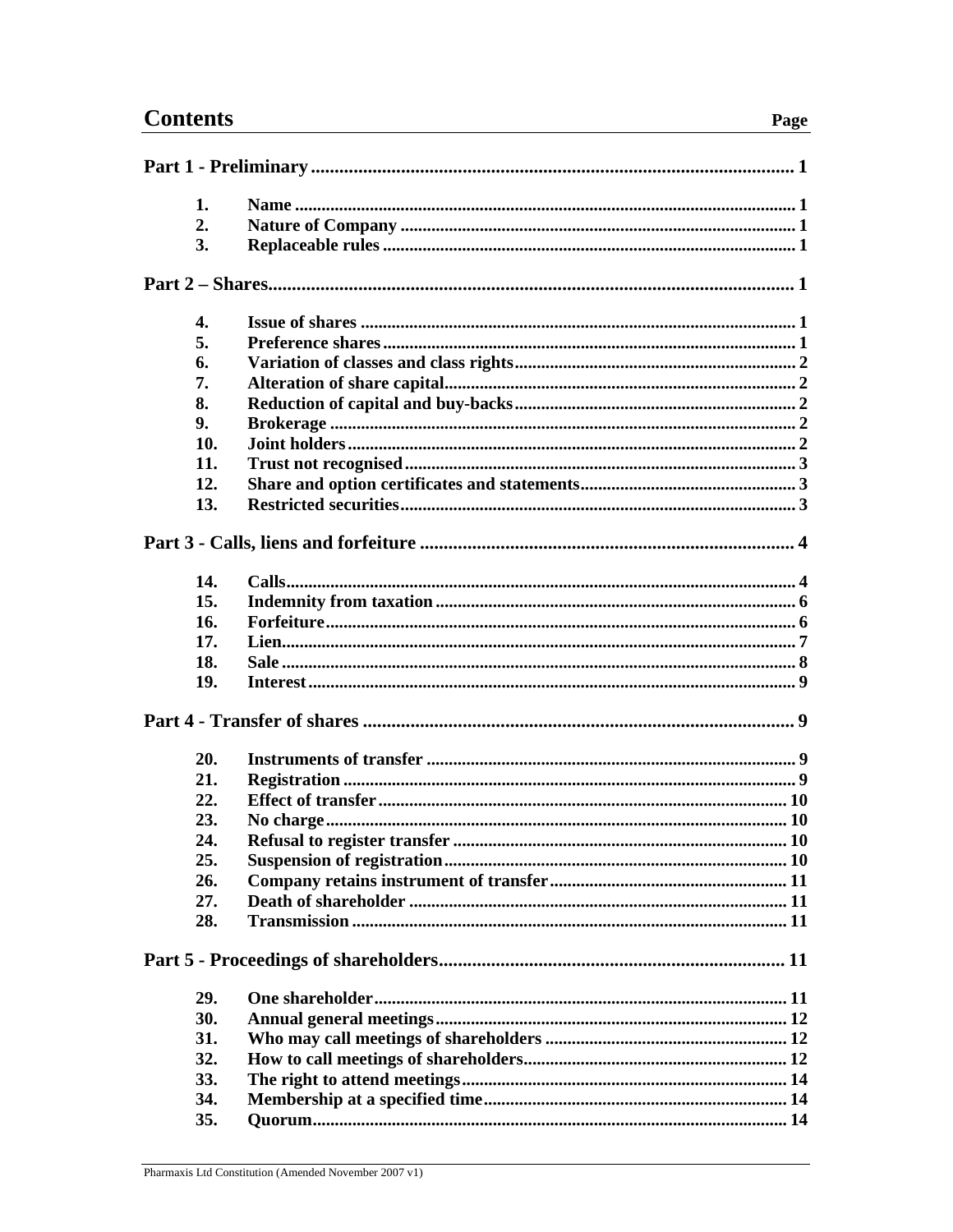| 36. |  |  |  |
|-----|--|--|--|
| 37. |  |  |  |
| 38. |  |  |  |
| 39. |  |  |  |
| 40. |  |  |  |
| 41. |  |  |  |
| 42. |  |  |  |
| 43. |  |  |  |
| 44. |  |  |  |
| 45. |  |  |  |
|     |  |  |  |
| 46. |  |  |  |
| 47. |  |  |  |
| 48. |  |  |  |
| 49. |  |  |  |
| 50. |  |  |  |
| 51. |  |  |  |
| 52. |  |  |  |
| 53. |  |  |  |
|     |  |  |  |
| 54. |  |  |  |
| 55. |  |  |  |
| 56. |  |  |  |
| 57. |  |  |  |
| 58. |  |  |  |
| 59. |  |  |  |
| 60. |  |  |  |
|     |  |  |  |
| 61. |  |  |  |
| 62. |  |  |  |
| 63. |  |  |  |
| 64. |  |  |  |
| 65. |  |  |  |
|     |  |  |  |
| 66. |  |  |  |
| 67. |  |  |  |
| 68. |  |  |  |
|     |  |  |  |
| 69. |  |  |  |
| 70. |  |  |  |
| 71. |  |  |  |
| 72. |  |  |  |
|     |  |  |  |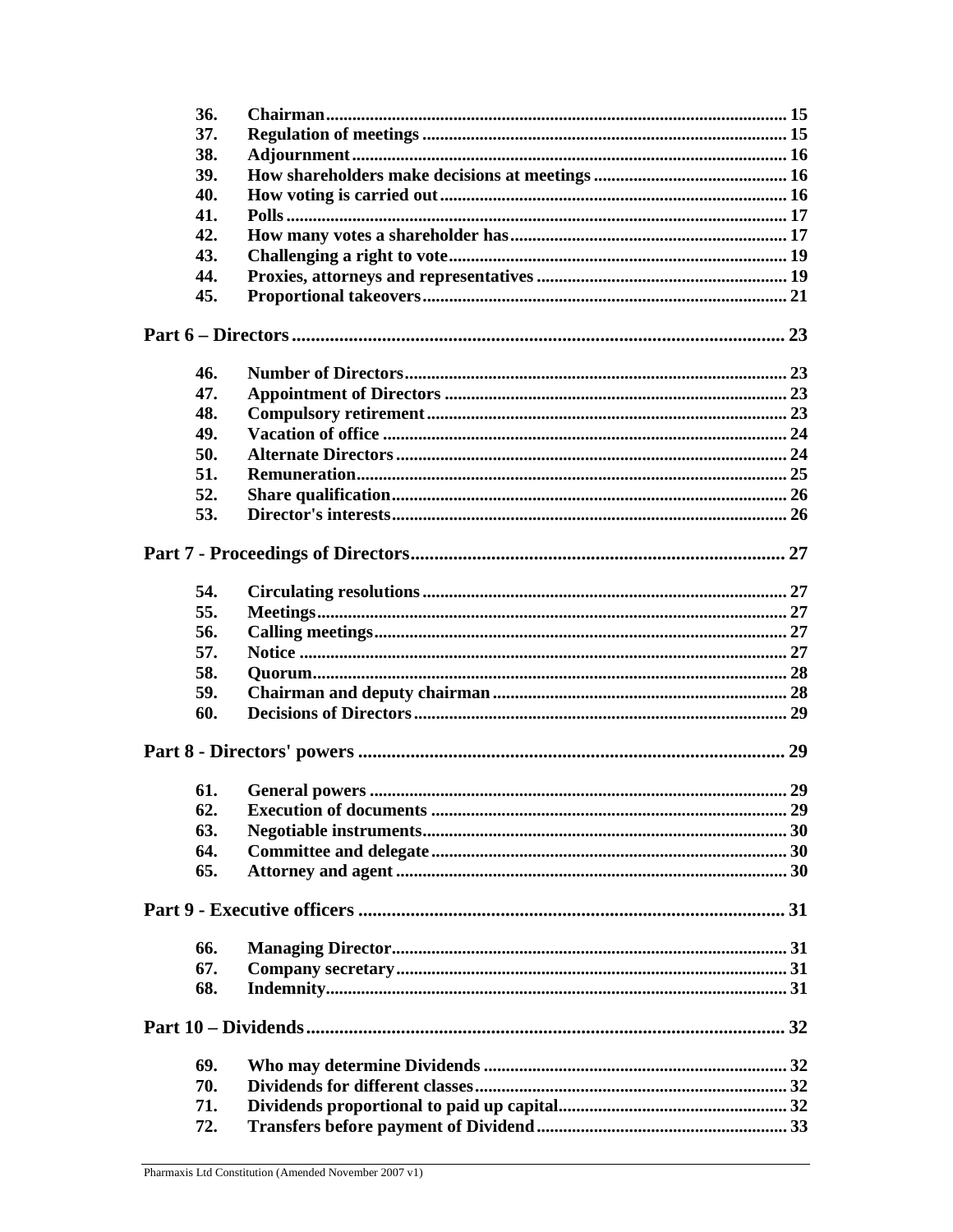| 73.  |  |
|------|--|
| 74.  |  |
| 75.  |  |
| 76.  |  |
| 77.  |  |
| 78.  |  |
| 79.  |  |
| 80.  |  |
| 81.  |  |
| 82.  |  |
|      |  |
| 83.  |  |
| 84.  |  |
| 85.  |  |
| 86.  |  |
|      |  |
| 87.  |  |
| 88.  |  |
| 89.  |  |
| 90.  |  |
| 91.  |  |
| 92.  |  |
| 93.  |  |
| 94.  |  |
|      |  |
| 95.  |  |
| 96.  |  |
| 97.  |  |
| 98.  |  |
| 99.  |  |
| 100. |  |
| 101. |  |
| 102. |  |
| 103. |  |
| 104. |  |